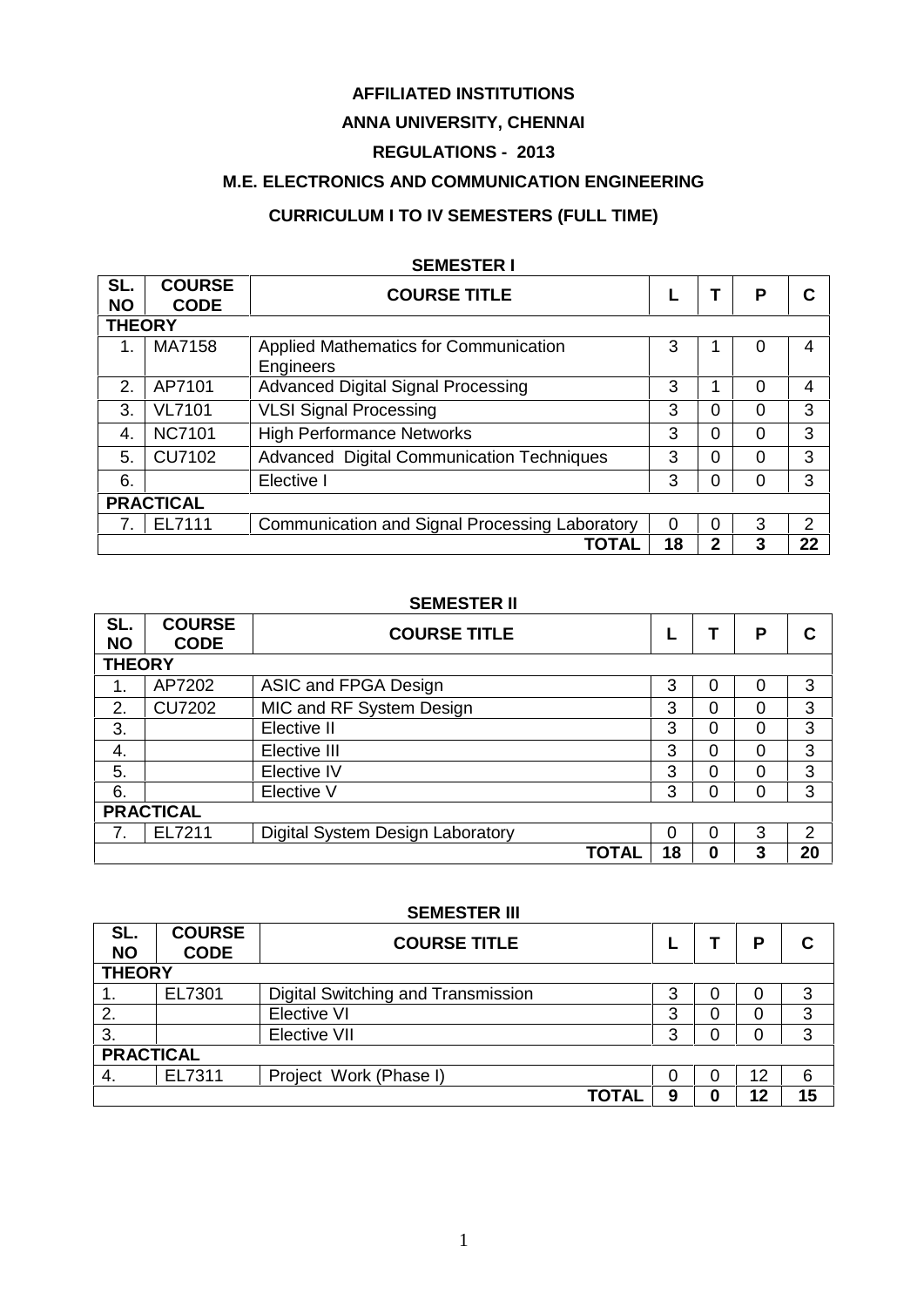### **SEMESTER IV**

| SL.<br><b>NO</b> | <b>COURSE</b><br><b>CODE</b> | <b>COURSE TITLE</b>     |  | D  | ⌒<br>u |
|------------------|------------------------------|-------------------------|--|----|--------|
| <b>PRACTICAL</b> |                              |                         |  |    |        |
|                  | EL7411                       | Project Work (Phase II) |  | 24 | 12     |
|                  |                              | <b>TOTAL</b>            |  | 24 | 12     |

# **TOTAL NO.OF CREDITS:69**

# **LIST OF ELECTIVES**

### **ELECTIVE I**

| SL.<br>NO. | <b>COURSE</b><br><b>CODE</b> | <b>COURSE TITLE</b>                     |   | D | $\mathbf c$ |
|------------|------------------------------|-----------------------------------------|---|---|-------------|
| . .        | <b>CU7009</b>                | <b>Neural Networks and Applications</b> |   | 0 | 3           |
|            | IF7301                       | <b>Soft Computing</b>                   | ົ | 0 | 3           |
| 3.         | EL7001                       | Artificial Intelligence                 |   | 0 | 3           |
| 4.         | CP7204                       | <b>Advanced Operating Systems</b>       | ົ | 0 | 3           |

# **ELECTIVE II**

| SL.<br>NO. | <b>COURSE</b><br><b>CODE</b> | <b>COURSE TITLE</b>                        |   | D | $\mathbf C$ |
|------------|------------------------------|--------------------------------------------|---|---|-------------|
|            | <b>DS7201</b>                | Advanced Digital Image Processing          |   | 0 | 3           |
|            | <b>NC7002</b>                | <b>Multimedia Compression Techniques</b>   | ◠ | 0 | 3           |
| 3.         | EL7002                       | <b>Machine Vision</b>                      | ົ | 0 | 3           |
| 4.         | <b>DS7101</b>                | DSP Processor Architecture and Programming | ົ | 0 | 3           |

# **ELECTIVE III**

| SL.<br>NO. | <b>COURSE</b><br><b>CODE</b> | <b>COURSE TITLE</b>                        |   | D        | $\mathbf c$ |
|------------|------------------------------|--------------------------------------------|---|----------|-------------|
|            | <b>CU7001</b>                | <b>Real time Embedded Systems</b>          | ◠ | 0        | 3           |
| ◠          | <b>DS7010</b>                | Microcontroller System Design and Analysis | ົ | 0        | 3           |
| 3.         | CP7030                       | <b>Robotics</b>                            | ◠ | 0        | 3           |
|            | AP7012                       | Nano Electronics                           |   | $\Omega$ | 3           |

| <b>ELECTIVE IV</b> |                              |                                       |        |  |   |   |  |  |
|--------------------|------------------------------|---------------------------------------|--------|--|---|---|--|--|
| SL.<br>NO.         | <b>COURSE</b><br><b>CODE</b> | <b>COURSE TITLE</b>                   |        |  | D | C |  |  |
|                    | EL7003                       | Wireless Communication and Networking | 3      |  | 0 | 3 |  |  |
| 2.                 | EL7004                       | Cryptography and Network Security     | ◠<br>ت |  | 0 | 3 |  |  |
| 3.                 | EL7005                       | <b>Broadband Access Technologies</b>  | ≏      |  | 0 | 3 |  |  |
| 4.                 | <b>NC7001</b>                | <b>Network Routing Algorithms</b>     | 3      |  |   | 3 |  |  |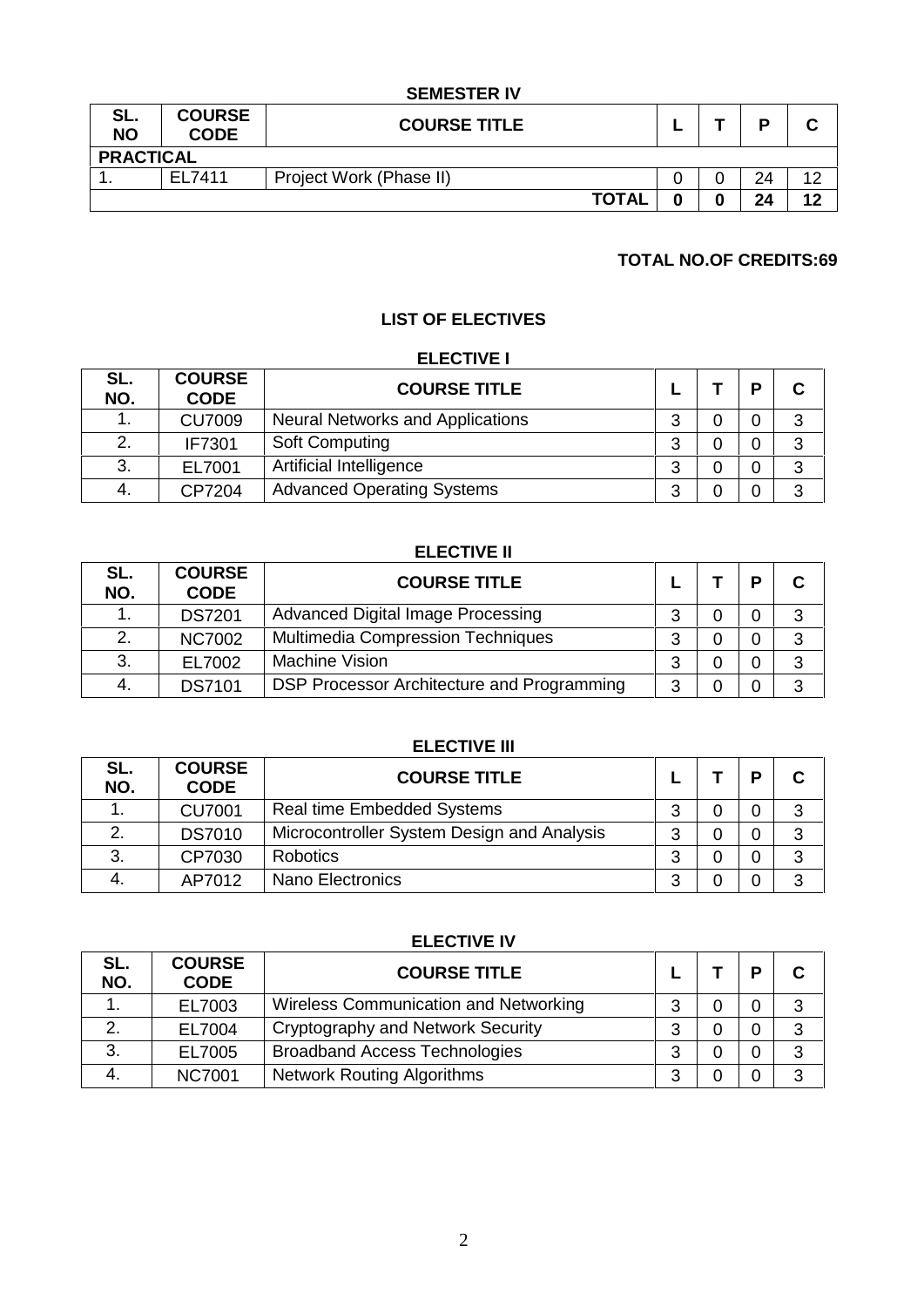# **ELECTIVE V**

| SL.<br>NO. | <b>COURSE</b><br><b>CODE</b> | <b>COURSE TITLE</b>                    |        | D | $\mathbf C$ |
|------------|------------------------------|----------------------------------------|--------|---|-------------|
|            | EL7006                       | <b>Wireless Mobile Communication</b>   | ⌒<br>J | 0 | 3           |
| っ          | <b>CU7003</b>                | <b>Digital Communication Receivers</b> | ◠      | 0 | 3           |
| 3.         | <b>CU7103</b>                | <b>Optical Networks</b>                |        | 0 | 3           |
|            | <b>CU7004</b>                | Detection and Estimation Theory        | ⌒      | 0 | 3           |

# **ELECTIVE VI**

| SL.<br>NO. | <b>COURSE</b><br><b>CODE</b> | <b>COURSE TITLE</b>                            |  | D | C |
|------------|------------------------------|------------------------------------------------|--|---|---|
|            | AP7301                       | Electromagnetic Interference and Compatibility |  | 0 | 3 |
| ⌒          | CU7002                       | <b>MEMS and NEMS</b>                           |  |   | າ |
| າ<br>J.    | CU7101                       | <b>Advanced Radiation Systems</b>              |  |   | 3 |

# **ELECTIVE VII**

| SL.<br>NO. | <b>COURSE</b><br><b>CODE</b> | <b>COURSE TITLE</b>                |  | D |   |
|------------|------------------------------|------------------------------------|--|---|---|
|            | <b>DS7301</b>                | Speech and Audio Signal Processing |  |   | າ |
| <u>.</u>   | <b>DS7003</b>                | <b>Array Signal Processing</b>     |  |   | ⌒ |
| ၪ.         | <b>DS7002</b>                | <b>Bio Signal Processing</b>       |  |   |   |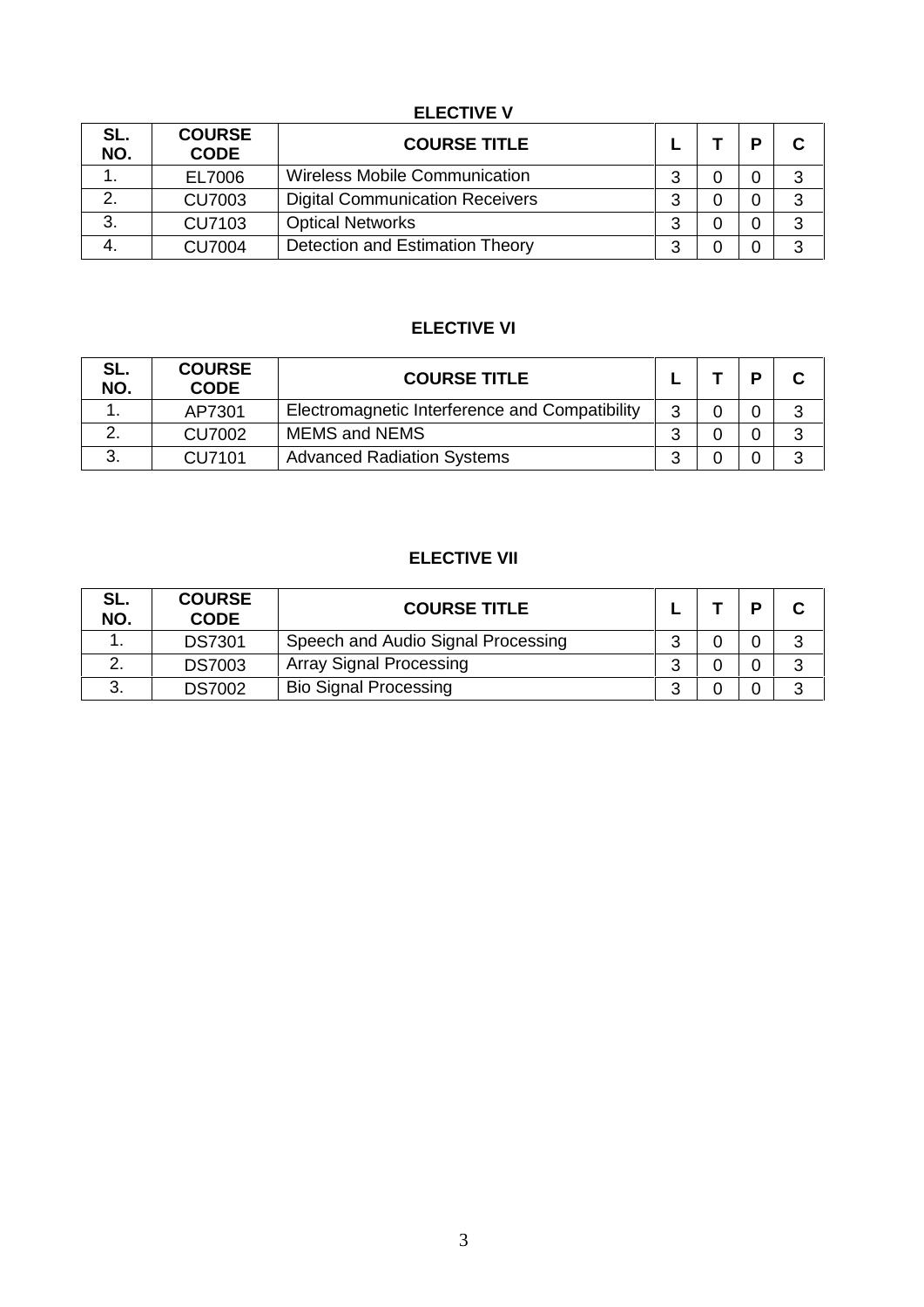# **MA7158 APPLIED MATHEMATICS FOR COMMUNICATION ENGINEERS L T P C**

# **OBJECTIVES:**

- To develop the ability to use the concepts of Linear algebra and Special functions for solving problems related to Networks.
- To formulate and construct a mathematical model for a linear programming problem in real life situation;
- To expose the students to solve ordinary differential equations by various techniques.

# **OUTCOMES:**

- To achieve an understanding of the basic concepts of algebraic equations and method of solving them.
- To familiarize the students with special functions and solve problems associated with Engineering applications.

# **UNIT I LINEAR ALGEBRA 12**

Vector spaces – norms – Inner Products – Eigenvalues using QR transformations – QR factorization - generalized eigenvectors – Canonical forms – singular value decomposition and applications - pseudo inverse – least square approximations --Toeplitz matrices and some applications.

# **UNIT II LINEAR PROGRAMMING 12**

Formulation – Graphical solution – Simplex method – Two phase method - Transportation and Assignment Models

# **UNIT III ORDINARY DIFFERENTIAL EQUATIONS 12**

Runge Kutta Methods for system of IVPs, numerical stability, Adams-Bashforth multistep method, solution of stiff ODEs, shooting method, BVP: Finite difference method, orthogonal collocation method, orthogonal collocation with finite element method, Galerkin finite element method.

# **UNIT IV TWO DIMENSIONAL RANDOM VARIABLES 12**

Joint distributions – Marginal and Conditional distributions – Functions of two dimensional random variables – Regression Curve – Correlation**.**

# **UNIT V QUEUEING MODELS 12**

Poisson Process – Markovian queues – Single and Multi-server Models – Little's formula - Machine Interference Model – Steady State analysis – Self Service queue.

# **TOTAL: 45+15=60 PERIODS**

# **REFERENCES:**

- 1. Richard Bronson, Gabriel B.Costa, "Linear Algebra", Academic Press, Second Edition, 2007.
- 2. Richard Johnson, Miller & Freund, "Probability and Statistics for Engineers", 7<sup>th</sup> Edition, Prentice – Hall of India, Private Ltd., New Delhi (2007).
- 3. Taha H.A., "Operations Research: An introduction", Pearson Education Asia, New Delhi, Ninth Edition, 2012.
- 4. Donald Gross and Carl M. Harris, "Fundamentals of Queueing Theory", 2<sup>nd</sup> edition, John Wiley and Sons, New York (1985).
- 5. Moon, T.K., Sterling, W.C., Mathematical methods and algorithms for signal processing, Pearson Education, 2000.

**3 1 0 4**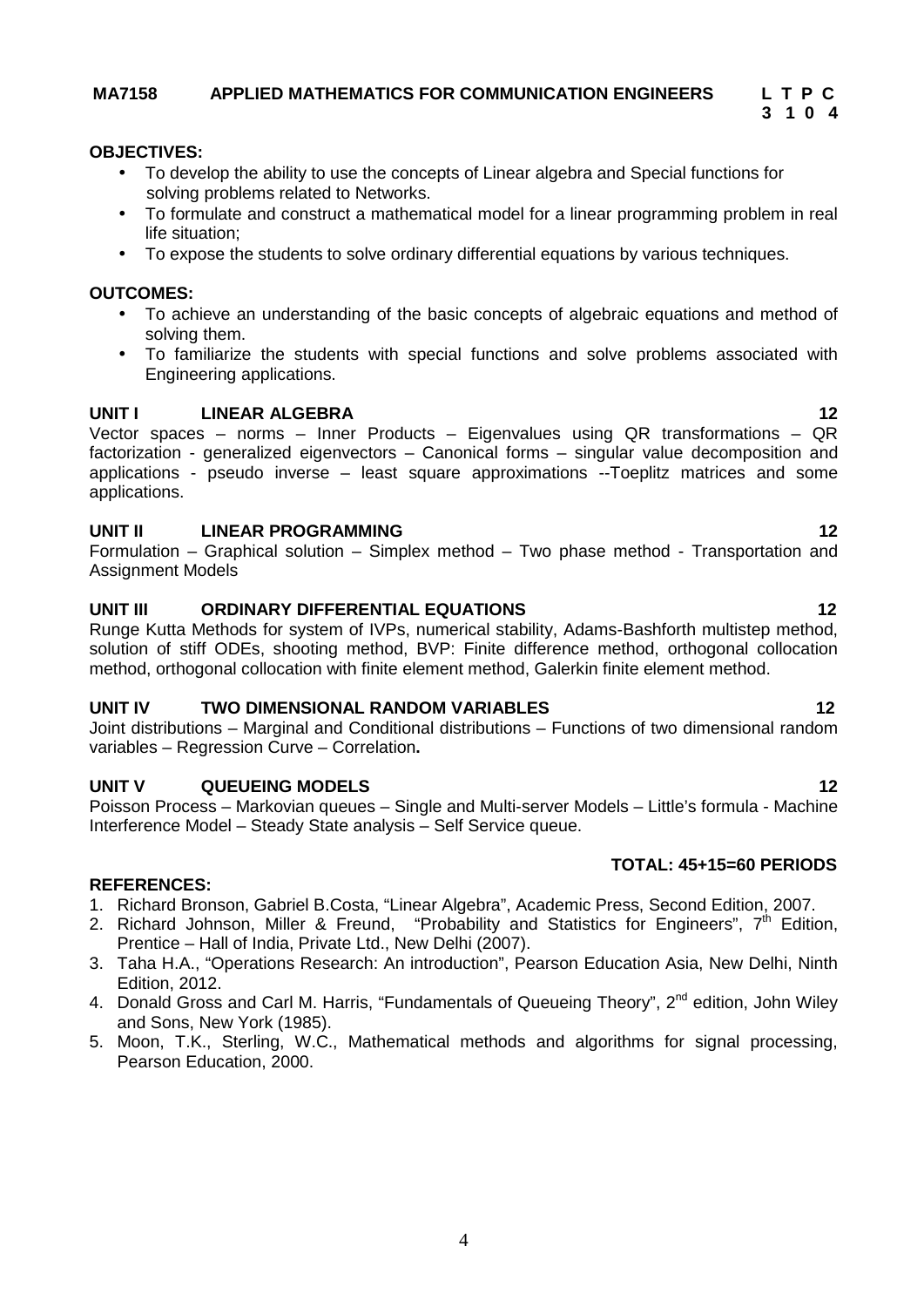# **AP7101 ADVANCED DIGITAL SIGNAL PROCESSING L T P C**

### **OBJECTIVES:**

The purpose of this course is to provide in-depth treatment on methods and techniques in

- discrete-time signal transforms, digital filter design, optimal filtering
- power spectrum estimation, multi-rate digital signal processing
- DSP architectures which are of importance in the areas of signal processing, control and communications.

# **OUTCOMES:**

Students should be able to:

- To design adaptive filters for a given application
- To design multirate DSP systems.

### **UNIT I DISCRETE RANDOM SIGNAL PROCESSING 9**

Weiner Khitchine relation - Power spectral density – filtering random process, Spectral Factorization Theorem, special types of random process – Signal modeling-Least Squares method, Pade approximation, Prony's method, iterative Prefiltering, Finite Data records, Stochastic Models.

# **UNIT II SPECTRUM ESTIMATION 9**

Non-Parametric methods - Correlation method - Co-variance estimator - Performance analysis of estimators – Unbiased consistent estimators - Periodogram estimator - Barlett spectrum estimation - Welch estimation - Model based approach - AR, MA, ARMA Signal modeling - Parameter estimation using Yule-Walker method.

# **UNIT III LINEAR ESTIMATION AND PREDICTION 9**

Maximum likelihood criterion - Efficiency of estimator - Least mean squared error criterion - Wiener filter - Discrete Wiener Hoff equations - Recursive estimators - Kalman filter - Linear prediction, Prediction error - Whitening filter, Inverse filter - Levinson recursion, Lattice realization, Levinson recursion algorithm for solving Toeplitz system of equations.

### **UNIT IV ADAPTIVE FILTERS 9**

FIR Adaptive filters - Newton's steepest descent method - Adaptive filters based on steepest descent method - Widrow Hoff LMS Adaptive algorithm - Adaptive channel equalization - Adaptive echo canceller - Adaptive noise cancellation - RLS Adaptive filters - Exponentially weighted RLS - Sliding window RLS - Simplified IIR LMS Adaptive filter.

# **UNIT V MULTIRATE DIGITAL SIGNAL PROCESSING 9**

Mathematical description of change of sampling rate - Interpolation and Decimation - Continuous time model - Direct digital domain approach - Decimation by integer factor - Interpolation by an integer factor - Single and multistage realization - Poly phase realization - Applications to sub band coding - Wavelet transform and filter bank implementation of wavelet expansion of signals.

### **L +T= 45+15=60 PERIODS**

### **REFERENCES:**

- 1. Monson H. Hayes, "Statistical Digital Signal Processing and Modeling", John Wiley and Sons Inc., New York, 2006.
- 2. Sophoncles J. Orfanidis, "Optimum Signal Processing ", McGraw-Hill, 2000.
- 3. John G. Proakis, Dimitris G. Manolakis, "Digital Signal Processing", Prentice Hall of India, New Delhi, 2005.
- 4. Simon Haykin, "Adaptive Filter Theory", Prentice Hall, Englehood Cliffs, NJ1986.
- 5. S. Kay," Modern spectrum Estimation theory and application", Prentice Hall, Englehood Cliffs, NJ1988.
- 6. P. P. Vaidyanathan, "Multirate Systems and Filter Banks", Prentice Hall, 1992.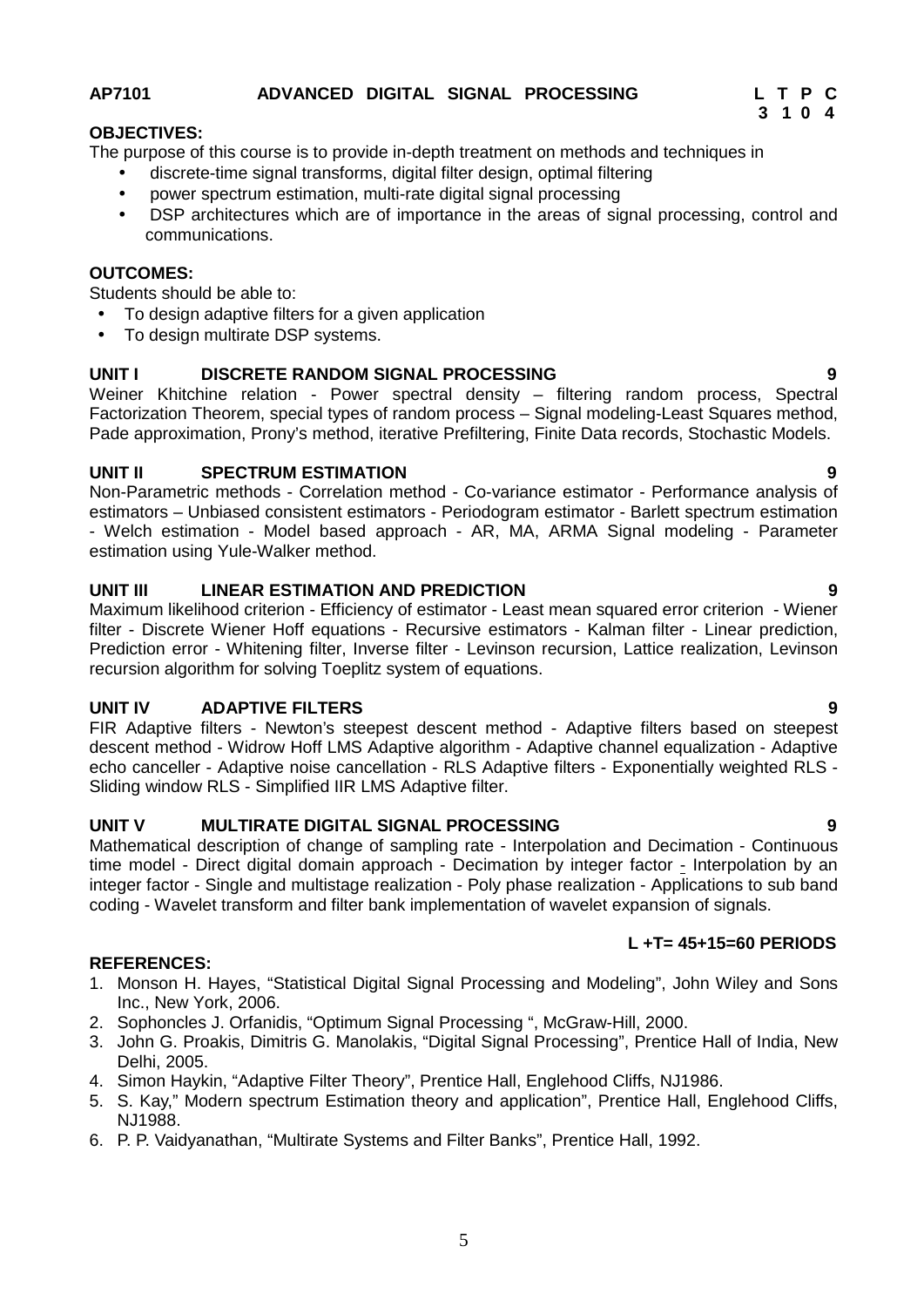# **VL7101 VLSI SIGNAL PROCESSING L T P C**

# **OBJECTIVES**

- To understand the various VLSI architectures for digital signal processing.
- To know the techniques of critical path and algorithmic strength reduction in the filter structures.
- To study the performance parameters, viz. area, speed and power.

### **OUTCOMES**

- To be able to design architectures for DSP algorithms.
- To be able to optimize design in terms of area, speed and power.
- To be able to incorporate pipeline based architectures in the design.
- To be able to carry out HDL simulation of various DSP algorithms.

### **UNIT I INTRODUCTION 6**

Overview of DSP – FPGA Technology – DSP Technology requirements – Design Implementation.

# **UNIT II METHODS OF CRITICAL PATH REDUCTION 12**

Binary Adders – Binary Multipliers – Multiply-Accumulator (MAC) and sum of product (SOP) – Pipelining and parallel processing – retiming – unfolding – systolic architecture design.

### **UNIT III ALGORITHMIC STRENGTH REDUCTION METHODS AND RECURSIVE FILTER DESIGN 9**

Fast convolution-pipelined and parallel processing of recursive and adaptive filters – fast IIR filters design.

# **UNIT IV DESIGN OF PIPELINED DIGITAL FILTERS 9**

Designing FIR filters – Digital lattice filter structures – bit level arithmetic architecture – redundant arithmetic – scaling and round-off noise.

### **UNIT V SYNCHRONOUS ASYNCHRONOUS PIPELINING AND PROGRAMMABLE DSP 9**

Numeric strength reduction – synchronous – wave and asynchronous pipelines – low power design – programmable DSPs – DSP architectural features/alternatives for high performance and low power.

### **REFERENCES:**

- 1. Keshab K.Parhi, "VLSI Digital Signal Processing Systems, Design and Implementation", John Wiley, Indian Reprint, 2007.
- 2. U. Meyer Baese, "Digital Signal Processing with Field Programmable Arrays", Springer, Second Edition, Indian Reprint, 2007.
- 3. S.Y.Kuang, H.J. White house, T. Kailath, "VLSI and Modern Signal Processing", Prentice Hall, 1995.

# **NC7101 HIGH PERFORMANCE NETWORKS L T P C**

# **OBJECTIVES:**

- To develop a comprehensive understanding of multimedia networking.
- To study the types of VPN and tunneling protocols for security.
- To learn about network security in many layers and network management.

### **UNIT I INTRODUCTION 9**

Review of OSI, TCP/IP; Multiplexing, Modes of Communication, Switching, Routing.SONET – DWDM – DSL – ISDN – BISDN,ATM.

# **TOTAL: 45 PERIODS**

**3 0 0 3**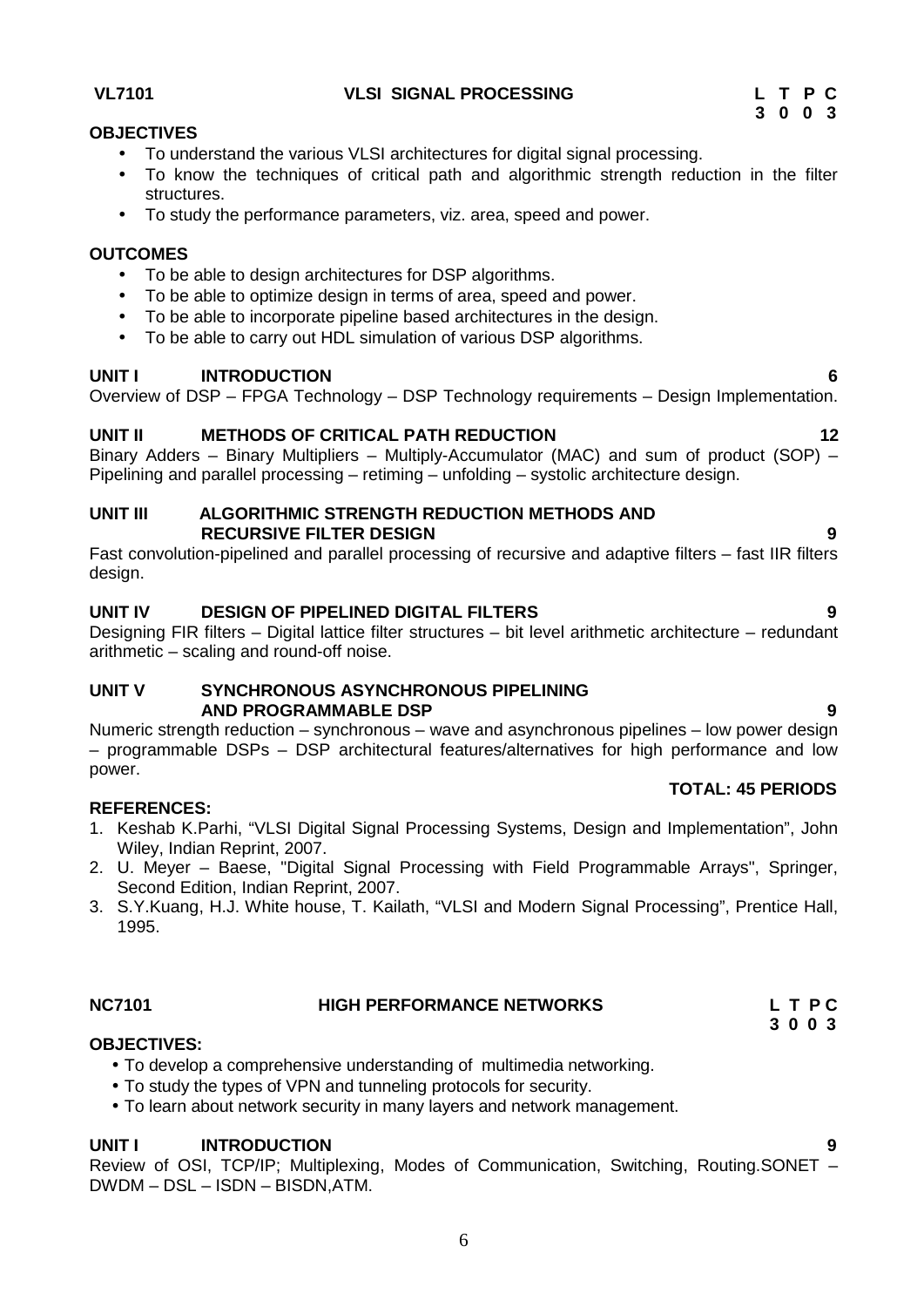# 7

# **UNIT II MULTIMEDIA NETWORKING APPLICATIONS 9**

Streaming stored Audio and Video – Best effort service – protocols for real time interactive applications – Beyond best effort – scheduling and policing mechanism – integrated services – RSVP- differentiated services.

# **UNIT III ADVANCED NETWORKS CONCEPTS 9**

VPN-Remote-Access VPN, site-to-site VPN, Tunneling to PPP, Security in VPN.MPLS-operation, Routing, Tunneling and use of FEC, Traffic Engineering, MPLS based VPN, overlay networks-P2P connections.

# **UNIT IV TRAFFIC MODELLING 8**

Little's theorem, Need for modeling , Poisson modeling and its failure, Non - poisson models, Network performance evaluation.

# **UNIT V NETWORK SECURITY AND MANAGEMENT 10**

Principles of cryptography – Authentication – integrity – key distribution and certification – Access control and: fire walls – attacks and counter measures – security in many layers. Infrastructure for network management – The internet standard management framework – SMI, MIB, SNMP, Security and administration – ASN.1 **TOTAL: 45 PERIODS**

# **REFERENCES:**

- 1. J.F. Kurose & K.W. Ross,"Computer Networking- A top down approach featuring the internet", Pearson, 2<sup>nd</sup> edition, 2003.
- 2. Walrand .J. Varatya, High performance communication network, Morgan Kauffman Harcourt Asia Pvt. Ltd. 2<sup>nd</sup> Edition, 2000.
- 3. LEOM-GarCIA, WIDJAJA, "Communication networks", TMH seventh reprint 2002.
- 4. Aunurag kumar, D. MAnjunath, Joy kuri, "Communication Networking", Morgan Kaufmann Publishers, 1ed 2004.
- 5. Hersent Gurle & petit, "IP Telephony, packet Pored Multimedia communication Systems", Pearson education 2003.
- 6. Fred Halsall and Lingana Gouda Kulkarni,"Computer Networking and the Internet" fifth edition, Pearson education
- 7. Nader F.Mir ,Computer and Communication Networks, first edition.
- 8. Larry l.Peterson & Bruce S.David, "Computer Networks: A System Approach"- 1996

# **CU7102 ADVANCED DIGITAL COMMUNICATION TECHNIQUES L T P C**

### **OBJECTIVES:**

- To understand the basics of signal-space analysis and digital transmission.
- To understand the coherent and noncoherent receivers and its impact on different channel characteristics.
- To understand Orthogonal Frequency Division Multiplexing.
- To understand the different block coded and convolutional coded digital communication systems..
- To understand the different Equalizers.

# **UNIT I COHERENT AND NON-COHERENT COMMUNICATION 9**

Coherent receivers – Optimum receivers in WGN – IQ modulation & demodulation – Noncoherent receivers in random phase channels; MFSK receivers – Rayleigh and Rician channels – Partially coherent receivers – DPSK; M-PSK; M-DPSK--BER Performance Analysis. Carrier Synchronization- Bit synchronization.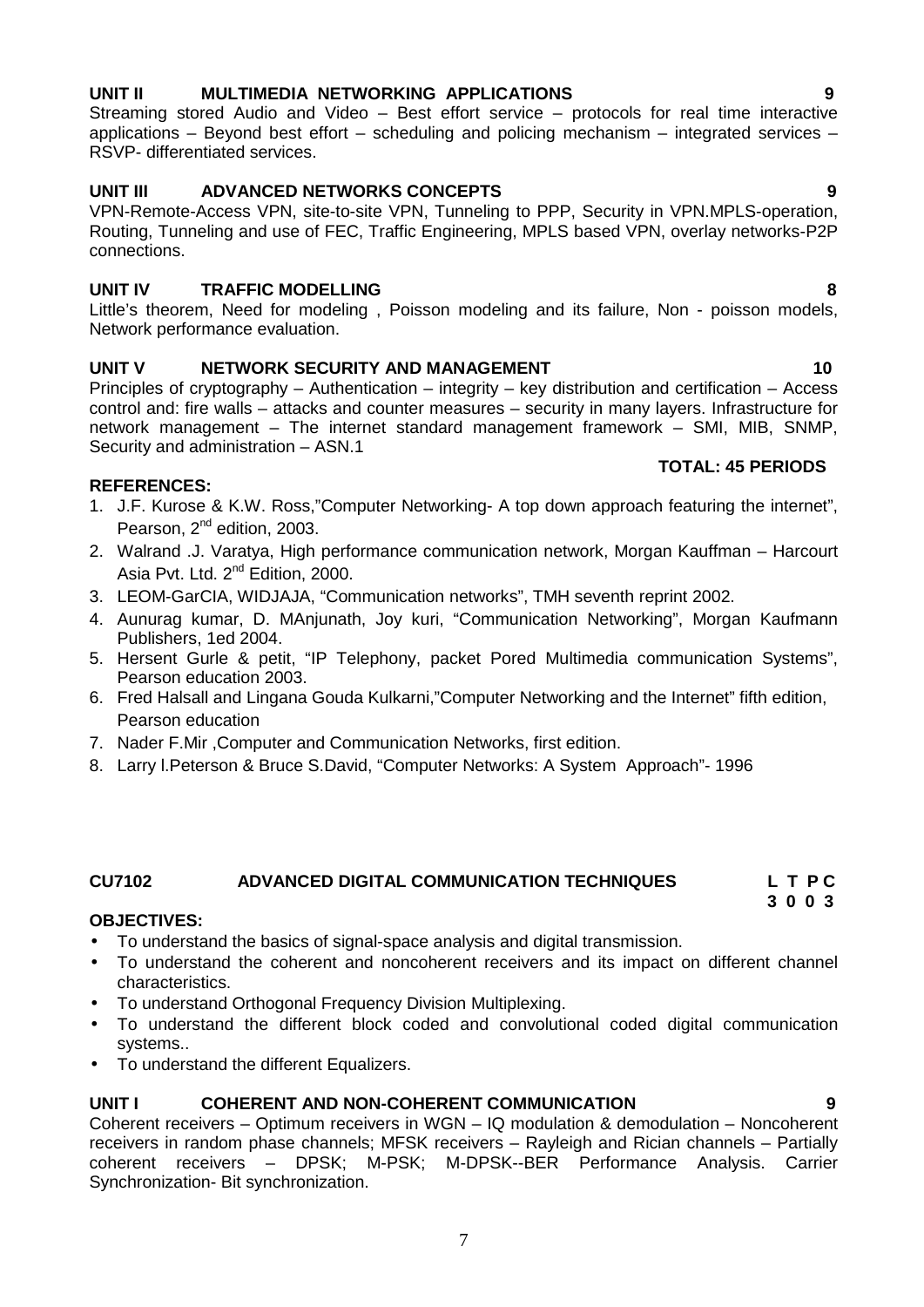# **UNIT II EQUALIZATION TECHNIQUES 9**

Band Limited Channels- ISI – Nyquist Criterion- Controlled ISI-Partial Response signals- Equalization algorithms – Viterbi Algorithm – Linear equalizer – Decision feedback equalization – Adaptive Equalization algorithms.

# **UNIT III BLOCK CODED DIGITAL COMMUNICATION 9**

Architecture and performance – Binary block codes; Orthogonal; Biorthogonal; Transorthogonal – Shannon's channel coding theorem; Channel capacity; Matched filter; Concepts of Spread spectrum communication – Coded BPSK and DPSK demodulators– Linear block codes; Hammning; Golay; Cyclic; BCH ; Reed – Solomon codes. Space time block codes

# **UNIT IV CONVOLUTIONAL CODED DIGITAL COMMUNICATION 9**

Representation of codes using Polynomial, State diagram, Tree diagram, and Trellis diagram – Decoding techniques using Maximum likelihood, Viterbi algorithm, Sequential and Threshold methods – Error probability performance for BPSK and Viterbi algorithm, Turbo Coding.

# **UNIT V OFDM 9**

Generation of sub-carriers using the IFFT; Guard Time and Cyclic Extension; Windowing; OFDM signal processing; Peak Power Problem: PAP reduction schemes- Clipping, Filtering, Coding and Scrambling.

# **TOTAL: 45 PERIODS**

# **OUTCOMES:**

Upon Completion of the course, the students will be able to

- Develop the ability to understand the concepts of signal space analysis coherent and non coherent receivers.
- Comprehend the generation of OFDM signals and the processing of the signals.
- Possess knowledge on different block codes and convolutional codes.
- Conceptually appreciate different Equalization techniques.

# **REFERENCES:**

- 1. M.K.Simon, S.M.Hinedi and W.C.Lindsey, Digital communication techniques; Signalling and detection, Prentice Hall India, New Delhi. 1995.
- 2. Simon Haykin, Digital communications, John Wiley and sons, 1998
- 3. Bernard Sklar., 'Digital Communications', second edition, Pearson Education, 2001.
- 4. John G. Proakis., 'Digital Communication', 4 th edition, Mc Graw Hill Publication, 2001
- 5. Theodore S.Rappaport., 'Wireless Communications', 2nd edition, Pearson Education, 2002.
- 6. Stephen G. Wilson., 'Digital Modulation and Coding', First Indian Reprint, Pearson Education, 2003.
- 7. Richard Van Nee & Ramjee Prasad., 'OFDM for Multimedia Communications' Artech House Publication, 2001.

# **EL7111 COMMUNICATION AND SIGNAL PROCESSING LABORATORY L T P C**

**(SDR platform based)** 

# **OBJECTIVE**

 To develop skills for implementing various modulations, coding and equalization schemes on a SDR platform.

# **OUTCOMES**

- $\tilde{N}$  To be able to design and implement synchronization schemes for communication system.
- $N$  To be able to design and implement equalization schemes.
- $N$  To be able to design and implement various digital modulation schemes.
- $N$  To be able to use SDR platform for design of communication systems.
- Ñ

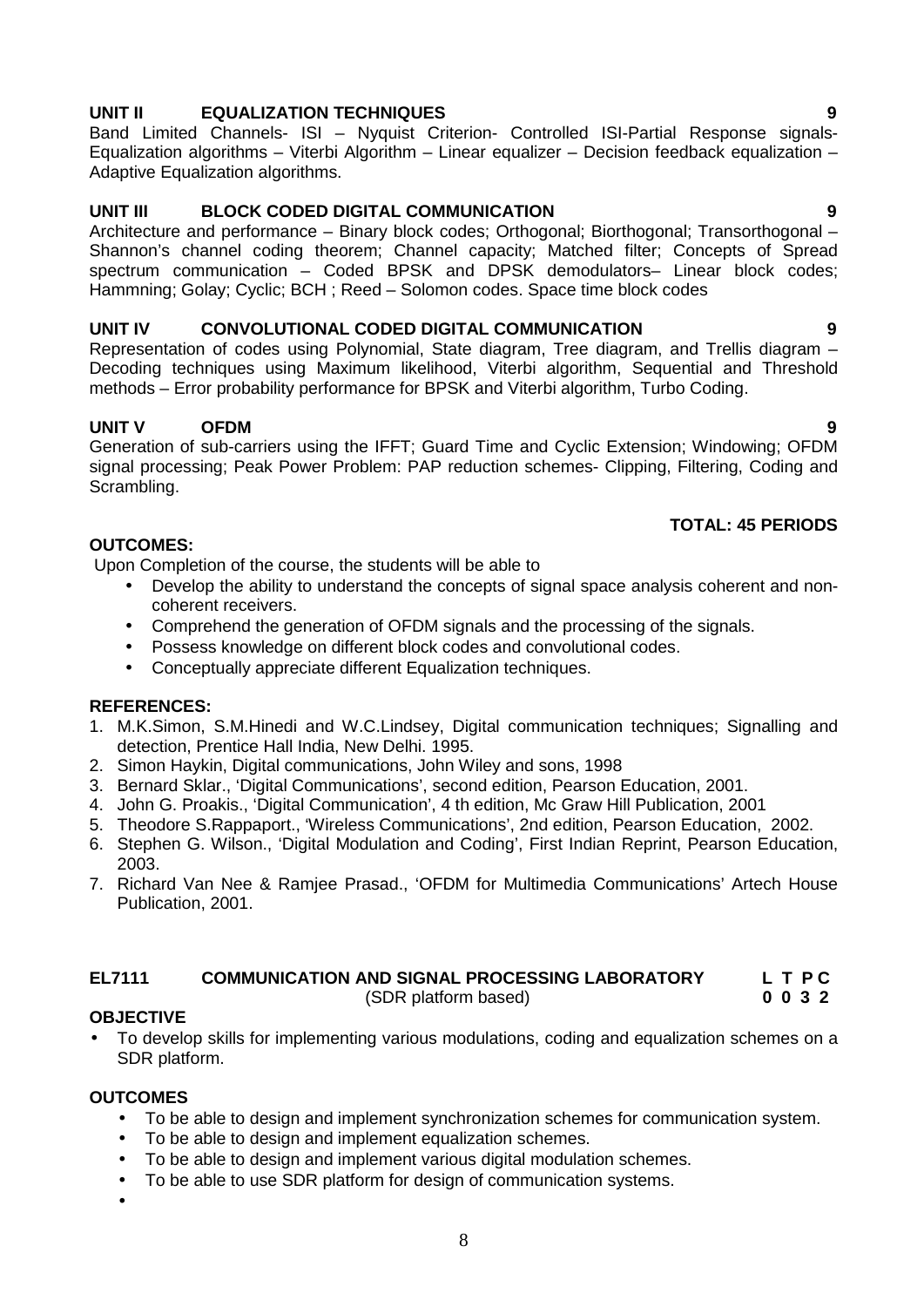9

| SI. No. | <b>Details of Experiment</b>                            |                 | Details of Equipment / Instrument<br><b>Required for a batch of 25 Students</b> |          |  |  |  |
|---------|---------------------------------------------------------|-----------------|---------------------------------------------------------------------------------|----------|--|--|--|
|         | <b>Name</b>                                             | <b>Duration</b> | <b>Name</b>                                                                     | Quantity |  |  |  |
| 1.      | Pulse Shaping, Timing &<br>Frequency<br>Synchronization | 4 Hours         | Set - PC + SDR Board                                                            | 12 sets  |  |  |  |
| 2.      | <b>BPSK</b> Modulation<br>and<br><b>Demodulation</b>    | 4 Hours         | Set - PC + SDR Board                                                            | 12 sets  |  |  |  |
| 3.      | <b>Differential BPSK</b>                                | 4 Hours         | Set - PC + SDR Board                                                            | 12 sets  |  |  |  |
| 4.      | <b>QPSK</b> Modulation<br>and<br>Demodulation           | 4 Hours         | Set - PC + SDR Board                                                            | 12 sets  |  |  |  |
| 5.      | 16-QAM                                                  | 4 Hours         | Set - PC + SDR Board                                                            | 12 sets  |  |  |  |
| 6.      | LMS.<br>based<br>linear<br><b>Channel Equalization</b>  | 4 Hours         | Set - PC + SDR Board                                                            | 12 sets  |  |  |  |
| 7.      | Feedback<br>Decision<br>Equalizer                       | 4 Hours         | Set - PC + SDR Board                                                            | 12 sets  |  |  |  |
| 8.      | Mini Project                                            | 4 Hours         | Set - PC + SDR Board                                                            | 12 sets  |  |  |  |

# **TOTAL: 45 PERIODS**

**3 0 0 3**

# **AP7202 ASIC AND FPGA DESIGN L T P C**

### **OBJECTIVES:**

- To study the design flow of different types of ASIC.
- To familiarize the different types of programming technologies and logic devices.
- To learn the architecture of different types of FPGA.
- To gain knowledge about partitioning, floor planning, placement and routing including circuit extraction of ASIC
- To analyse the synthesis, Simulation and testing of systems.
- To understand the design issues of SOC.
- To know about different high performance algorithms and its applications in ASICs.

# **UNIT I OVERVIEW OF ASIC AND PLD 9**

Types of ASICs - Design flow – CAD tools used in ASIC Design – Programming Technologies: Antifuse – static RAM – EPROM and EEPROM technology, Programmable Logic Devices : ROMs and EPROMs – PLA –PAL. Gate Arrays – CPLDs and FPGAs

# **UNIT II ASIC PHYSICAL DESIGN 9**

System partition -partitioning - partitioning methods – interconnect delay models and measurement of delay - floor planning - placement – Routing : global routing - detailed routing - special routing circuit extraction - DRC

# **UNIT III LOGIC SYNTHESIS, SIMULATION AND TESTING 9**

Design systems - Logic Synthesis - Half gate ASIC -Schematic entry - Low level design language - PLA tools -EDIF- CFI design representation. Verilog and logic synthesis -VHDL and logic synthesis - types of simulation -boundary scan test - fault simulation - automatic test pattern generation.

# **UNIT IV FPGA 9**

Field Programmable gate arrays- Logic blocks, routing architecture, Design flow technology mapping for FPGAs, Xilinx XC4000 - ALTERA's FLEX 8000/10000, ACTEL's ACT-1,2,3 and their speed performance

Case studies: Altera MAX 5000 and 7000 - Altera MAX 9000 – Spartan II and Virtex II FPGAs - Apex and Cyclone FPGAs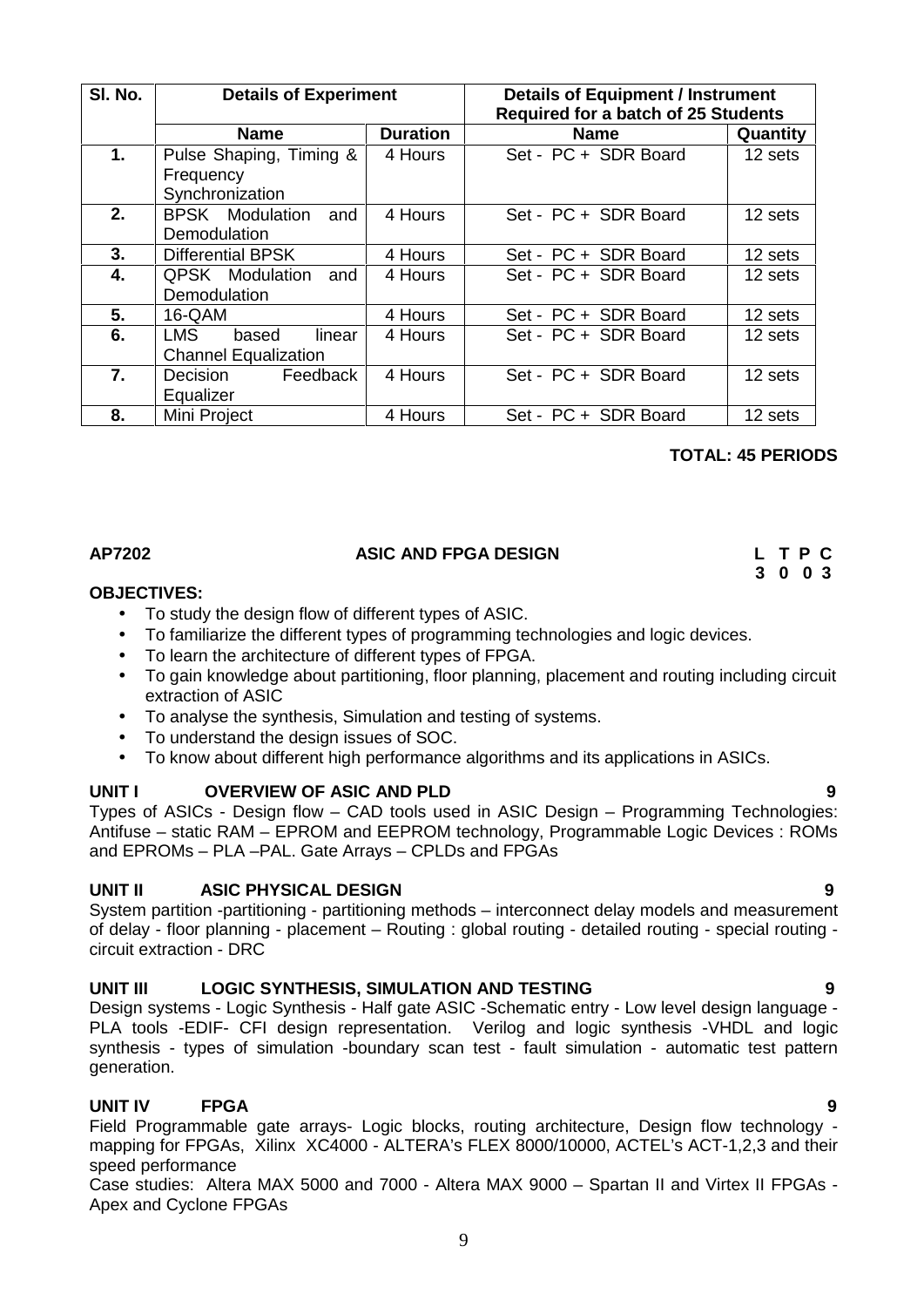# **UNIT V SOC DESIGN 9**

Design Methodologies – Processes and Flows - Embedded software development for SOC – Techniques for SOC Testing – Configurable SOC – Hardware / Software codesign Case studies: Digital camera, Bluetooth radio / modem, SDRAM and USB

### **TOTAL:45 PERIODS**

### **REFERENCES:**

- 1. M.J.S .Smith, "Application Specific Integrated Circuits, Addison -Wesley Longman Inc., 1997
- 2. S. Trimberger, Field Programmable Gate Array Technology, Edr, Kluwer Academic Publications, 1994.
- 3. John V.Oldfield, Richard C Dore, Field Programmable Gate Arrays, Wiley Publications 1995.
- 4. P.K.Chan & S. Mourad, Digital Design Using Field Programmable Gate Array, Prentice Hall, 1994.
- 5. Parag.K.Lala, Digital System Design using Programmable Logic Devices , BSP, 2003.
- 6. S. Brown, R. Francis, J. Rose, Z. Vransic, Field Programmable Gate Array, Kluwer Pubin, 1992.
- 7. J. Old Field, R.Dorf, Field Programmable Gate Arrays, John Wiley & Sons, Newyork, 1995.
- 8. Farzad Nekoogar and Faranak Nekoogar, From ASICs to SOCs: A Practical Approach, Prentice Hall PTR, 2003.
- 9. Wayne Wolf, FPGA-Based System Design, Prentice Hall PTR, 2004.
- 10. R. Rajsuman, System-on-a-Chip Design and Test. Santa Clara, CA: Artech House Publishers, 2000.
- 11. F. Nekoogar. Timing Verification of Application-Specific Integrated Circuits (ASICs). Prentice Hall PTR, 1999.

### **CU7202 MIC AND RF SYSTEM DESIGN L T P C**

**3 0 0 3**

### **OBJECTIVES:**

- 1. To understand the fundamentals of RF radio system design.
- 2. To understand the various components that constitute an RF radio system for wireless Communications.
- 3. To know the basic analysis techniques needed for evaluating the performance of an RF radio system for Wireless applications.

### **UNIT I CMOS PHYSICS, TRANSCEIVER ECIFICATIONSAND ARCHITECTURES 9**

CMOS: Introduction to MOSFET Physics – Noise: Thermal, shot, flicker, popcorn noise transceviver Specifications: Two port Noise theory, Noise Figure, THD, IP2, IP3,Sensitivity, SFDR, Phase noise - Specification distribution over a communication link Transceiver Architectures: Receiver: Homodyne, Heterodyne, Image reject, Low IF Architectures – Transmitter: Direct up conversion, Two step up conversion

### **UNIT II IMPEDANCE MATCHING AND AMPLIFIERS 9**

S-parameters with Smith chart – Passive IC components - Impedance matching networks Amplifiers: Common Gate, Common Source Amplifiers – OC Time constants in bandwidth estimation and enhancement – High frequency amplifier design Low Noise Amplifiers: Power match and Noise match – Single ended and Differential LNAs – Terminated with Resistors and Source Degeneration LNAs.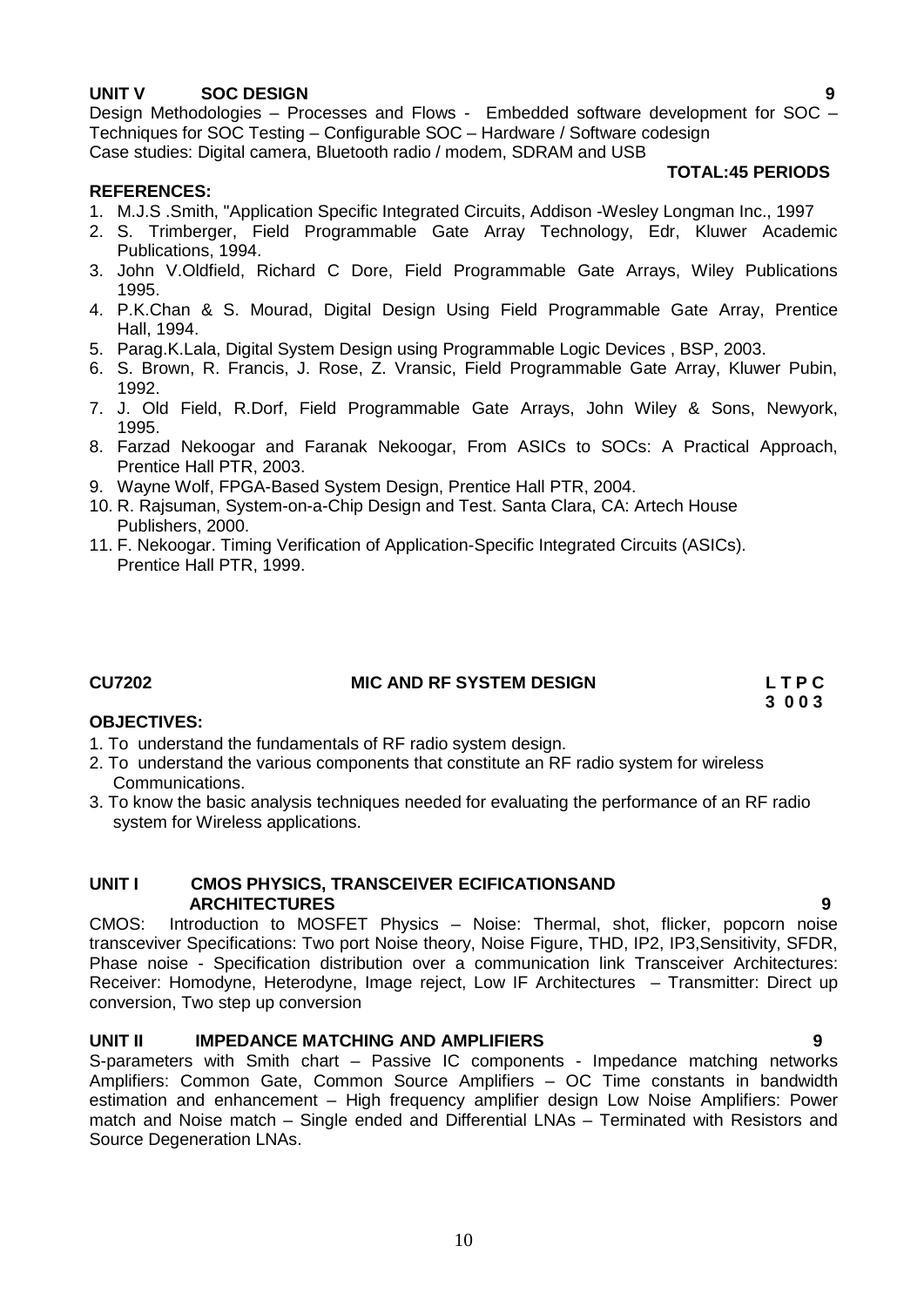# **UNIT III FEEDBACK SYSTEMS AND POWER AMPLIFIERS 9**

Feedback Systems: Stability of feedback systems: Gain and phase margin, Root-locus techniques – Time and Frequency domain considerations – Compensation Power Amplifiers: General model – Class A, AB, B, C, D, E and F amplifiers –Linearisation Techniques – Efficiency boosting techniques – ACPR metric – Design considerations

### **UNIT IV RF FILTER DESIGN, OSILLATOR, MIXER 9**

Overview-basic resonator and filter configuration-special filter realizations-filter implementation. Basic oscillator model-high frequency oscillator configuration-basic characteristics of mixers-phase locked loops-RF directional couplers hybrid couplers-detector and demodulator circuits.

# **UNIT V MIC COMPONENTS, ANTENNAS AND MEASUREMENT TECHNIQUES 9**

Introduction to MICs-Fabrication Technology, Advantages and applications, MIC components- Micro strip components, Coplanar circuits, Integrated antennas, photonic band gap antennas, Measurement techniques-test fixture measurements, probe station measurements, thermal and cryogenic measurements, experimental field probing techniques.

# **TOTAL: 45 PERIODS**

# **OUTCOMES:**

- To be able to design RF circuits
- To be able to analyse the performance of RF circuits

# **REFERENCES:**

- 1. T. Lee, "Design of CMOS RF Integrated Circuits", Cambridge, 2004.
- 2. B.Razavi, "RF Microelectronics", Pearson Education, 1997.
- 3. Jan Crols, MichielSteyaert, "CMOS Wireless Transceiver Design", Kluwer Academic Publications, 1997.
- 4. B. Razavi, Design of analog CMOS Integrated Circuits", McGraw Hill,2001.
- 5. I.D. Robertson &S. Lucyszyn, "RFIC and MMIC Design and Technology", IEE Circuits, Devices and Systems series 13, London, UK, 2001.

### **EL7211 DIGITAL SYSTEM DESIGN LABORATORY L T P C 0 0 3 2**

# **VHDL / VERILOG BASED EXPERIMENTS**

- 1. Design and implementation of serial and parallel adders
- 2. Design and implementation of magnitude comparator
- 3. Design and implementation of Radix -8 Booth multiplier<br>4. Design and implementation of 4-bit asynchronous and s
- Design and implementation of 4-bit asynchronous and synchronous counters
- 5. Design and implementation of 4 x 4 bit RAM
- 6. Design and implementation of universal shift register
- 7. Design and implementation of 4 bit ALU
- 8. Design and implementation of sequence detector using D-FFs
- 9. Design and implementation of PRBS
- 10. Design and implementation of NCO
- 11. Design and implementation of linear convolution
- 12. Design and implementation of DLL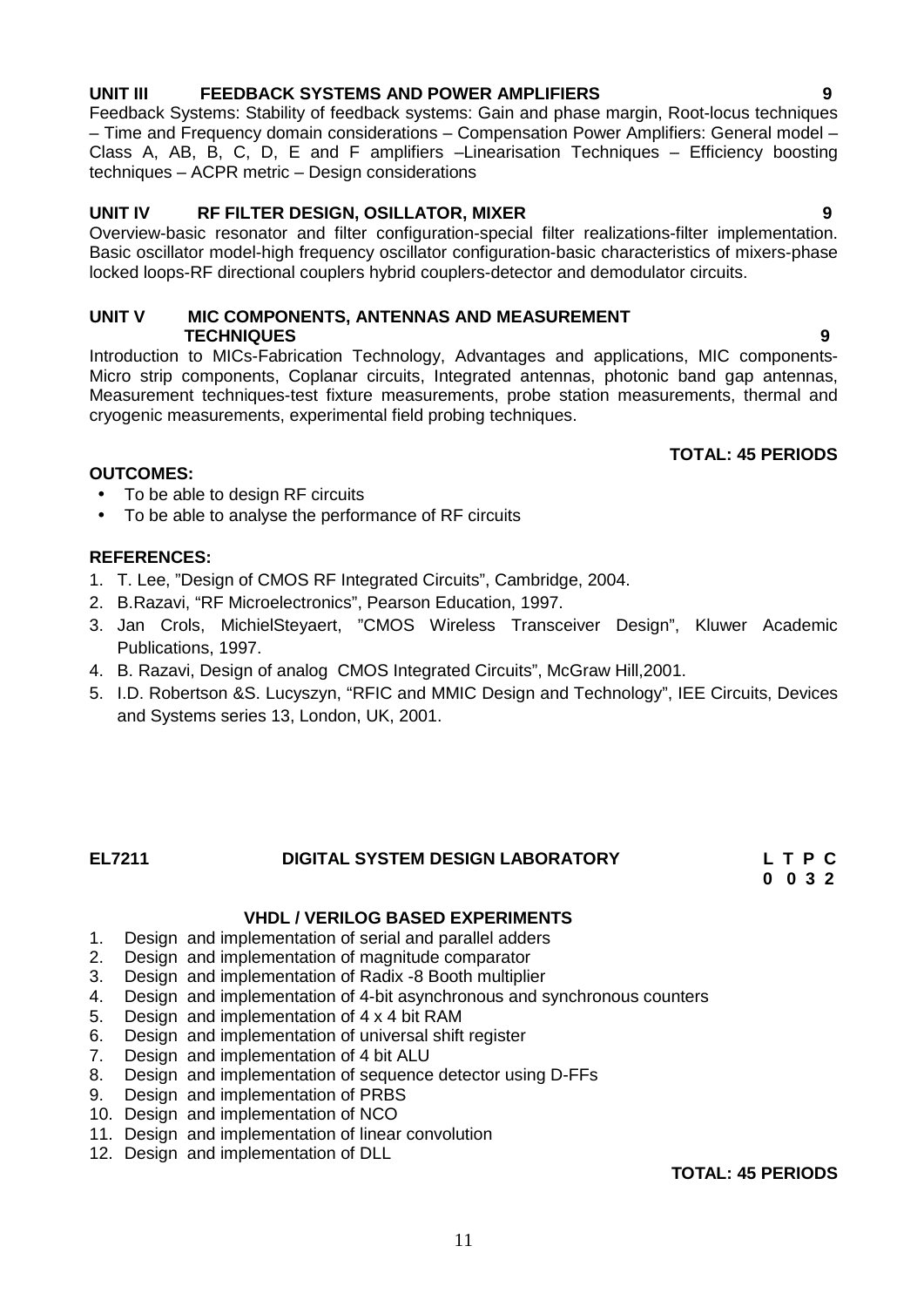# **EL7301 DIGITAL SWITCHING AND TRANSMISSION L T P C**

# **OBJECTIVES:**

- To introduce different types of signaling in digital telephony
- To introduce various transmission schemes for telephony and broadband
- To introduce methods of modeling and analysis techniques for data transmission

# **OUTCOME:**

To design transmission and switching systems to meet out the required blocking probability.

# **UNIT I INTRODUCTION 9**

Overview of existing Voice, Data and Multimedia Networks and Services; Review of Basic Communication principles; Synchronous and Asynchronous transmission, Line Codes

# **UNIT II TRUNK TRANSMISSION 9**

Multiplexing & Framing- types and standards; Trunk signaling; Optical Transmission-line codes and Muxing: SONET/SDH; ATM; Microwave and Satellite Systems.

# **UNIT III LOCAL LOOP TRANSMISSION 9**

The Analog Local Loop; ISDN local loop; DSL and ADSL; Wireless Local Loop; Fiber in the loop; Mobile and Satellite Phone local loop.

# **UNIT IV SWITCHING 9**

Evolution; Space switching, Time switching and Combination Switching; Blocking and Delay characteristics; Message ,Packet and ATM switching; Advances in switching techniques – shared memory fast packet switches, shared medium fast packet switches and space division fast packet switches, Photonic switching- Optical TDM, WDM.

# **UNIT V TELETRAFFIC ENGINEERING 9**

Telecom Network Modeling; Arrival Process; Network Blocking performance; Delay Networks -- Queing system analysis and delay performance. **TOTAL: 45 PERIODS**

# **REFERENCES:**

- 1. J. Bellamy, "Digital Telephony", John Wiley, 3<sup>rd</sup> Edition, 2003.
- 2. J.E.Flood, "Telecommunication Switching, Traffic and Networks", Pearson, 2007.
- 3. Thiagarajan Viswanathan, "Telecommunication Switching Systems and Networks", Prentice Hall India, 1992, Twenty - Sixth Reprint, 2006.

### **CU7009 NEURAL NETWORKS AND APPLICATIONS L T P C 3 0 0 3**

# **UNIT I BASIC LEARNING ALGORITHMS 9**

Biological Neuron – Artificial Neural Model - Types of activation functions – Architecture:Feedforward and Feedback – Learning Process: Error Correction Learning –Memory Based Learning – Hebbian Learning – Competitive Learning - Boltzman Learning – Supervised and Unsupervised Learning – Learning Tasks: Pattern Space – Weight Space – Pattern Association – Pattern Recognition – Function Approximation – Control – Filtering - Beamforming – Memory – Adaptation - Statistical Learning Theory – Single Layer Perceptron – Perceptron Learning Algorithm – Perceptron Convergence Theorem – Least Mean Square Learning Algorithm – Multilayer Perceptron – Back Propagation Algorithm – XOR problem – Limitations of Back Propagation Algorithm.

- 
-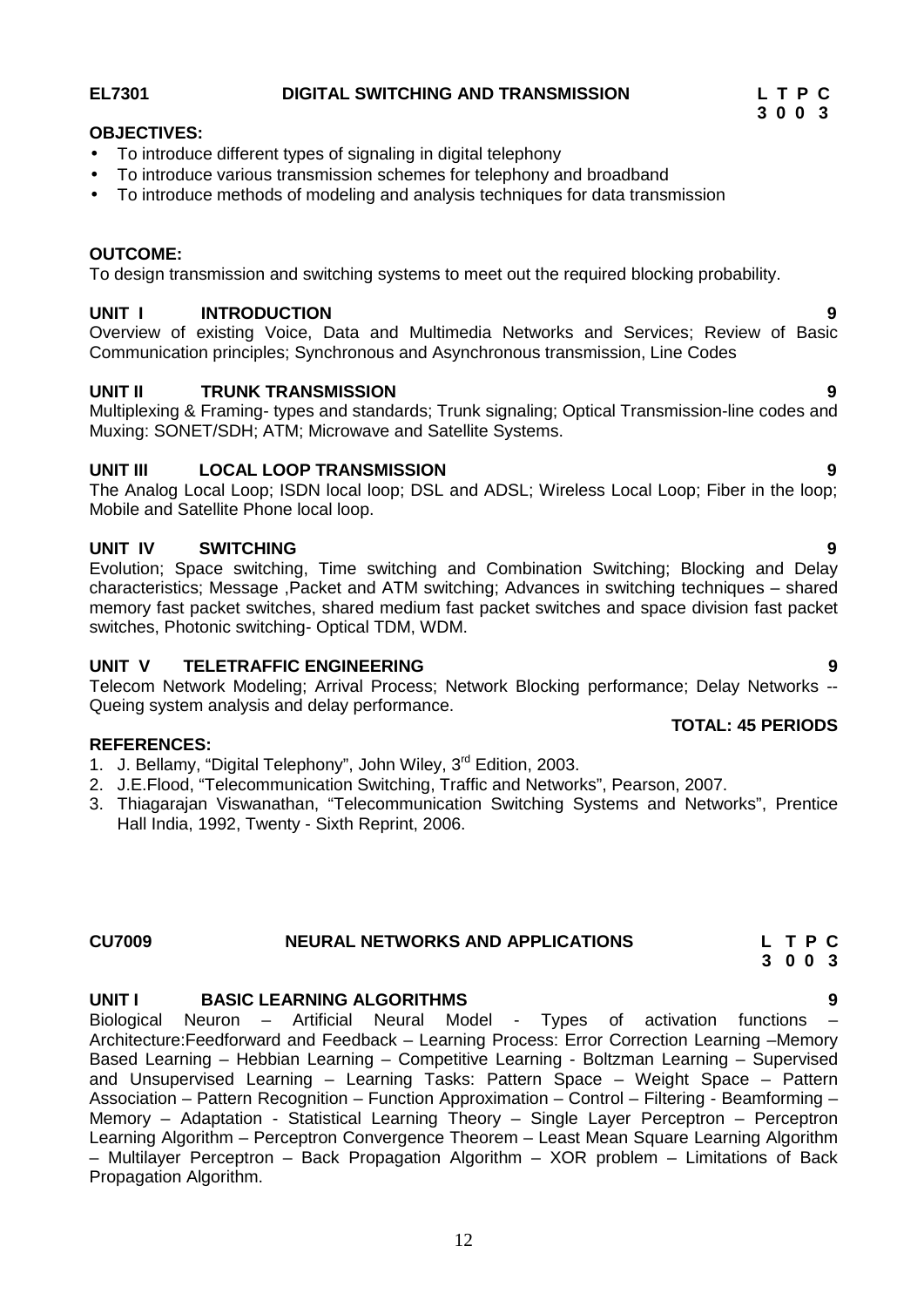### **UNIT II RADIAL-BASIS FUNCTION NETWORKS AND SUPPORT VECTOR MACHINES RADIAL BASIS FUNCTION NETWORKS 9**

Cover's Theorem on the Separability of Patterns - Exact Interpolator – Regularization Theory – Generalized Radial Basis Function Networks - Learning in Radial Basis Function Networks Applications: XOR Problem – Image Classification.

# **SUPPORT VECTOR MACHINES**

Optimal Hyperplane for Linearly Separable Patterns and Nonseparable Patterns – Support Vector Machine for Pattern Recognition – XOR Problem - -insensitive Loss Function – Support Vector Machines for Nonlinear Regression

# **UNIT III COMMITTEE MACHINES 9**

Ensemble Averaging - Boosting – Associative Gaussian Mixture Model – Hierarchical Mixture of Experts Model(HME) – Model Selection using a Standard Decision Tree – A Priori and PostprioriProbabilities – Maximum Likelihood Estimation – Learning Strategies for the HME Model - EMAlgorithm – Applications of EM Algorithm to HME Model

# **NEURODYNAMICS SYSTEMS**

Dynamical Systems – Attractors and Stability – Non-linear Dynamical Systems- Lyapunov Stability – Neurodynamical Systems – The Cohen-Grossberg Ttheorem.

# **UNIT IV ATTRACTOR NEURAL NETWORKS: 9**

Associative Learning – Attractor Neural Network Associative Memory – Linear Associative Memory – Hopfield Network – Content Addressable Memory – Strange Attractors and Chaos- Error Performance of Hopfield Networks - Applications of Hopfield Networks – Simulated Annealing – Boltzmann Machine – Bidirectional Associative Memory – BAM Stability Analysis – Error Correction in BAMs - Memory Annihilation of Structured Maps in BAMS – Continuous BAMs – Adaptive BAMs – Applications

# **ADAPTIVE RESONANCE THEORY:**

Noise-Saturation Dilemma - Solving Noise-Saturation Dilemma – Recurrent On-center – Off surround Networks – Building Blocks of Adaptive Resonance – Substrate of Resonance Structural Details of Resonance Model – Adaptive Resonance Theory – Applications

# **UNIT V SELF ORGANISING MAPS: 9**

Self-organizing Map – Maximal Eigenvector Filtering – Sanger's Rule – Generalized Learning Law – Competitive Learning - Vector Quantization – Mexican Hat Networks - Self-organizing Feature Maps – Applications

# **PULSED NEURON MODELS**:

Spiking Neuron Model – Integrate-and-Fire Neurons – Conductance Based Models – Computing with Spiking Neurons.

# **REFERENCES:**

- 1. Satish Kumar, "Neural Networks: A Classroom Approach", Tata McGraw-Hill Publishing Company Limited, New Delhi, 2004.
- 2. Simon Haykin, "Neural Networks: A Comprehensive Foundation", 2ed., Addison Wesley Longman (Singapore) Private Limited, Delhi, 2001.
- 3. Martin T.Hagan, Howard B. Demuth, and Mark Beale, "Neural Network Design", Thomson Learning, New Delhi, 2003.
- 4. James A. Freeman and David M. Skapura, "Neural Networks Algorithms, Applications, and Programming Techniques, Pearson Education (Singapore) Private Limited, Delhi, 2003.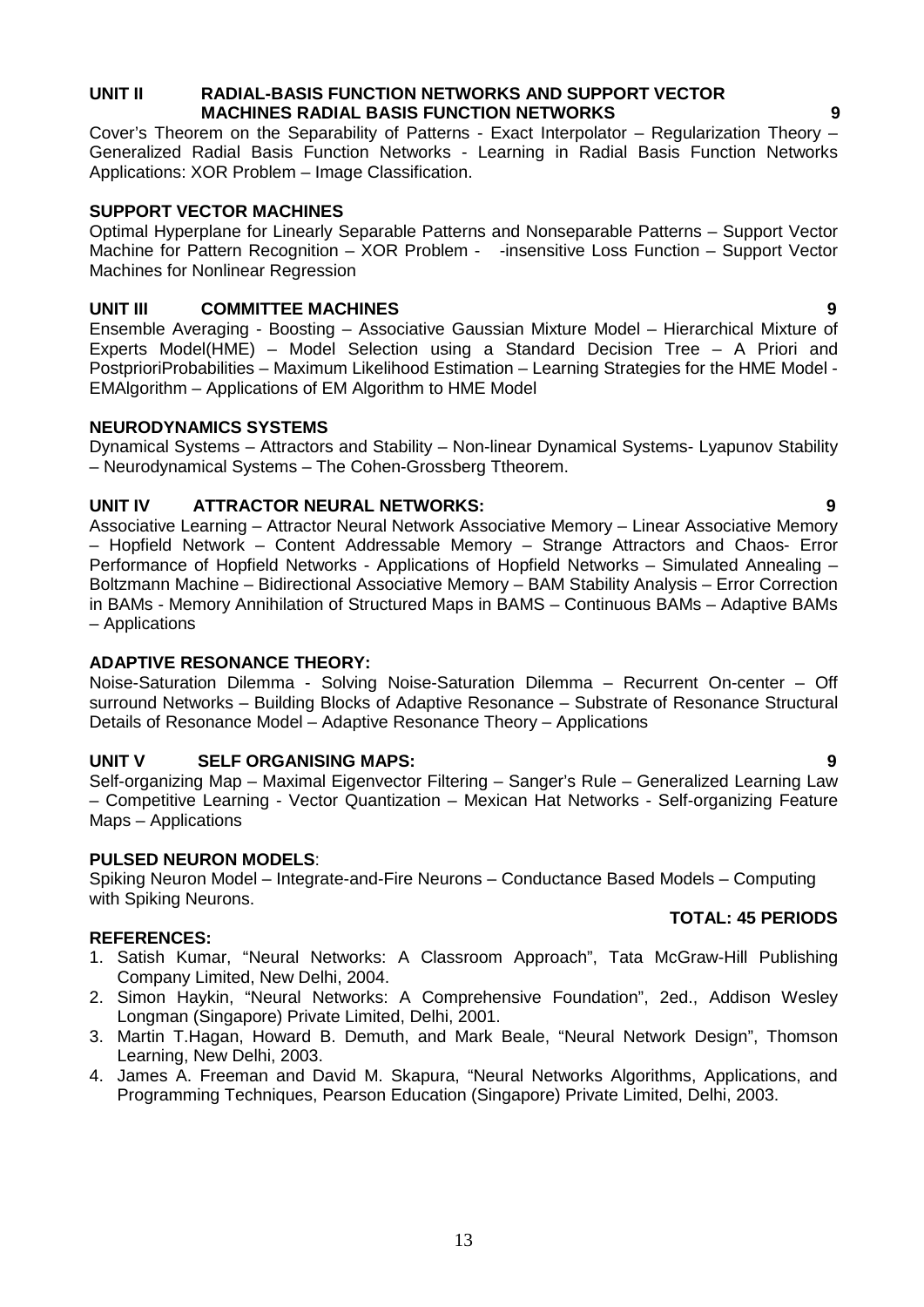### 14

# **IF7301 SOFT COMPUTING L T P C**

# **OBJECTIVES**

- To learn the key aspects of Soft computing and Neural networks.
- To know about the components and building block hypothesis of Genetic algorithm.
- To understand the features of neural network and its applications
- To study the fuzzy logic components
- To gain insight onto Neuro Fuzzy modeling and control.
- To gain knowledge in machine learning through Support vector machines.

# **UNIT I INTRODUCTION TO SOFT COMPUTING 9**

Evolution of Computing - Soft Computing Constituents – From Conventional AI to Computational Intelligence - Machine Learning Basics

# **UNIT II GENETIC ALGORITHMS 9**

Introduction, Building block hypothesis, working principle, Basic operators and Terminologies like individual, gene, encoding, fitness function and reproduction, Genetic modeling: Significance of Genetic operators, Inheritance operator, cross over, inversion & deletion, mutation operator, Bitwise operator, GA optimization problems, JSPP (Job Shop Scheduling Problem), TSP (Travelling Salesman Problem),Differences & similarities between GA & other traditional methods, Applications of GA.

# **UNIT III NEURAL NETWORKS 9**

Machine Learning using Neural Network, Adaptive Networks – Feed Forward Networks – Supervised Learning Neural Networks – Radial Basis Function Networks - Reinforcement Learning – Unsupervised Learning Neural Networks – Adaptive Resonance Architectures – Advances in Neural Networks.

# **UNIT IV FUZZY LOGIC 9**

Fuzzy Sets – Operations on Fuzzy Sets – Fuzzy Relations – Membership Functions-Fuzzy Rules and Fuzzy Reasoning – Fuzzy Inference Systems – Fuzzy Expert Systems – Fuzzy Decision Making

### **UNIT V NEURO-FUZZY MODELING 9**

Adaptive Neuro-Fuzzy Inference Systems – Coactive Neuro-Fuzzy Modeling – Classification and Regression Trees – Data Clustering Algorithms – Rule base Structure Identification – Neuro-Fuzzy Control – Case Studies. **TOTAL : 45 PERIODS**

### **OUTCOMES**

- Implement machine learning through Neural networks.
- Develop a Fuzzy expert system.
- Model Neuro Fuzzy system for clustering and classification.
- Write Genetic Algorithm to solve the optimization problem

### **REFERENCES:**

- 1. Jyh-Shing Roger Jang, Chuen-Tsai Sun, Eiji Mizutani, "Neuro-Fuzzy and Soft Computing", Prentice-Hall of India, 2003.
- 2. Kwang H.Lee, "First course on Fuzzy Theory and Applications", Springer–Verlag Berlin Heidelberg, 2005.
- 3. George J. Klir and Bo Yuan, "Fuzzy Sets and Fuzzy Logic-Theory and Applications", Prentice Hall, 1995.
- 4. James A. Freeman and David M. Skapura, "Neural Networks Algorithms, Applications, and Programming Techniques", Pearson Edn., 2003.
- 5. David E. Goldberg, "Genetic Algorithms in Search, Optimization and Machine Learning", Addison Wesley, 2007.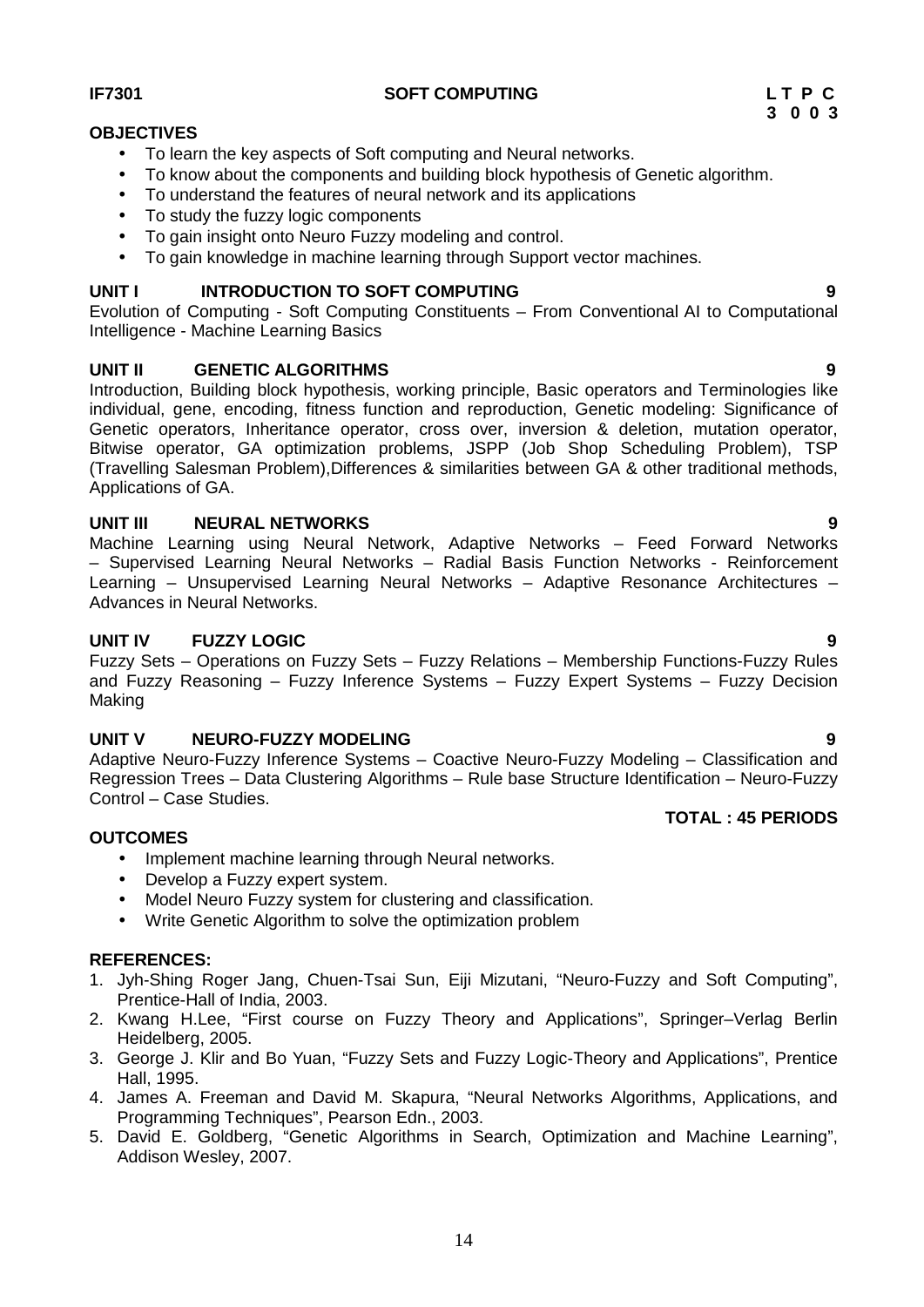- 7. Mitchell Melanie, "An Introduction to Genetic Algorithm", Prentice Hall, 1998.
- 8. S.N.Sivanandam, S.N.Deepa, "Introduction to Genetic Algorithms", Springer, 2007.
- 9. Eiben and Smith "Introduction to Evolutionary Computing" Springer
- 10. E. Sanchez, T. Shibata, and L. A. Zadeh, Eds., "Genetic Algorithms and Fuzzy Logic Systems: Soft Computing Perspectives, Advances in Fuzzy Systems - Applications and Theory", Vol. 7, River Edge, World Scientific, 1997.

# **EL7001 ARTIFICIAL INTELLIGENCE L T P C**

**3 0 0 3**

# **OBJECTIVES:**

To provide in-depth knowledge about

- Searching Techniques
- Knowledge Representation
- Learning

### **OUTCOMES:**

Students will be able to

- Explain Uniform search strategies and searching with partial information
- Understand Backtracking, Local and Adversarial Search
- Describe Learning decision trees
- Explain Probabilistic language processing

### **UNIT I INTRODUCTION 8**

Intelligent Agents – Agents and environments – Good behavior – The nature of environments – structure of agents – Problem Solving – problem solving agents – example problems – searching for solutions – uniformed search strategies – avoiding repeated states – searching with partial information.

### **UNIT II SEARCHING TECHNIQUES 10**

Informed search strategies – heuristic function – local search algorithms and optimistic problems – local search in continuous spaces – online search agents and unknown environments **–** Constraint satisfaction problems (CSP) – Backtracking search and Local search – Structure of problems **–** Adversarial Search – Games – Optimal decisions in games – Alpha – Beta Pruning – imperfect real-time decision – games that include an element of chance.

### **UNIT III KNOWLEDGE REPRESENTATION 10**

First order logic - syntax and semantics – Using first order logic – Knowledge engineering **–** Inference – prepositional versus first order logic – unification and lifting – forward chaining – backward chaining **–** Resolution **–** Knowledge representation **–** Ontological Engineering **–** Categories and objects – Actions **–** Simulation and events **–** Mental events and mental objects.

# **UNIT IV LEARNING 9**

Learning from observations **–** forms of learning **–** Inductive learning - Learning decision trees **–** Ensemble learning **–** Knowledge in learning – Logical formulation of learning – Explanation based learning – Learning using relevant information – Inductive logic programming - Statistical learning methods **–** Learning with complete data **–** Learning with hidden variable **–** EM algorithm **–** Instance based learning **–** Neural networks **–** Reinforcement learning – Passive reinforcement learning **–** Active reinforcement learning **–** Generalization in reinforcement learning.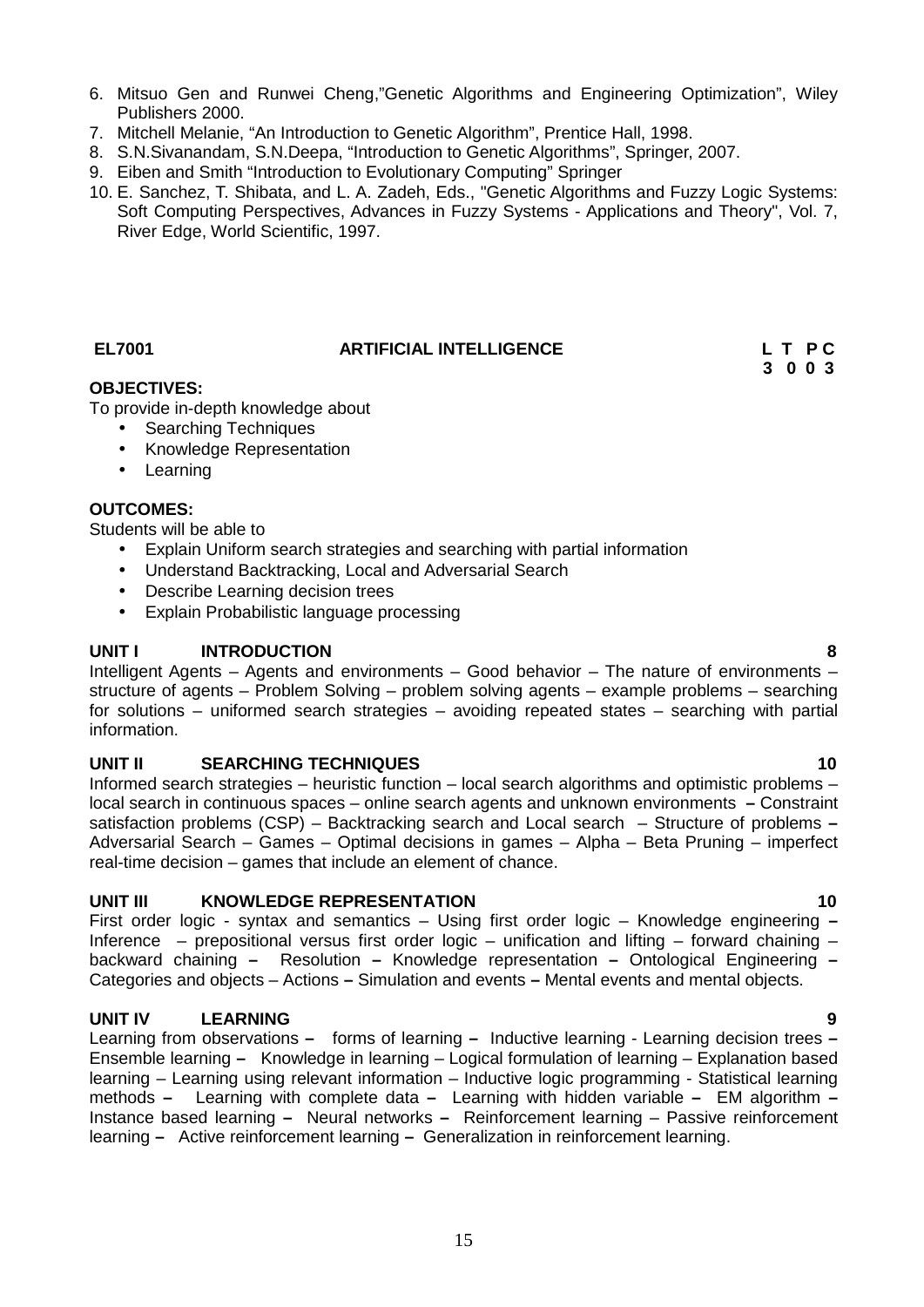# **UNIT V APPLICATIONS 8**

Communication – Communication as action – Formal grammar for a fragment of English – Syntactic analysis – Augmented grammars – Semantic interpretation – Ambiguity and disambiguation – Discourse understanding – Grammar induction **–** Probabilistic language processing **–** Probabilistic language models – Information retrieval – Information Extraction – Machine translation.

### **REFERENCES:**

- 1. Stuart Russell, Peter Norvig, "Artificial Intelligence A Modern Approach", Second Edition, Pearson Education / Prentice Hall of India, 2004.
- 2. Nils J. Nilsson, "Artificial Intelligence: A new Synthesis", Harcourt Asia Pvt. Ltd., 2000.
- 3. Elaine Rich and Kevin Knight, "Artificial Intelligence", Second Edition, Tata McGraw Hill, 2003.
- 4. George F. Luger, "Artificial Intelligence-Structures And Strategies For Complex Problem Solving", Pearson Education / PHI, 2002.

### **CP7204 ADVANCED OPERATING SYSTEMS L T P C**

### **OBJECTIVES:**

- To learn the fundamentals of Operating Systems
- To gain knowledge on Distributed operating system concepts that includes architecture, Mutual exclusion algorithms, Deadlock detection algorithms and agreement protocols
- To gain insight on to the distributed resource management components viz. the algorithms for implementation of distributed shared memory, recovery and commit protocols
- To know the components and management aspects of Real time, Mobile operating systems

### **UNIT I FUNDAMENTALS OF OPERATING SYSTEMS 9**

Overview – Synchronization Mechanisms – Processes and Threads - Process Scheduling – Deadlocks: Detection, Prevention and Recovery – Models of Resources – Memory Management Techniques.

### **UNIT II DISTRIBUTED OPERATING SYSTEMS 9**

Issues in Distributed Operating System – Architecture – Communication Primitives – Lamport's Logical clocks – Causal Ordering of Messages – Distributed Mutual Exclusion Algorithms – Centralized and Distributed Deadlock Detection Algorithms – Agreement Protocols.

### **UNIT III DISTRIBUTED RESOURCE MANAGEMENT 9**

Distributed File Systems – Design Issues - Distributed Shared Memory – Algorithms for Implementing Distributed Shared memory–Issues in Load Distributing – Scheduling Algorithms – Synchronous and Asynchronous Check Pointing and Recovery – Fault Tolerance – Two-Phase Commit Protocol – Nonblocking Commit Protocol – Security and Protection.

### **UNIT IV REAL TIME AND MOBILE OPERATING SYSTEMS 9**

Basic Model of Real Time Systems - Characteristics- Applications of Real Time Systems – Real Time Task Scheduling - Handling Resource Sharing - Mobile Operating Systems –Micro Kernel Design - Client Server Resource Access – Processes and Threads - Memory Management - File system.

# **UNIT V CASE STUDIES 9**

Linux System: Design Principles - Kernel Modules - Process Management Scheduling - Memory Management - Input-Output Management - File System - Interprocess Communication. iOS and Android: Architecture and SDK Framework - Media Layer - Services Layer - Core OS Layer - File System.

# **TOTAL: 45 PERIODS**

# **TOTAL : 45 PERIODS**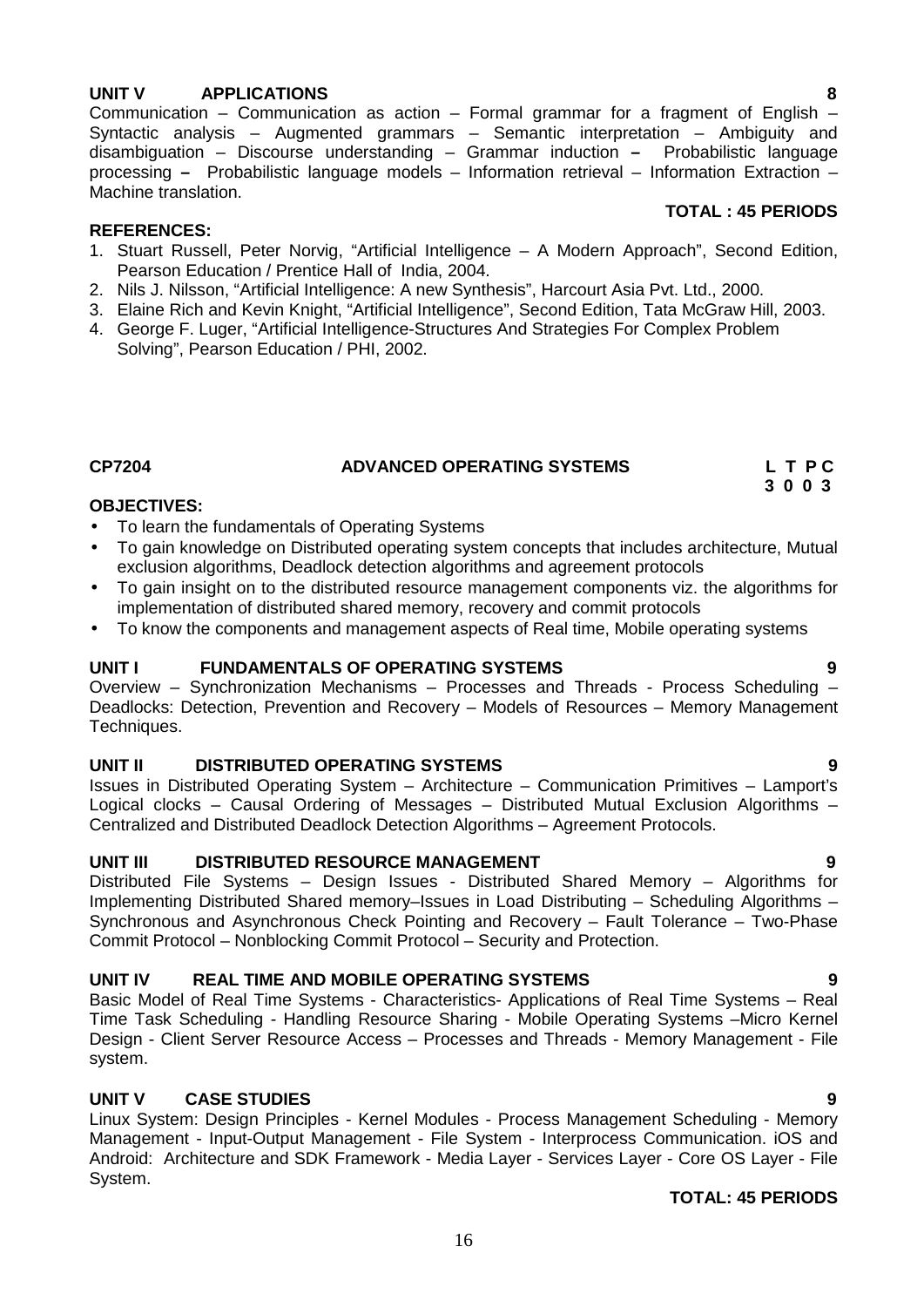# **OUTCOMES:**

Upon Completion of the course, the students should be able to:

- Discuss the various synchronization, scheduling and memory management issues
- Demonstrate the Mutual exclusion, Deadlock detection and agreement protocols of Distributed operating system
- Discuss the various resource management techniques for distributed systems
- Identify the different features of real time and mobile operating systems
- Install and use available open source kernel
- Modify existing open source kernels in terms of functionality or features used

# **REFERENCES:**

- 1. Mukesh Singhal and Niranjan G. Shivaratri, "Advanced Concepts in Operating Systems Distributed, Database, and Multiprocessor Operating Systems", Tata McGraw-Hill, 2001.
- 2. Abraham Silberschatz; Peter Baer Galvin; Greg Gagne, "Operating System Concepts", Seventh Edition, John Wiley & Sons, 2004.
- 3. Daniel P Bovet and Marco Cesati, "Understanding the Linux kernel", 3rd edition, O'Reilly, 2005.
- 4. Rajib Mall, "Real-Time Systems: Theory and Practice", Pearson Education India, 2006.
- 5. Neil Smyth, "iPhone iOS 4 Development Essentials Xcode", Fourth Edition, Payload media, 2011.

# **DS7201 ADVANCED DIGITAL IMAGE PROCESSING L T P C**

### **3 0 0 3**

# **OBJECTIVES:**

- To understand the image fundamentals and mathematical transforms necessary for image processing and to study the image enhancement techniques.
- To understand the image segmentation and representation techniques.
- To understand how image are analyzed to extract features of interest.
- To introduce the concepts of image registration and image fusion.
- To analyze the constraints in image processing when dealing with 3D data sets.

# **UNIT I FUNDAMENTALS OF DIGITAL IMAGE PROCESSING 9**

Elements of visual perception, brightness, contrast, hue, saturation, mach band effect, 2D image transforms-DFT, DCT, KLT, and SVD. Image enhancement in spatial and frequency domain, Review of morphological image processing

# **UNIT II SEGMENTATION 9**

Edge detection, Thresholding, Region growing, Fuzzy clustering, Watershed algorithm, Active contour methods, Texture feature based segmentation, Model based segmentation, Atlas based segmentation, Wavelet based Segmentation methods

# **UNIT III FEATURE EXTRACTION 9**

First and second order edge detection operators, Phase congruency, Localized feature extraction detecting image curvature, shape features Hough transform, shape skeletonization, Boundary descriptors, Moments, Texture descriptors- Autocorrelation, Co-occurrence features, Runlength features, Fractal model based features, Gabor filter, wavelet features.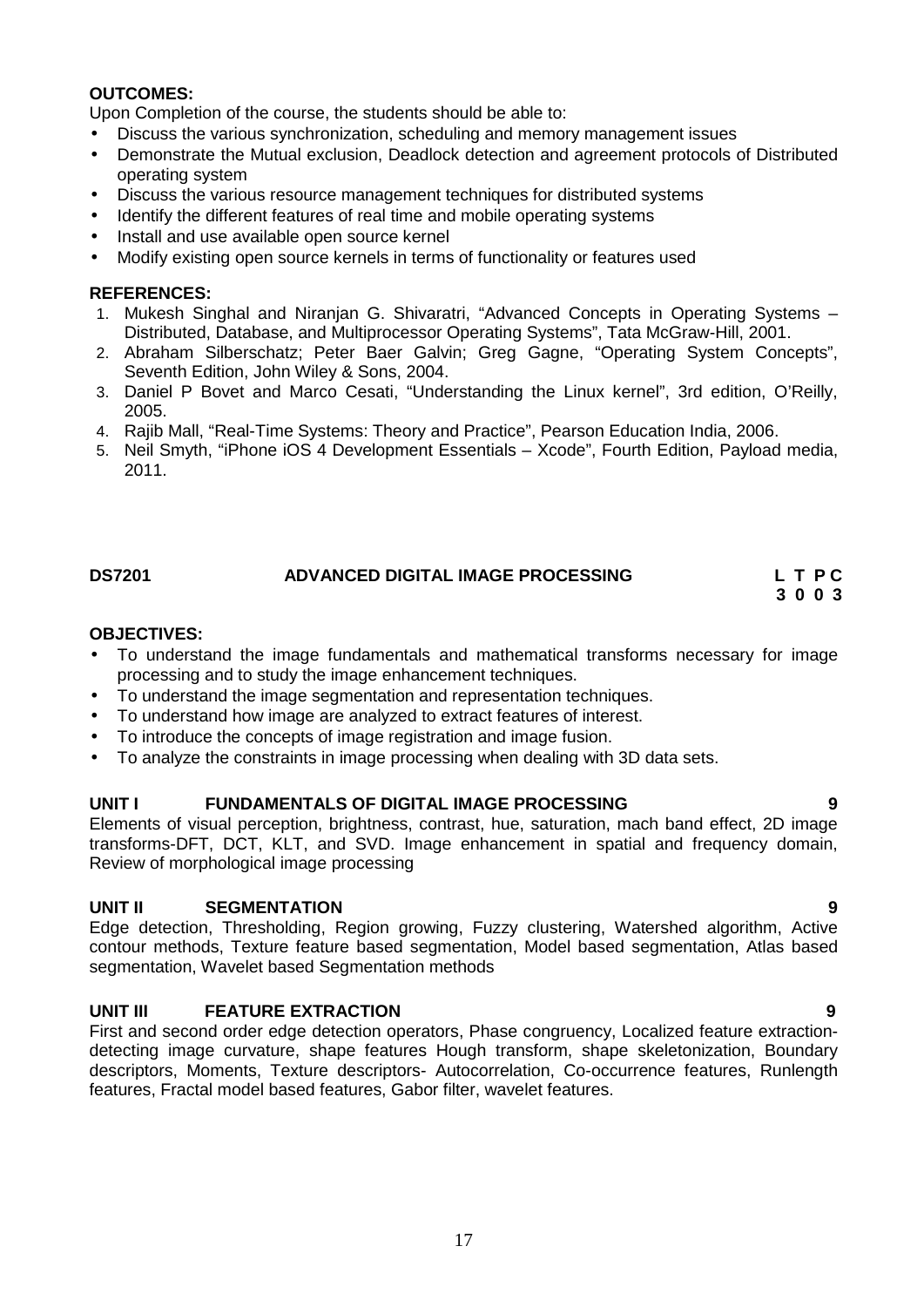18

# **UNIT IV REGISTRATION AND IMAGE FUSION 9**

Registration- Preprocessing, Feature selection-points, lines, regions and templates Feature correspondence-Point pattern matching, Line matching, region matching Template matching. Transformation functions-Similarity transformation and Affine Transformation. Resampling- Nearest Neighbour and Cubic Splines

Image Fusion-Overview of image fusion, pixel fusion, Multire solution based fusion discrete wavelet transform, Curvelet transform. Region based fusion.

# **UNIT V 3D IMAGE VISUALIZATION 9**

Sources of 3D Data sets, Slicing the Data set, Arbitrary section planes, The use of color, Volumetric display, Stereo Viewing, Ray tracing, Reflection, Surfaces, Multiply connected surfaces, Image processing in 3D, Measurements on 3D images.

### **OUTCOMES:**

Upon Completion of the course, the students will be able to

- To understand image formation and the role human visual system plays in perception of gray and color image data.
- To apply image processing techniques in both the spatial and frequency (Fourier) domains.
- To design image analysis techniques in the form of image segmentation and to evaluate the methodologies for segmentation.
- To conduct independent study and analysis of feature extraction techniques.
- To understand the concepts of image registration and image fusion.
- To analyze the constraints in image processing when dealing with 3D data sets and to apply image processing algorithms in practical applications.

### **TEXT BOOKS:**

- 1. John C.Russ, "The Image Processing Handbook", CRC Press, 2007.
- 2. Mark Nixon, Alberto Aguado, "Feature Extraction and Image Processing", Academic Press, 2008.
- 3. Ardeshir Goshtasby, "2D and 3D Image registration for Medical, Remote Sensing and Industrial Applications", John Wiley and Sons, 2005.

### **REFERENCES:**

- 1. Rafael C. Gonzalez, Richard E. Woods, , Digital Image Processing', Pearson, Education, Inc., Second Edition, 2004.
- 2. Anil K. Jain, , Fundamentals of Digital Image Processing', Pearson Education, Inc., 2002.
- 3. Rick S.Blum, Zheng Liu, "Multisensor image fusion and its Applications", Taylor & Francis, 2006.

# **NC7002 MULTIMEDIA COMPRESSION TECHNIQUES L T P C**

## **OBJECTIVES:**

To provide in-depth knowledge about

- Data Compression
- Text Compression and Audio Compression
- Image and Video Compression

### **OUTCOMES:**

Students will be able to

- Explain Scalar quantization theory and Rate distribution Theory
- Understand different coding techniques
- Describe Contour based compression and Motion estimation techniques

**3 0 0 3**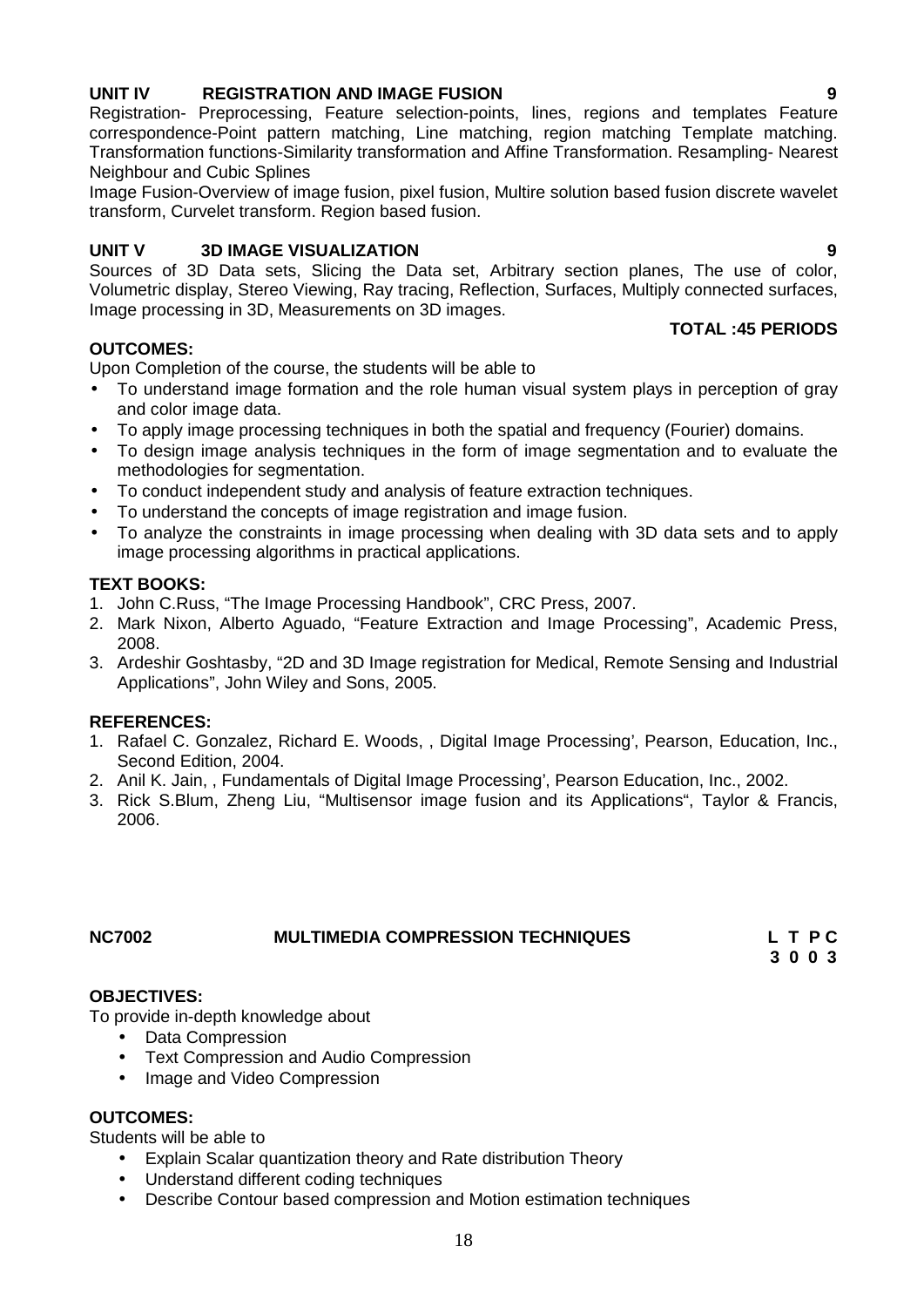### **UNIT I INTRODUCTION 9**

Special features of Multimedia – Graphics and Image Data Representations -Fundamental Concepts in Video and Digital Audio – Storage requirements for multimedia applications -Need for Compression - Taxonomy of compression techniques – Overview of source coding, source models, scalar and vector qua ntization theory – Evaluation techniques – Error analysis and methodologies

# **UNIT II TEXT COMPRESSION 9**

Compaction techniques – Huffmann coding – Adaptive Huffmann Coding – Arithmatic coding – Shannon-Fano coding – Dictionary techniques – LZW family algorithms.

# **UNIT III AUDIO COMPRESSION 9**

Audio compression techniques - μ- Law and A- Law companding. Speech compression- waveform codecs-source codecs- hybrid codecs-Shorten compressor, Frequency domain and filtering – Basic sub-band coding – Application to speech coding – G.722 –Application to audio coding – MPEG audio, progressive encoding for audio – Silence compression, speech compression techniques – Formant and CELP Vocoders.

# **UNIT IV IMAGE COMPRESSION 9**

Predictive techniques – DM, PCM, DPCM: Optimal Predictors and Optimal Quantization– Contour based compression – Transform Coding – JPEG Standard – Sub-band coding algorithms: Design of Filter banks – Wavelet based compression: Implementation using filters – EZW, SPIHT coders – JPEG 2000 standards – JBIG, JBIG2 Standards

# **UNIT V VIDEO COMPRESSION 9**

Video compression techniques and standards – MPEG Video Coding I: MPEG – 1 and 2 MPEG Video Coding II: MPEG – 4 and  $7$  – Motion estimation and compensation techniques – H.261 Standard – DVI technology – PLV performance – DVI real time compression – Packet Video.

# **TOTAL: 45 PERIODS**

# **REFERENCES:**

- 1. Khalid Sayood : Introduction to Data Compression, Morgan Kauffman Harcourt India, 2nd Edition, 2000.
- 2. David Salomon : Data Compression The Complete Reference, Springer Verlag New York Inc., 2nd Edition, 2001.
- 3. Yun Q.Shi, Huifang Sun : Image and Video Compression for Multimedia Engineering Fundamentals, Algorithms & Standards, CRC press, 2003.
- 4. Peter Symes : Digital Video Compression, McGraw Hill Pub., 2004.
- 5. Mark Nelson : Data compression, BPB Publishers, New Delhi, 1998.
- 6. Mark S.Drew, Ze-Nian Li : Fundamentals of Multimedia, PHI, 1st Edition, 2003.
- 7. Watkinson,J : Compression in Video and Audio, Focal press, London, 1995.
- 8. Jan Vozer : Video Compression for Multimedia, AP Profes, NewYork, 1995
- 

### **EL7002 MACHINE VISION L T P C**

**3 0 0 3**

### **OBJECTIVES:**

- To impart knowledge about Digital Image Processing and Segmentation
- To equip the students with Boundary Detection
- To know about Image Representation, Matching and Inference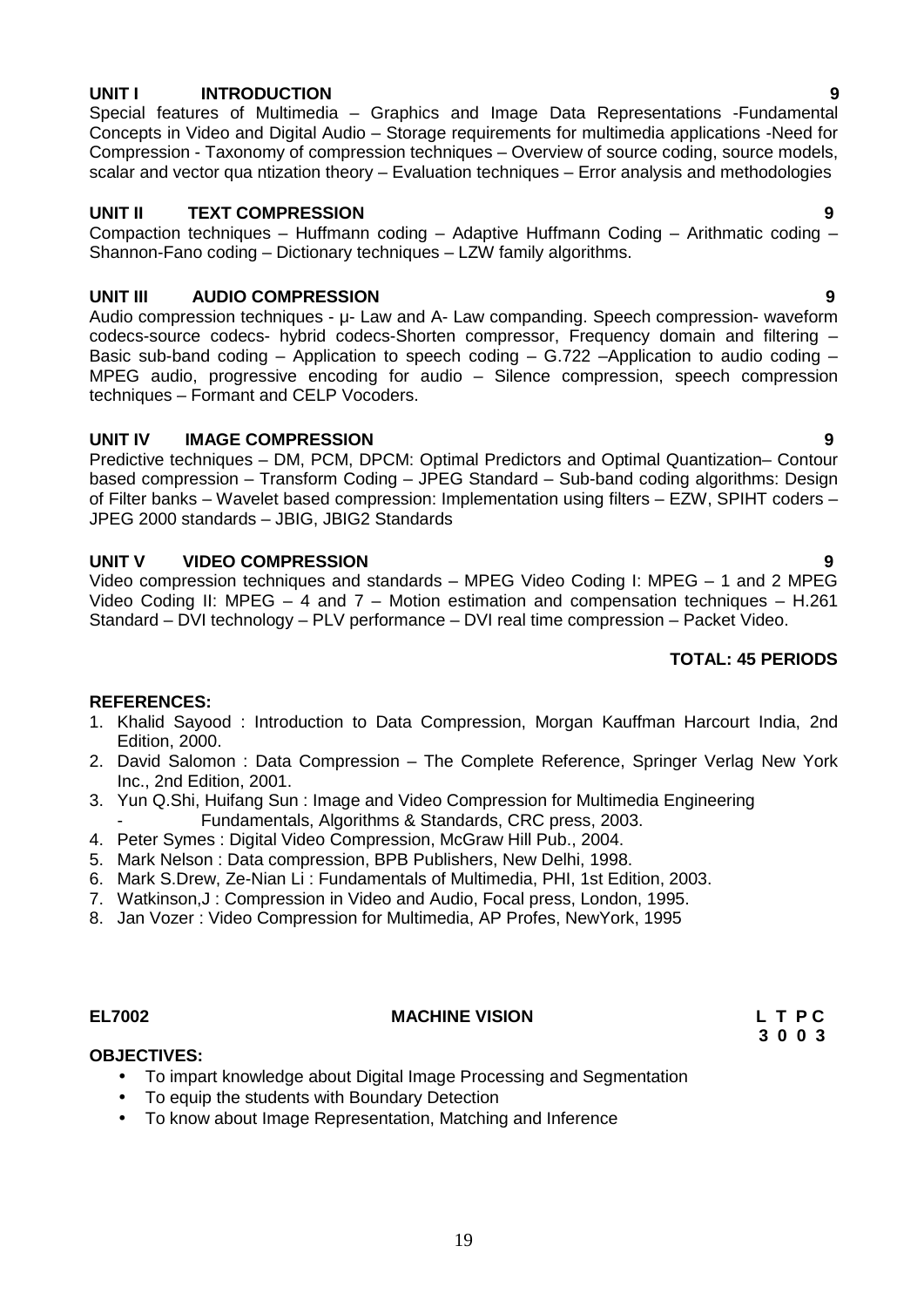# **OUTCOMES:**

Students will be able to

- Understand different types of Image transforms and Models
- Explain Image smoothening, Sharpening and Encoding
- Describe Boundary representation

# **UNIT I DIGITAL IMAGE PROCESSING FUNDAMENTALS 9**

Digital image representation – an image model – digital image processing transforms – overview of L-transforms – transforms and Fourier Transforms

# **UNIT II IMAGE PROCESSING & SEGMENTATION 9**

Image enhancement and image restoration – histogram modification techniques – image smoothening – image sharpening – algebraic approach to restoration – constrained and unconstrained restoration – image encoding – image segmentation and description – point and region dependent techniques.

### **UNIT III BOUNDARY DETECTION 9**

Edge finding  $-$  surface orientation  $-$  optical flow  $-$  design  $-$  growing

# **UNIT IV IMAGE REPRESENTATION 9**

Texture – texture as pattern recognition problem – two and three dimensional geometric structures – boundary representation- regions representation – shape properties – knowledge representation and use

# **UNIT V MATCHING AND INFERENCE 9**

Semantic nets – matching – inference – computer reasoning – production systems – active knowledge – goal achievement

### **REFERENCES:**

- 1. Computer Vision, A modern Approach by Forsyth and Ponce, Pearson Education, 2003.
- 2. Rosenfeld A and Kak A.C., "Digital Picture Processing", Academic Press, 2002
- 3. Ballard B and Brown B, "Computer Vision", Prentice Hall of India, 2002
- 4. Mallot, Computational Vision: Information Processing in Perception and Visual Behavior. Cambridge, MA: MIT Press, 2000.
- 4. Gonzalez.R and Wintz.P, Digital Image Processing, Addison Wesley Publishing Co. USA, 2007.

### **DS7101 DSP PROCESSOR ARCHITECTURE AND PROGRAMMING L T P C**

# **3 0 0 3**

# **OBJECTIVES:**

The objective of this course is to provide in-depth knowledge on

- Digital Signal Processor basics
- Third generation DSP Architecture and programming skills
- Advanced DSP architectures and some applications.

# **OUTCOMES:**

Students should be able to:

- **•** Become Digital Signal Processor specialized engineer
- DSP based System Developer

# **UNIT I FUNDAMENTALS OF PROGRAMMABLE DSPs 9**

Multiplier and Multiplier accumulator – Modified Bus Structures and Memory access in PDSPs – Multiple access memory – Multi-port memory – VLIW architecture- Pipelining – Special Addressing modes in P-DSPs – On chip Peripherals.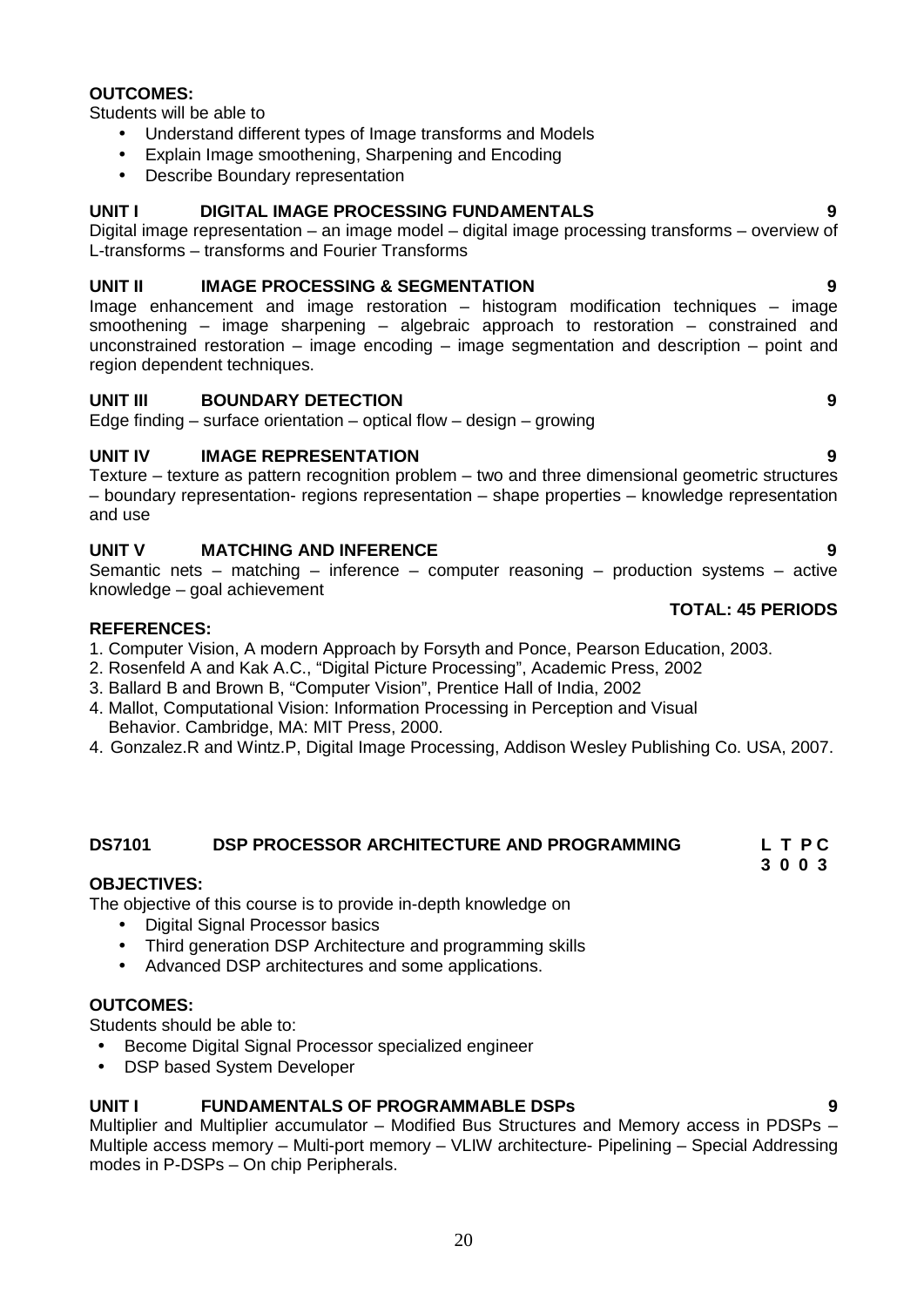# **UNIT II TMS320C5X PROCESSOR 9**

Architecture – Assembly language syntax - Addressing modes – Assembly language Instructions - Pipeline structure, Operation – Block Diagram of DSP starter kit – Application Programs for processing real time signals.

# **UNIT III TMS320C6X PROCESSOR 9**

Architecture of the C6x Processor - Instruction Set - DSP Development System: Introduction – DSP Starter Kit Support Tools- Code Composer Studio - Support Files - Programming Examples to Test the DSK Tools – Application Programs for processing real time signals.

# **UNIT IV ADSP PROCESSORS 9**

Architecture of ADSP-21XX and ADSP-210XX series of DSP processors- Addressing modes and assembly language instructions – Application programs –Filter design, FFT calculation.

# **UNIT V ADVANCED PROCESSORS 9**

Architecture of TMS320C54X: Pipe line operation, Code Composer studio – Architecture of TMS320C6X - Architecture of Motorola DSP563XX – Comparison of the features of DSP family processors.

### **REFERENCES:**

- 1. B.Venkataramani and M.Bhaskar, "Digital Signal Processors Architecture, Programming and Applications" – Tata McGraw – Hill Publishing Company Limited. New Delhi, 2003.
- 2. Avtar Singh and S. Srinivasan, Digital Signal Processing Implementations using DSP Microprocessors with Examples from TMS320C54xx, cengage Learning India Private Limited, Delhi 2012
- 3. User guides Texas Instrumentation, Analog Devices, Motorola.
- 4. Rulph Chassaing, Digital Signal Processing and Applications with the C6713 and C6416 DSK, A JOHN WILEY & SONS, INC., PUBLICATION, 2005

### **CU7001 REAL TIME EMBEDDED SYSTEMS L T P C 3 0 0 3**

# **UNIT I INTRODUCTION TO EMBEDDED COMPUTING 9**

Complex systems and microprocessors – Design example: Model train controller – Embedded system design process – Formalism for system design – Instruction sets Preliminaries – ARM Processor – CPU: Programming input and output – Supervisor mode, exception and traps – Coprocessor – Memory system mechanism – CPU performance – CPU power consumption.

### **UNIT II COMPUTING PLATFORM AND DESIGN ANALYSIS 9**

CPU buses – Memory devices – I/O devices – Component interfacing – Design with microprocessors – Development and Debugging – Program design – Model of programs – Assembly and Linking – Basic compilation techniques – Analysis and optimization of execution time, power, energy, program size – Program validation and testing.

# **UNIT III PROCESS AND OPERATING SYSTEMS 9**

Multiple tasks and multi processes – Processes – Context Switching – Operating Systems – Scheduling policies - Multiprocessor – Inter Process Communication mechanisms – Evaluating operating system performance – Power optimization strategies for processes.

# **UNIT IV HARDWARE ACCELERATES & NETWORKS 9**

Accelerators – Accelerated system design – Distributed Embedded Architecture – Networks for Embedded Systems – Network based design – Internet enabled systems.

21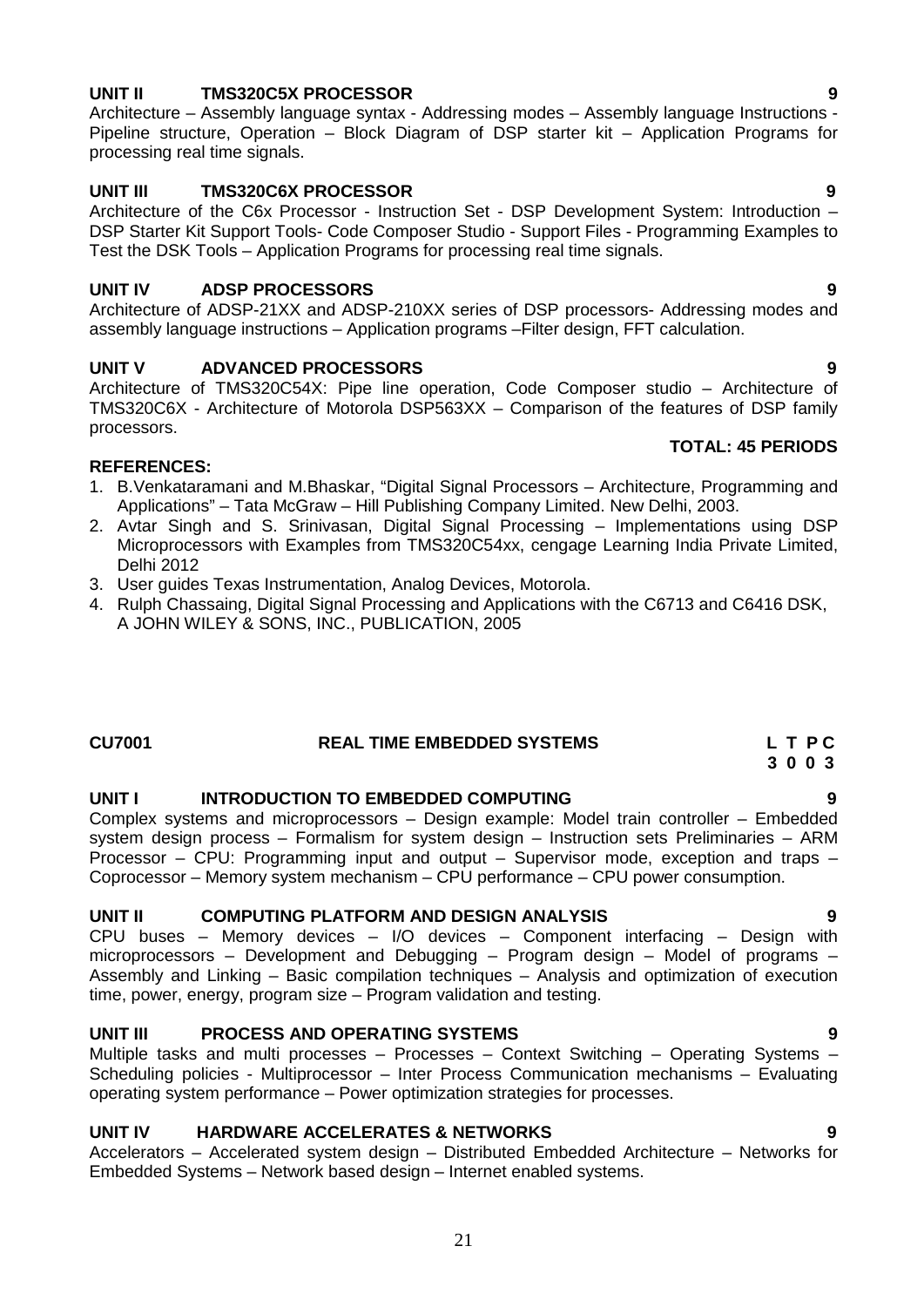# **UNIT V CASE STUDY 9**

Hardware and software co-design - Data Compressor - Software Modem – Personal Digital Assistants – Set–Top–Box. – System-on-Silicon – FOSS Tools for embedded system development.

### **TOTAL:45 PERIODS**

### **REFERENCES:**

- 1. Wayne Wolf, "Computers as Components Principles of Embedded Computer System Design", Morgan Kaufmann Publisher, 2006.
- 2. David E-Simon, "An Embedded Software Primer", Pearson Education, 2007.
- 3. K.V.K.K.Prasad, "Embedded Real-Time Systems: Concepts, Design & Programming", dreamtech press, 2005.
- 4. Tim Wilmshurst, "An Introduction to the Design of Small Scale Embedded Systems", Pal grave Publisher, 2004.
- 5. Sriram V Iyer, Pankaj Gupta, "Embedded Real Time Systems Programming", Tata Mc-Graw Hill, 2004.
- 6. Tammy Noergaard, "Embedded Systems Architecture", Elsevier, 2006.

### **DS7010 MICROCONTROLLER SYSTEM DESIGN L T P C AND ANALYSIS 3 0 0 3**

# **UNIT I 8051 ARCHITECTURE 9**

Basic organization – 8051 CPU structure – Register file – Interrupts – Timers – Port circuits – Instruction set – Timing diagram – Addressing modes – Simple Program and Applications.

### **UNIT II 8051 PROGRAMMING 9**

Assembly language programming – Arithmetic Instructions – Logical Instructions –Single bit Instructions – Timer Counter Programming – Serial Communication Programming Interrupt Programming – RTOS for 8051 – RTOSLite – FullRTOS –Task creation and run – LCD digital clock/thermometer using Full RTOS.

### **UNIT III PIC MICROCONTROLLER 9**

Architecture – memory organization – addressing modes – instruction set – PIC progrmming in Assembly & C –I/O port, Data Conversion, RAM & ROM Allocation, Timer programming, MP-LAB.

### **UNIT IV PERIPHERAL OF PIC MICROCONTROLLER 9**

Timers – Interrupts, I/O ports - 2C bus-A/D converter-UART- CCP modules -ADC, DAC and Sensor Interfacing –Flash and EEPROM memories.

### **UNIT V SYSTEM DESIGN – CASE STUDY 9**

Interfacing LCD Display – Keypad Interfacing - Generation of Gate signals for converters and Inverters - Motor Control – Controlling AC appliances –Measurement of frequency - Stand alone Data Acquisition System.

### **REFERENCES:**

- 1. John B.Peatman, "Design with Micro controllers", McGraw Hill international Limited, Singapore, 1989.
- 2. Michael Slater, "Microprocessor based design A comprehensive guide to effective Hardware design" Prentice Hall, New Jersey, 1989.
- 3. Ayala, Kenneth, "The 8051 Microcontroller" Upper Saddle River, New Jersey Prentice Hall, 2000.
- 4. Muhammad Ali Mazidi, Janice Gillispie mazidi. "The 8051 Microcontroller and Embedded systems", Person Education, 2004.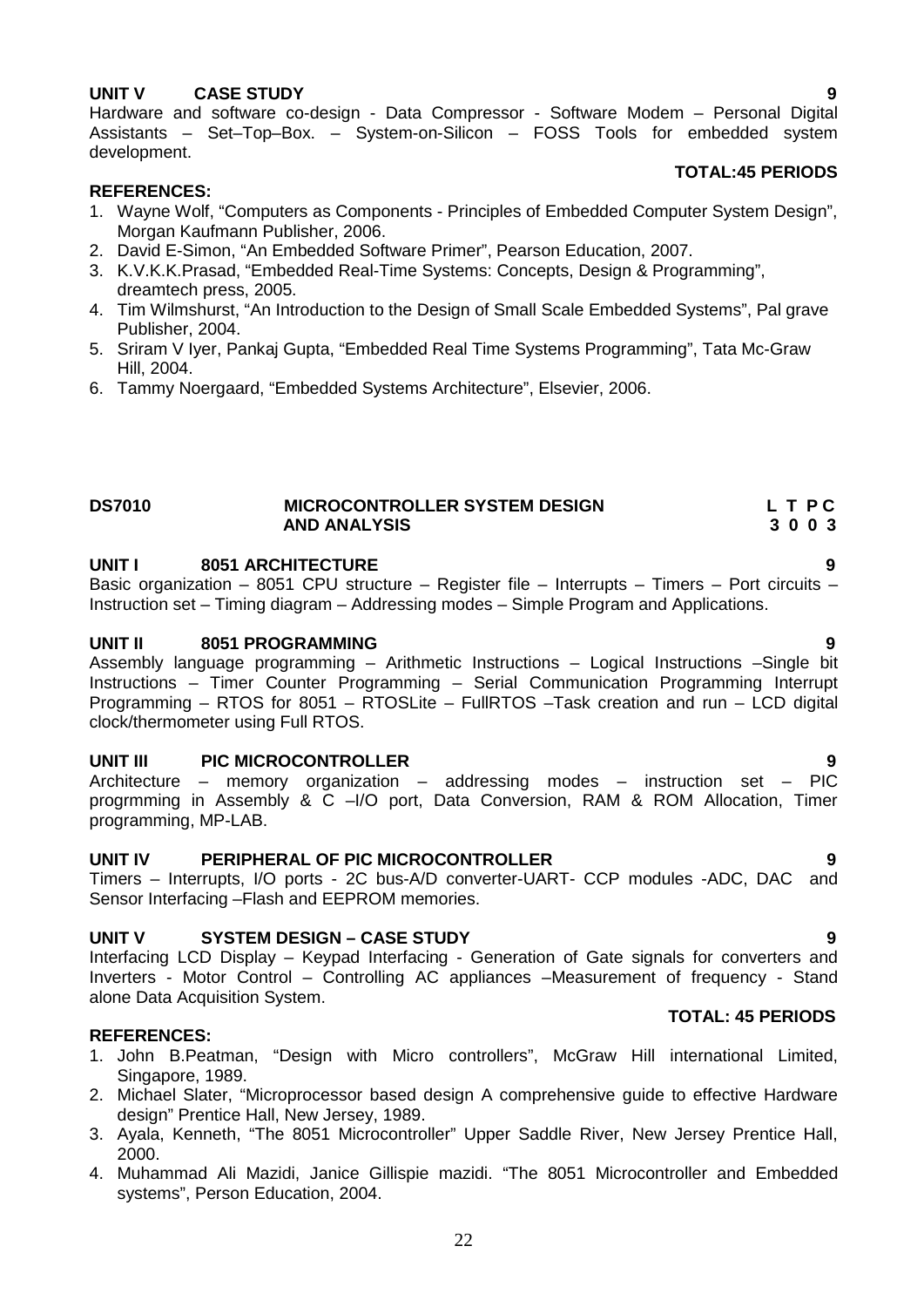- 5. Muhammad Ali Mazidi, Rolin D. Mckinlay, Danny Causey ' PIC Microcontroller and Embedded Systems using Assembly and C for PIC18', Pearson Education 2008.
- 6. John Iovine, 'PIC Microcontroller Project Book ', McGraw Hill 2000.
- 7. Myke Predko, "Programming and customizing the 8051 microcontroller", Tata McGraw Hill 2001.

# **CP7030 ROBOTICS L T P C**

# **OBJECTIVES**

- To understand robot locomotion and mobile robot kinematics
- To understand perception in robotics
- To understand mobile robot localization
- To understand mobile robot mapping
- To understand simultaneous localization and mapping (SLAM)
- To understand robot planning and navigation

### **UNIT I LOCOMOTION AND KINEMATICS 9**

Introduction to Robotics – key issues in robot locomotion – legged robots – wheeled mobile robots – aerial mobile robots – introduction to kinematics – kinematics models and constraints – robot maneuverability

# **UNIT II ROBOT PERCEPTION 9**

Sensors for mobile robots – vision for robotics – cameras – image formation – structure from stereo – structure from motion – optical flow – color tracking – place recognition – range data

# **UNIT III MOBILE ROBOT LOCALIZATION 9**

Introduction to localization – challenges in localization – localization and navigation – belief representation – map representation – probabilistic map-based localization – Markov localization – EKF localization – UKF localization – Grid localization – Monte Carlo localization – localization in dynamic environments

### **UNIT IV MOBILE ROBOT MAPPING 9**

Autonomous map building – occupancy grip mapping – MAP occupancy mapping – SLAM – extended Kalman Filter SLAM – graph-based SLAM – particle filter SLAM – sparse extended information filter – fastSLAM algorithm

# **UNIT V PLANNING AND NAVIGATION 9**

Introduction to planning and navigation – planning and reacting – path planning – obstacle avoidance techniques – navigation architectures – basic exploration algorithms.

### **OUTCOMES:**

Upon Completion of the course, the students will be able to

- Explain robot locomotion
- Apply kinematics models and constraints
- Implement vision algorithms for robotics
- Implement robot localization techniques
- Implement robot mapping techniques
- Implement SLAM algorithms
- Explain planning and navigation in robotics

# **TOTAL : 45 PERIODS**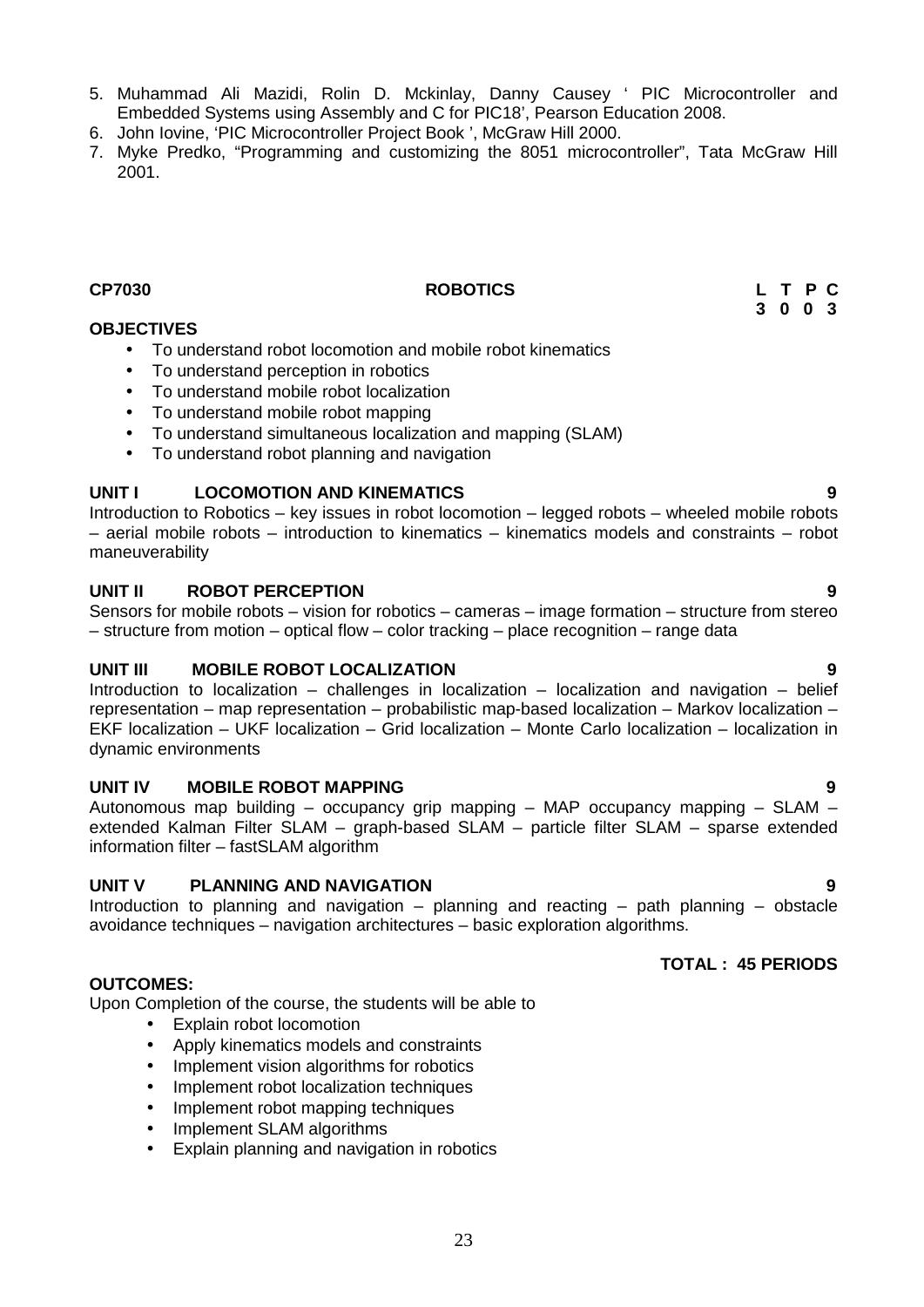# **REFERENCES:**

- 1. Roland Seigwart, Illah Reza Nourbakhsh, and Davide Scaramuzza, "Introduction to autonomous mobile robots", Second Edition, MIT Press, 2011.
- 2. Sebastian Thrun, Wolfram Burgard, and Dieter Fox, "Probabilistic Robotics", MIT Press, 2005.
- 3. Howie Choset et al., "Principles of Robot Motion: Theory, Algorithms, and Implementations", A Bradford Book, 2005.
- 4. Gregory Dudek and Michael Jenkin, "Computational Principles of Mobile Robotics", Second Edition, Cambridge University Press, 2010.
- 5. Maja J. Mataric, "The Robotics Primer", MIT Press, 2007.

# **AP7012 NANO ELECTRONICS L T P C**

**3 0 0 3**

### **OBJECTIVES:**

- 1. To learn and understand basic concepts of Nano electronics.
- 2. To know the techniques of fabrication and measurement.
- 3. To gain knowledge about Nanostructure devices and logic devices.

# **UNIT I INTRODUCTION TO NANOELECTRONICS 9**

Microelectronics towards biomolecule electronics-Particles and waves- Wave-particle duality- Wave mechanics- Schrödinger wave equation- Wave mechanics of particles: - Atoms and atomic orbitals- Materials for nanoelectronics- Semiconductors- Crystal lattices: Bonding in crystals- Electron energy bands- Semiconductor heterostructures- Lattice-matched and pseudomorphic heterostructures- Inorganic-organic heterostructures- Carbon nanomaterials: nanotubes and fullerenes

# **UNIT II FABRICATION AND MEASUREMENT TECHNIQUES 9**

Growth, fabrication, and measurement techniques for nanostructures- Bulk crystal and heterostructure growth- Nanolithography, etching, and other means for fabrication of nanostructures and nanodevices- Techniques for characterization of nanostructures- Spontaneous formation and ordering of nanostructures- Clusters and nanocrystals- Methods of nanotube growth- Chemical and biological methods for nanoscale fabrication- Fabrication of nano-electromechanical systems

# **UNIT III PROPERTIES 9**

Dielectrics-Ferroelectrics-Electronic Properties and Quantum Effects-Magnetoelectronics – Magnetism and Magnetotransport in Layered Structures-Organic Molecules – Electronic Structures, Properties, and Reactions-Neurons – The Molecular Basis of their Electrical Excitability-Circuit and System Design- Analysis by Diffraction and Fluorescence Methods- Scanning Probe Techniques

# **UNIT IV NANO STRUCTURE DEVICES 9**

Electron transport in semiconductors and nanostructures- Time and length scales of the electrons in solids- Statistics of the electrons in solids and nanostructures- Density of states of electrons in nanostructures- Electron transport in nanostructures-Electrons in traditional low-dimensional structures- Electrons in quantum wells- Electrons in quantum wires- Electrons in quantum dots- Nanostructure devices- Resonant-tunneling diodes- Field-effect transistors- Single-electrontransfer devices- Potential-effect transistors- Light-emitting diodes and lasers- Nano electromechanical system devices- Quantum-dot cellular automata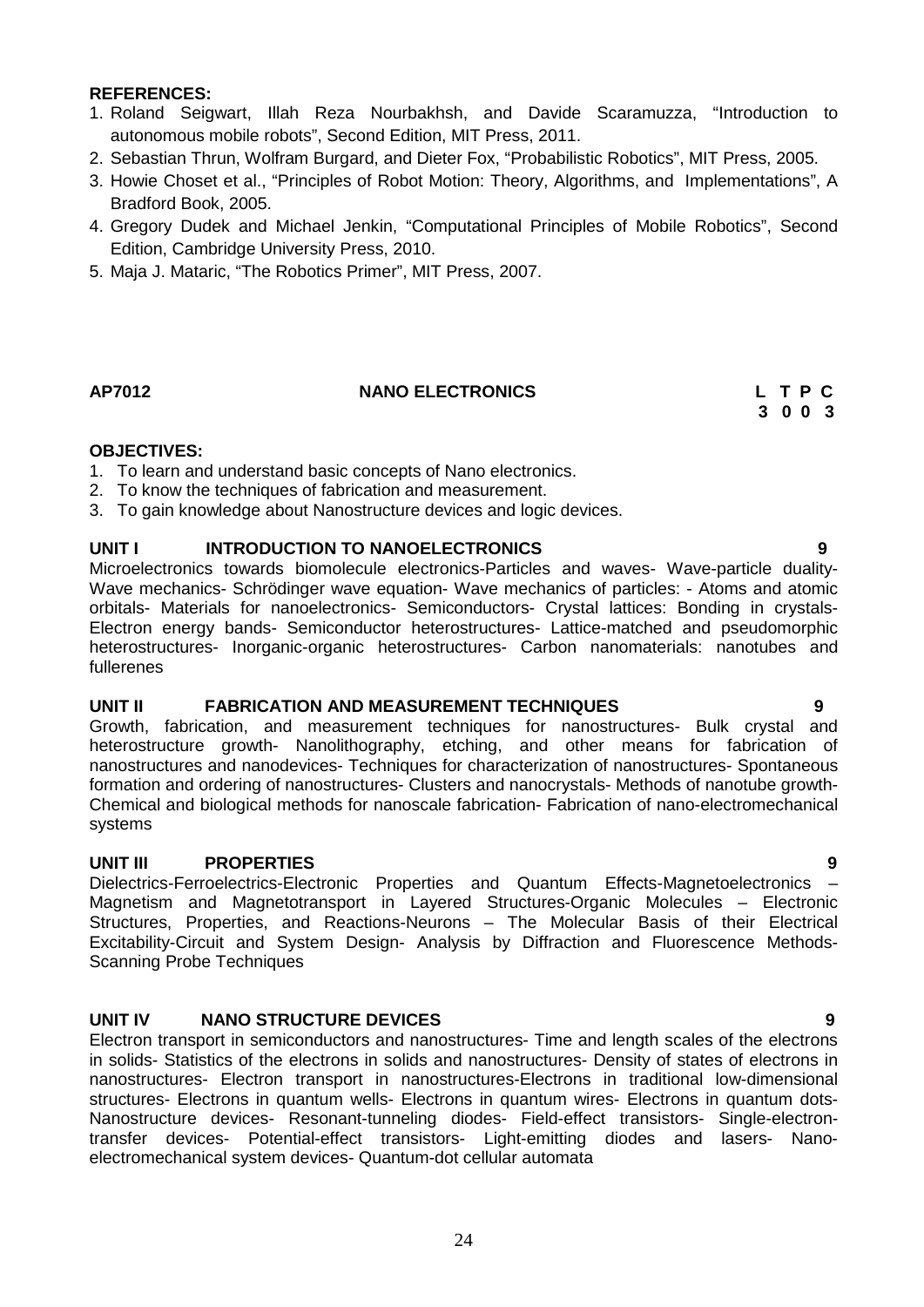# **UNIT V LOGIC DEVICES AND APPLICATIONS 9**

Logic Devices-Silicon MOSFETs-Ferroelectric Field Effect Transistors-Quantum Transport Devices Based on Resonant Tunneling-Single-Electron Devices for Logic Applications-Superconductor Digital Electronics-Quantum Computing Using Superconductors-Carbon Nanotubes for Data Processing-Molecular Electronics

# **TOTAL: 45 PERIODS**

- 1. Vladimir V. Mitin, Viatcheslav A. Kochelap, Michael A. Stroscio, "Introduction to Nanoelectronics: Science, Nanotechnology, Engineering, and Applications", Cambridge University Press 2011
- 2. Supriyo Datta, "Lessons from Nanoelectronics: A New Perspective on Transport", World Scientific 2012
- 3. George W. Hanson,"Fundamentals of Nanoelectronics", Pearson 2009
- 4. Korkin, Anatoli; Rosei, Federico (Eds.), "Nanoelectronics and Photonics", Springer 2008
- 5. Mircea Dragoman, Daniela Dragoman, "Nanoelectronics: principles and devices", CRC Press 2006
- 6. Karl Goser, Peter Glösekötter, Jan Dienstuhl,"Nanoelectronics and Nanosystems: From Transistors to Molecular and Quantum Devices". Springer 2004
- 7. W. R. Fahrner, Nanotechnology and Nan electronics: Materials, Devices, Measurement Techniques (SpringerVerlag Berlin Heidelberg 2005)
- 8. Mark A. Reed, Takhee Lee, "Molecular nanoelectronics", American Scientific Publishers 2003
- 9. Jaap Hoekstra,"Introduction to Nanoelectronic Single-Electron Circuit Design", Pan Stanford Publishing 2010
- 10. W. Ranier, "Nano Electronics and Information Technology", John Wiley & Sons 2012

### **EL7003 WIRELESS COMMUNICATION AND NETWORKING L T P C**

### **OBJECTIVES:**

**REFERENCES:**

- Understand various types of local area networks including 802.11, Hyperlan and WiMax networks and wide area networks.
- Understand various wireless networking standards such as 2.5G and 3G.
- To interwork between WLAN and WWAN.
- To have a good understanding of emerging wireless networks such as Adhoc, Sensor networks and cooperative wireless networks.

### **OUTCOMES:**

On successful completion of this course, student will be able to

- Understand the concepts of LAN, WAN and various wireless standards.
- Work with different wireless networks.
- Familiarize with advanced wireless networks such as Adhoc, Sensor networks and cooperative wireless networks.

# **UNIT I WIRELESS LOCAL AREA NETWORKS 9**

Introduction to wireless LANs - IEEE 802.11 WLANs - Physical Layer- MAC sub-layer- MAC Management Sub-layer- Wireless ATM - HIPERLAN- HIPERLAN-2, WiMax.

# **UNIT II 3G OVERVIEW &2.5G EVOLUTION 9**

Migration path to UMTS, UMTS Basics, Air Interface, 3GPP Network Architecture, CDMA2000 overview- Radio and Network components, Network structure, Radio network, TD-CDMA, TD- SCDMA.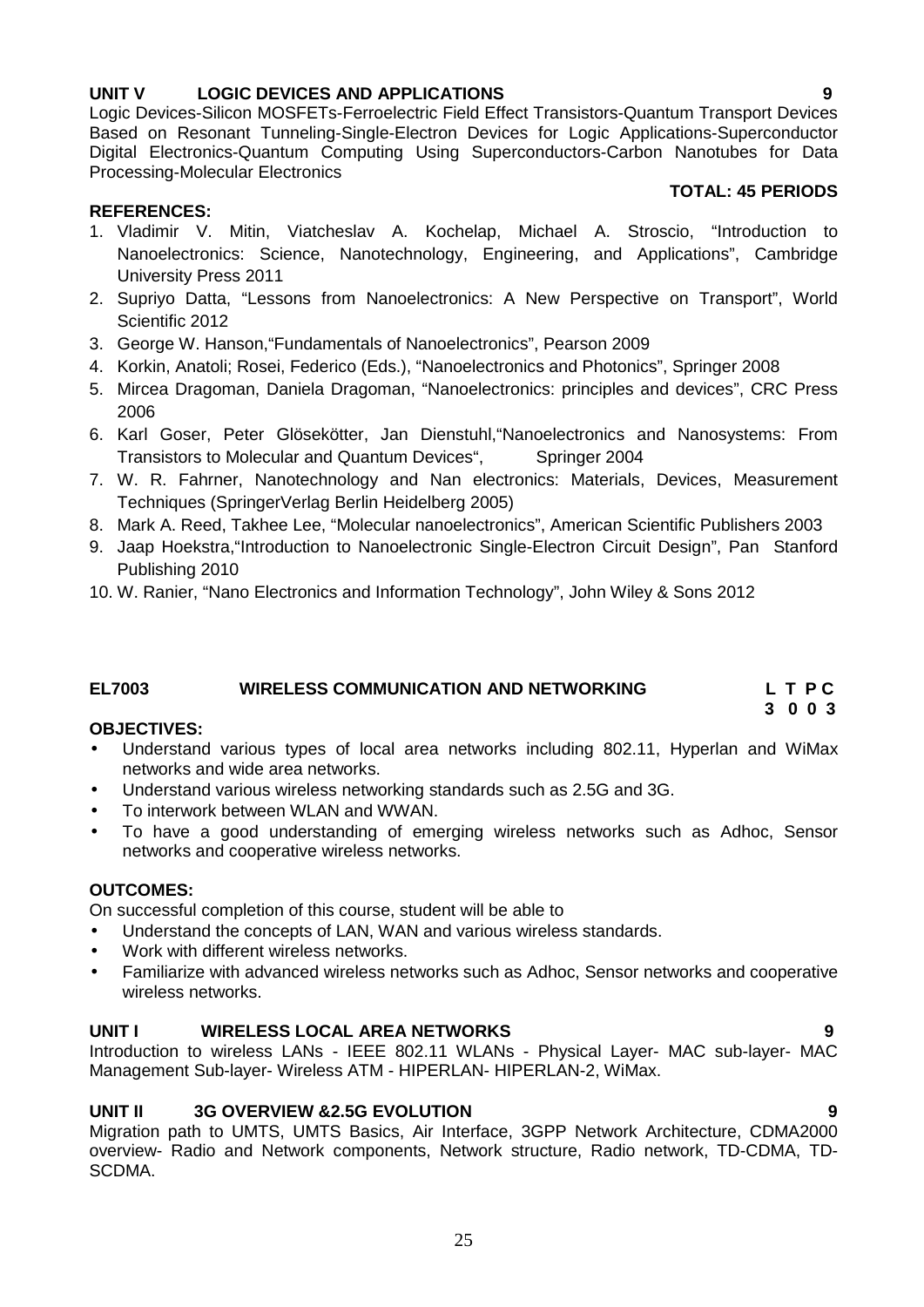# 26

# **UNIT III INTERWORKING BETWEEN WLANS AND 3G WWANS 9**

Interworking objectives and requirements, Schemes to connect WLANs and 3GNetworks, Session Mobility, Interworking Architectures for WLAN and GPRS, System Description, Local Multipoint Distribution Service, Multichannel Multipoint Distribution system.

# **UNIT IV ADHOC & SENSOR NETWORKS 9**

Characteristics of MANETs, Table-driven and Source-initiated On Demand routing protocols, Hybrid protocols, Wireless Sensor networks- Classification, MAC and Routing protocols.

# **UNIT V COOPERATIVE WIRELESS NETWORKS 9**

Introduction- User cooperation and cognitive systems- Relay channels- A general three node relay channel- Wireless relay channel- User cooperation in wireless networks- Two user cooperative network- Cooperative wireless network- Multi-hop relay channel.

### **REFERENCES:**

- 1. Clint Smith. P.E., and Daniel Collins, "3G Wireless Networks", 2nd Edition, Tata McGraw Hill, 2007.
- 2. Vijay. K. Garg, "Wireless Communication and Networking", Morgan Kaufmann Publishers, http://books.elsevier.com/9780123735805:, 2007.
- 3. Kaveth Pahlavan,. K. Prashanth Krishnamuorthy, "Principles of Wireless Networks", Prentice Hall of India, 2006.
- 4. William Stallings, "Wireless Communications and networks" Pearson / Prentice Hall of India, 2nd Ed., 2007.
- 5. Dharma PrakashAgrawal& Qing-AnZeng, "Introduction to Wireless and Mobile Systems", Thomson India Edition, 2nd Ed., 2007.
- 6. Gary. S. Rogers & John Edwards, "An Introduction to Wireless Technology", Pearson Education, 2007.
- 7. SumitKasera and NishitNarang, "3G Networks Architecture, Protocols and Procedures", Tata McGraw Hill, 2007.
- 8. Cognitive Radio Communication and Networks- Alexander M. Wyglinski published by Academic Press(December 2009).

# **EL7004 CRYPTOGRAPHY AND NETWORK SECURITY L T P C**

### **OBJECTIVES:**

- 1. To provide practical survey of principles and practices of Cryptography and network security.
- 2. To gain knowledge on basic issues to be addressed by network security capability.
- 3. To introduce the principles of number theory and the practice of network security and cryptographic algorithms.
- 4. To gain Knowledge on different encryption and decryption schemas.
- 5. To provide basic concepts about system security and attacks.

### **OUTCOMES:**

- 1. Security trends- Evaluation of the security of commercial security products organizational policies and software design.
- 2. Cryptographic Algorithm- Construction of the security within the software design or software deployment.
- 3. Security Terminologies- Speaking cogently about security using the terms of art.
- 4. Security Authentication- Making the data transmission security by the process of Authentication.
- 5. System security- Evaluation of the security among the systems by making the firewall and security standards efficient.

### **TOTAL:45 PERIODS**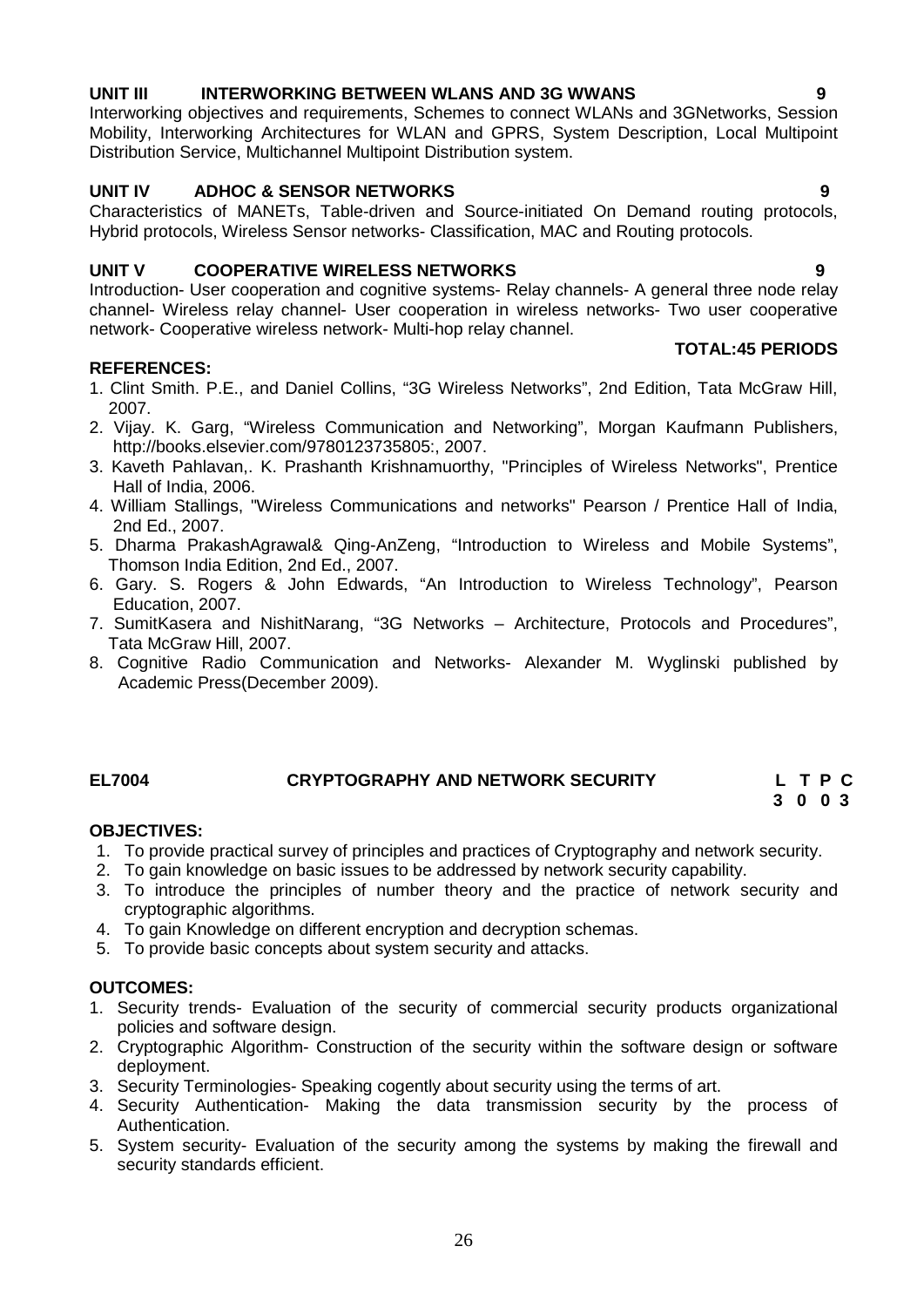# **UNIT I INTRODUCTION AND NUMBER THEORY 9**

Introduction to Security trends – Attacks and services – Classical crypto systems – Types of ciphers – LFSR sequences – Basic Number theory – Congruence – Transposition cipher-Chinese Remainder theorem – Modular exponentiation – Fermat and Euler's theorem – Legendre and Jacobi symbols – Finite fields – continued fractions-EFS and applications.

# **UNIT II PUBLIC KEY ENCRYPTION 9**

DES module– Differential cryptoanalysis – Simple DES – Modes of operations – Triple DES –AES – RC4 and RC5 – RSA – Attacks – Primality test –Cayley Purser algorithm– factoring Technique- Probabilistic public key encryption, Case study of applications of DES

# **UNIT III MESSAGE AUTHENTICATION 9**

Spoofing techniques and types-Discrete Logarithms – Computing discrete logs – Diffie-Hellman key exchange –ElGamal Public key cryptosystems – FIPS-Hash functions – Secure Hash – Birthday attacks - MD5 – Digital signatures – RSA –SecureID- ElGamal – DSA-Quantum cryptography-Okamoto Uchiyama cryptosystem.

# **UNIT IV NETWORK SECURITY PRACTICE 9**

Authentication applications – Kerberos, X.509, PKI – Electronic Mail security – PGP,S/MIME – IP security – Web Security – SSL, TLS, SET-CWU Data security-Fire Sale attack-Mellisa-Sadmind- Nimda - Nmap security- Detecting conficker

# **UNIT V SYSTEM SECURITY 9**

System security – Intruders – Malicious software – viruses –Oral Roberts, Jimmy Hoffa virus – Firewalls – Security-Standards- Cross-Site Port Attacks- CAPTCHA Re-Riding Attack.

### **TOTAL:45 PERIODS**

# **REFERENCES:**

- 1. William Stallings,"Crpyptography and Network security Principles and Practices",Pearson/PHI, 5th ed, 2012.
- 2. Wade Trappe, Lawrence C Washington, "Introduction to Cryptography with coding theory", 2nd ed, Pearson, 2007.
- 3. W. Mao, "Modern Cryptography Theory and Practice", Pearson Education, Second Edition, 2007.
- 4. Charles P. Pfleeger, Shari Lawrence Pfleeger Security in computing Third Edition Prentice Hall of India, 2006.

# **EL7005 BROADBAND ACCESS TECHNOLOGIES L T P C**

### **OBJECTIVES:**

- To gain insight and understand current and emerging wired and wireless Internet access technologies.
- Learn the current technology trends and system standards as well as emerging technologies for next generation broadband access networks.

# **OUTCOMES:**

Upon successful completion of this course the student will be able to:

- Understand the importance of broadband networking services and technologies.
- Describe and compare the different broadband network access techniques of Digital Subscriber Line (DSL), cable modem service, optical fiber based access, and broadband wireless access techniques of WiFi and WiMAX networks.
- List and provide a high-level discussion on the important broadband core network technologies of MPLS and IP multicast and discuss IP QoS control mechanisms including RSVP and DiffServe.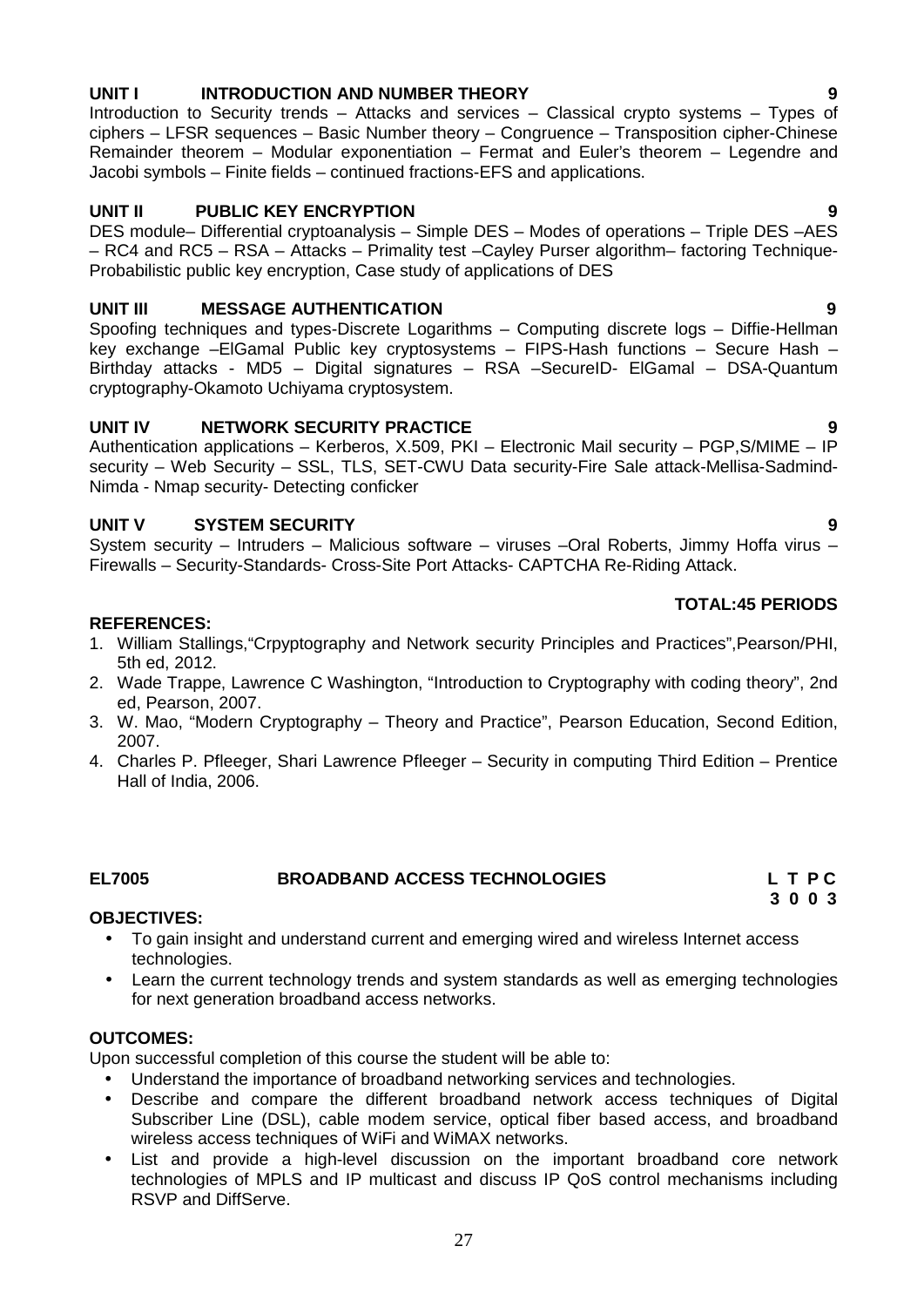- Identify the relationship between broadband networking and the IP Multimedia Sub-system (IMS) and discuss the operation of IMS.
- Discuss the important broadband services of VoIP, IPTV, streaming video, and VoD.

**UNIT I 9** Introduction to Broadband Networking: Services and Technology - Broadband Access Technologies: Digital Subscriber Line (ADSL, HDSL, RADSL, VDSL, And G.lite)

# **UNIT II 9**

Access network architecture (DSLAM, ATM) - Modulation technologies (DMT) Cable Modem Service - Headend and regional network architecture (Cable Modem Termination System – CMTS, Hybrid Fiber Coax networks – HFC) - Cable Labs initiatives (DOCSIS. Packet Cable, Cable Home)

**UNIT III 9** Optical Fiber-based Networks - Passive Optical Network (PON) architecture (Optical line termination, optical network terminals) - Standards (BPON, GPON, and EPON) Fixed and Mobile WiMAX: Architecture - Standards (IEEE 802.15, 802.16) Services - Comparison of broadband access techniques

**UNIT IV 9** Broadband Network Technologies - IP QoS Control Mechanisms - Resource Reservation Protocol (RSVP) - Differentiated Services (DiffServ) - Multi-Protocol Label Switching (MPLS) - IP Multicast - IP Multimedia Sub-system (IMS) – SIP - Network and Services Convergence - Network and Services Management - Unified Communications Services - SIMPLE Presence Architecture

**UNIT V 9** Broadband Services - Services Enabled by Broadband: VoIP, IPTV, Streaming Video, VoD - VoIP - Network Architecture - Protocol Architecture for VoIP - SIP H.323 - SGCP - MGCP - IPDC.

### **REFERENCES:**

- 1. Broadband Last Mile: Access Technologies for Multimedia Communications, edited by NikilJayant
- 2. Broadband Access Technologies by Albert A. Azzam ,Niel Ransom, Publisher: McGraw-Hill Professional Publishing; 1 edition
- 3. Broadband Optical Access Networks ByLeonid G. Kazovsky; Ning Cheng; Wei-Tao Shaw; David Gutierrez; Shing-Wa Wong Publisher: Wiley-Interscience

# **NC7001 NETWORK ROUTING ALGORITHMS L T P C**

### **OBJECTIVES:**

- To expose the students to the layered architecture for communication networks and the specific functionality of the network layer.
- To enable the student to understand the basic principles of routing and the manner this is implemented in conventional networks and the evolving routing algorithms based on Internetworking requirements, optical backbone and the wireless access part of the network.
- To enable the student to understand the different routing algorithms existing and their performance characteristics.

### **TOTAL:45 PERIODS**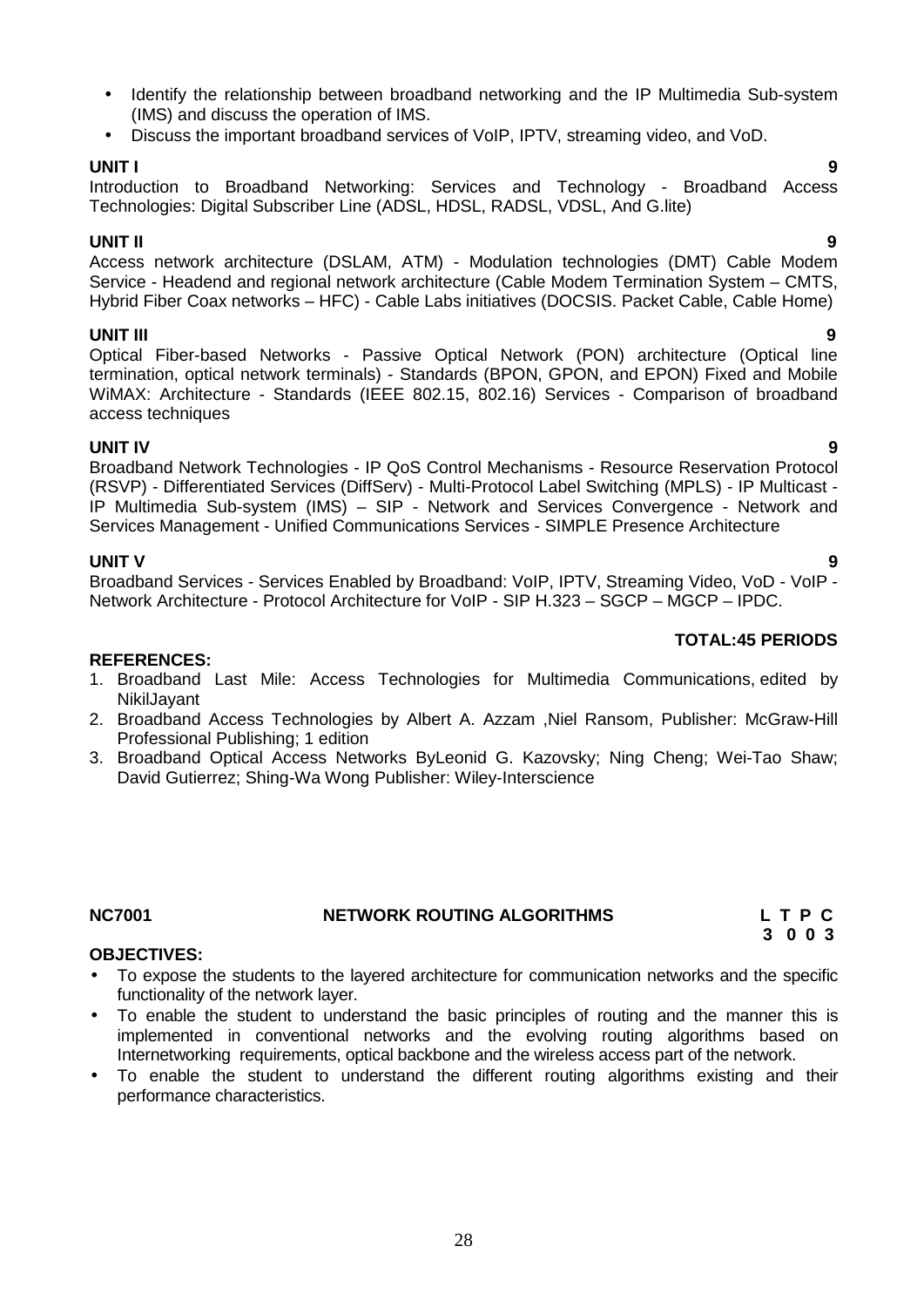# **UNIT I INTRODUCTION 7**

ISO OSI Layer Architecture, TCP/IP Layer Architecture, Functions of Network layer, General Classification of routing, Routing in telephone networks, Dynamic Non hierarchical Routing (DNHR), Trunk status map routing (TSMR), real-time network routing (RTNR), Distance vector routing, Link state routing, Hierarchical routing.

# **UNIT II INTERNET ROUTING 10**

Interior protocol : Routing Information Protocol (RIP), Open Shortest Path First (OSPF), Bellman Ford Distance Vector Routing. Exterior Routing Protocols: Exterior Gateway Protocol (EGP) and Border Gateway Protocol (BGP). Multicast Routing: Pros and cons of Multicast and Multiple Unicast Routing, Distance Vector Multicast Routing Protocol (DVMRP), Multicast Open Shortest Path First (MOSPF), MBONE, Core Based Tree Routing.

# **UNIT III ROUTING IN OPTICAL WDM NETWORKS 10**

Classification of RWA algorithms, RWA algorithms, Fairness and Admission Control, Distributed Control Protocols, Permanent Routing and Wavelength Requirements, Wavelength Rerouting- Benefits and Issues, Lightpath Migration, Rerouting Schemes, Algorithms- AG, MWPG.

# **UNIT IV MOBILE - IP NETWORKS 9**

Macro-mobility Protocols, Micro-mobility protocol: Tunnel based : Hierarchical Mobile IP, Intra domain Mobility Management, Routing based: Cellular IP, Handoff Wireless Access Internet Infrastructure (HAWAII).

# **UNIT V MOBILE AD –HOC NETWORKS 9**

Internet-based mobile ad-hoc networking communication strategies, Routing algorithms – Proactive routing: destination sequenced Distance Vector Routing (DSDV), Reactive routing: Dynamic Source Routing (DSR), Ad hoc On-Demand Distance Vector Routing (AODV), Hybrid Routing: Zone Based Routing (ZRP).

# **TOTAL: 45 PERIODS**

### **REFERENCES:**

- 1. William Stallings, 'High speed networks and Internets Performance and Quality of Service', Il<sup>nd</sup> Edition, Pearson Education Asia. Reprint India 2002
- 2. M. Steen Strub, 'Routing in Communication network, Prentice –Hall International, New york, 1995.
- 3. S. Keshav, 'An engineering approach to computer networking' Addison Wesley 1999.
- 4. William Stallings, 'High speed Networks TCP/IP and ATM Design Principles, Prentice- Hall, New York, 1995
- 5. C.E Perkins, 'Ad Hoc Networking', Addison Wesley, 2001
- 6. Ian F. Akyildiz, Jiang Xie and Shantidev Mohanty, " A Survey of mobility Management in Next generation All IP-Based Wireless Systems", IEEE Wireless Communications Aug. 2004, pp 16-27.
- 7. A.T Campbell et al., "Comparison of IP Micromobility Protocols," IEEE Wireless Communications Feb.2002, pp 72-82.
- 8. C.Siva Rama Murthy and Mohan Gurusamy, " WDM Optical Networks Concepts, Design and Algorithms", Prentice Hall of India Pvt. Ltd, New Delhi –2002.

### **OUTCOMES:**

- Given the network and user requirements and the type of channel over which the network has to operate, the student would be in a position to apply his knowledge for identifying a suitable routing algorithm , implementing it and analyzing its performance.
- The student would also be able to design a new algorithm or modify an existing algorithm to satisfy the evolving demands in the network and by the user applications.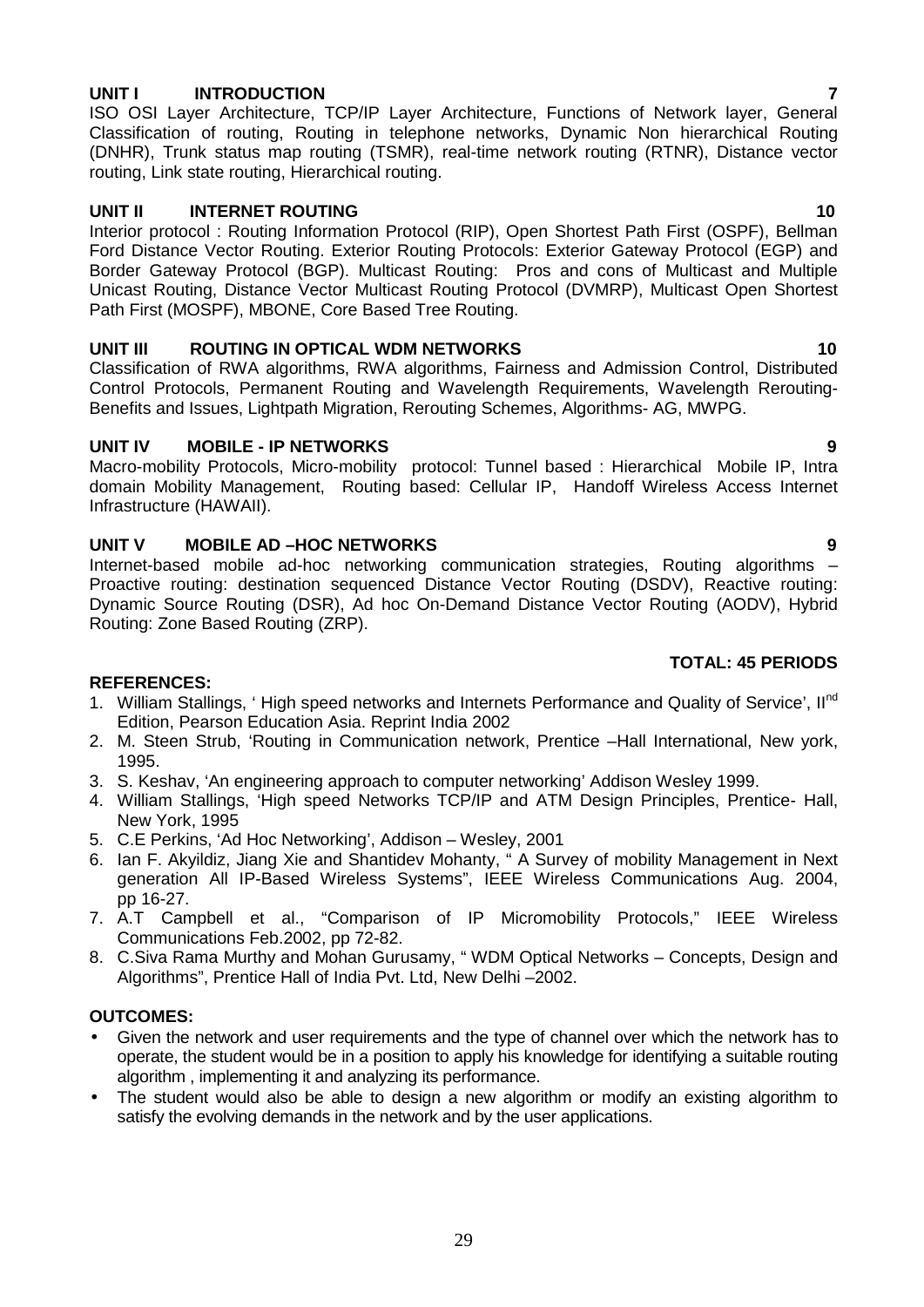**EL7006 WIRELESS MOBILE COMMUNICATION L T P C**

# **OBJECTIVES**

- To understand the issues involved in mobile communication system design and analysis.
- To understand the concept of frequency reuse.
- To understand the characteristics of wireless channels.
- To acquire knowledge in different modulation schemes and its error probability in wireless system.
- To know the fundamental limits on the capacity of wireless channels.
- To understand the diversity concepts.

### **OUTCOMES:**

- To apply diversity techniques in wireless systems.
- To design cellular systems to achieve a given GoS (Grade of Service) in coverage and blocking probability.
- To design digital radio links considering various analytical and empirical models.
- To carry out link budget calculations.
- To be able to design frequency reuse patterns for cellular communication.

### **UNIT I THE WIRELESS CHANNEL 10**

Overview of wireless systems – Physical modeling for wireless channels – Time and Frequency coherence – Statistical channel models – Capacity of wireless Channel- Capacity of Flat Fading Channel –– Channel Distribution Information known – Channel Side Information at Receiver – Channel Side Information at Transmitter and Receiver – Capacity with Receiver diversity – Capacity comparisons – Capacity of Frequency Selective Fading channels.

### **UNIT II PERFORMANCE OF DIGITAL MODULATION OVER WIRELESS CHANNELS 7**

Fading– Outage Probability– Average Probability of Error — Combined Outage and Average Error Probability – Doppler Spread – Intersymbol Interference.

### **UNIT III MULTIANTENNA COMMUNICATION 9**

Realization of Independent Fading Paths – Receiver Diversity – Selection Combing – Threshold Combing – Maximal-Ratio Combing – Equal - Gain Combing – Transmitter Diversity – Channel known at Transmitter – Channel unknown at Transmitter – The Alamouti Scheme– Transmit & Receive Diversity-MIMO Systems.

### **UNIT IV MULTICARRIER MODULATION 10**

Data Transmission using Multiple Carriers – Multicarrier Modulation with Overlapping Subchannels – Mitigation of Subcarrier Fading – Discrete Implementation of Multicarrier Modulation – Peak to average Power Ratio- Frequency and Timing offset – Case study IEEE 802.11a

### **UNIT V CELLULAR CONCEPTS 9**

Frequency Reuse – Channel Assignment Strategies – Hand off Strategies – Interference and system capacity- Co-Channel Interference- Adjacent Channel Interference – Trunking and Grade of service – Improving coverage & capacity in cellular systems-Cell Splitting- Sectoring-Repeaters for Range Extension-Microcell Zone Concept.

### **REFERENCES:**

- 1. David Tse and Pramod Viswanath, "Fundamentals of Wireless Communication", Wiley series in Telecommunications, Cambridge University Press, 2005.
- 2. Theodore.S. Rappaport, "Wireless Communications: Principles and Practice, 2<sup>nd</sup> Edition, Pearson Education, India, 2009.
- 3. Arogyaswami Paulraj, Rokit Nabar, Dhananjay Gore, "Introduction to Space-Time Wireless Communication", 1st Edition,Cambridge University Press, 2008
- 4. W.C.Y.Lee, "Mobile Cellular Telecommunications- Analog and Digital Systems", 2<sup>nd</sup> Edition. Tata McGraw Hill 2006.
- 5. Andrea Goldsmith, "Wireless Communications", Cambridge University Press, 2005.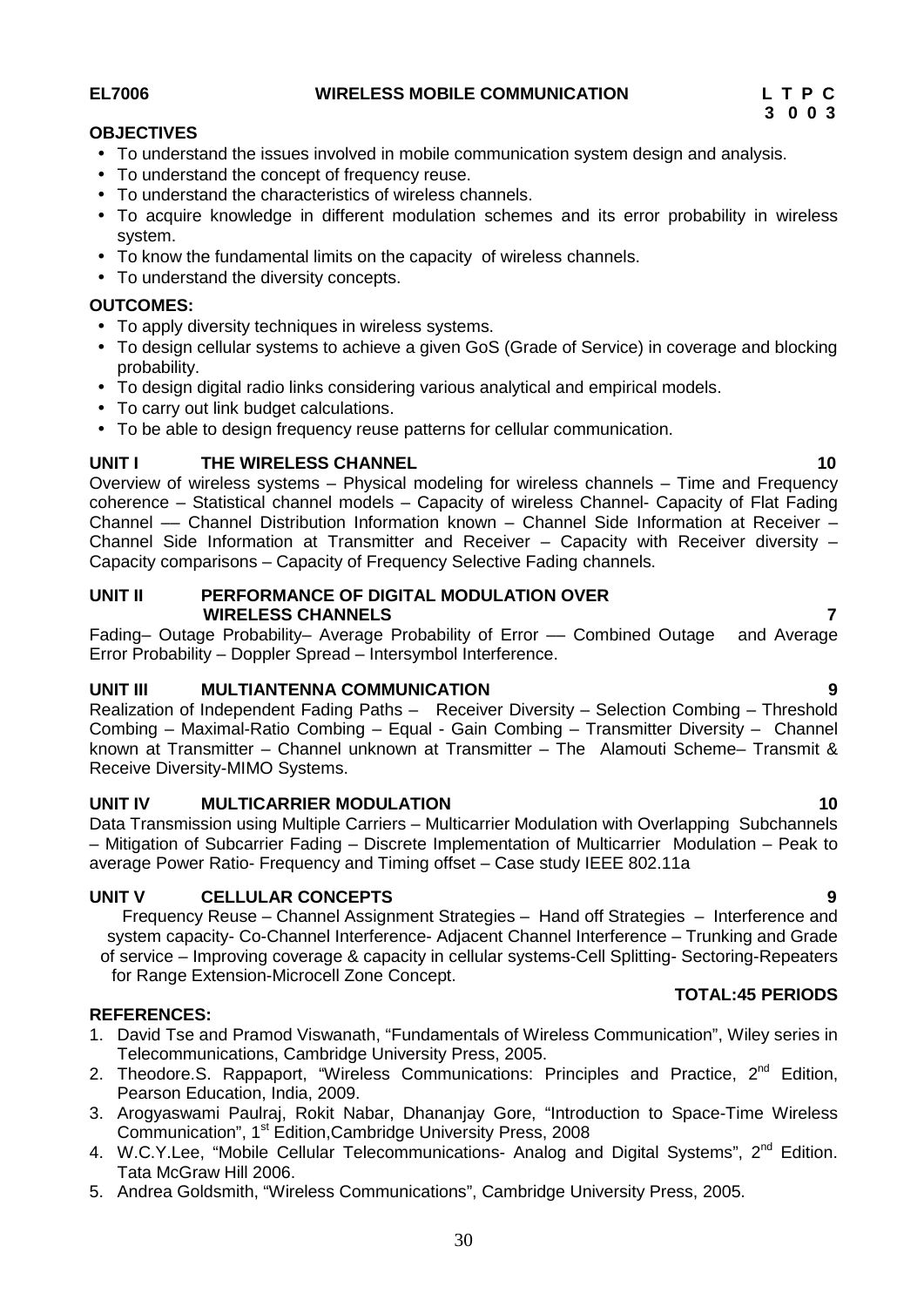### **UNIT I REVIEW OF DIGITAL COMMUNICATION TECHNIQUES 9**

Base band communication; signal space representation, linear and nonlinear modulation techniques, Error tracking and Spectral characteristics of digital modulation.

# **UNIT II OPTIMUM RECEIVERS FOR AWGN CHANNEL 9**

Correlation demodulator, matched filter , maximum likelihood sequence detector,optimum receiver for CPM signals, M-ary orthogonal signals, envelope detectors for Maryand correlated binary signals.

# **UNIT III RECEIVERS FOR FADING CHANNELS 9**

Characterization of fading multiple channels, statistical models, flat and frequency selective fading, diversity technique, Optimal receivers for data detection and synchronization parameter estimation, coded waveform for fading channel.

# **UNIT IV SYNCHRONIZATION TECHNIQUES 9**

Carrier and signal synchronization, carrier phase estimation-PLL, Decision directedloops, symbol timing estimation, maximum likelihood and non-decision directed timing estimation, joint estimation.

# **UNIT V ADAPTIVE EQUALIZATION 9**

Zero forcing algorithm, LMS algorithm, adaptive decision-feedback equalizer and Equalization of Trellis-coded signals. Kalman algorithm, blind equalizers and stochastic gradient algorithm.

### **REFERENCES:**

- 1. Heinrich Meyer, Mare Moeneclacy, Stefan.A.Fechtel, " Digital communication receivers ", Vol I & Vol II, John Wiley, New York, 1997.
- 2. U.Mengali & A.N.D'Andrea, Synchronization Techniques for Digital Receivers, Kluwer, 1997.
- 3. John.G.Proakis, "Digital communication "4th Edition, McGraw-Hill, New York, 2001.
- 4. E.A.Lee and D.G. Messerschmitt, "Digital communication ", 2nd Edition, Allied Publishers, New Delhi, 1994.
- 5. Simon Marvin, "Digital communication over fading channel; An unified approach to performance Analysis ", John Wiley, New York, 2000.
- 6. H.Meyr & G.Ascheid, Synchronization in Digital Communications, John Wiley, 1990.
- 7. R. G. Gallager, Principles of Digital Communication, Cambridge University Press, 2008.

# **UNIT I OPTICAL SYSTEM COMPONENTS 9**

Light propagation in optical fibers – Loss & bandwidth, System limitations, Non-Linear effects; Solitons; Optical Network Components – Couplers, Isolators & Circulators, Multiplexers & Filters, Optical Amplifiers, Switches, Wavelength Converters.

# **UNIT II OPTICAL NETWORK ARCHITECTURES 9**

Introduction to Optical Networks; SONET / SDH standards, Metropoliton Area Networks, Layered Architecture; Broadcast and Select Networks–Topologies for Broadcast Networks, Media Access Control Protocols, Testbeds for Broadcast & Select WDM; Wavelength Routing Architecture.

### **UNIT III WAVELENGTH ROUTING NETWORKS 9**

The optical layer, Node Designs, Optical layer cost tradeoff, Routing and wavelength Assignment [RWA], Virtual topology design, Wavelength Routing Testbeds, Architectural variations.

# **TOTAL : 45 PERIODS**

### **CU7103 OPTICAL NETWORKS L T P C 3 0 0 3**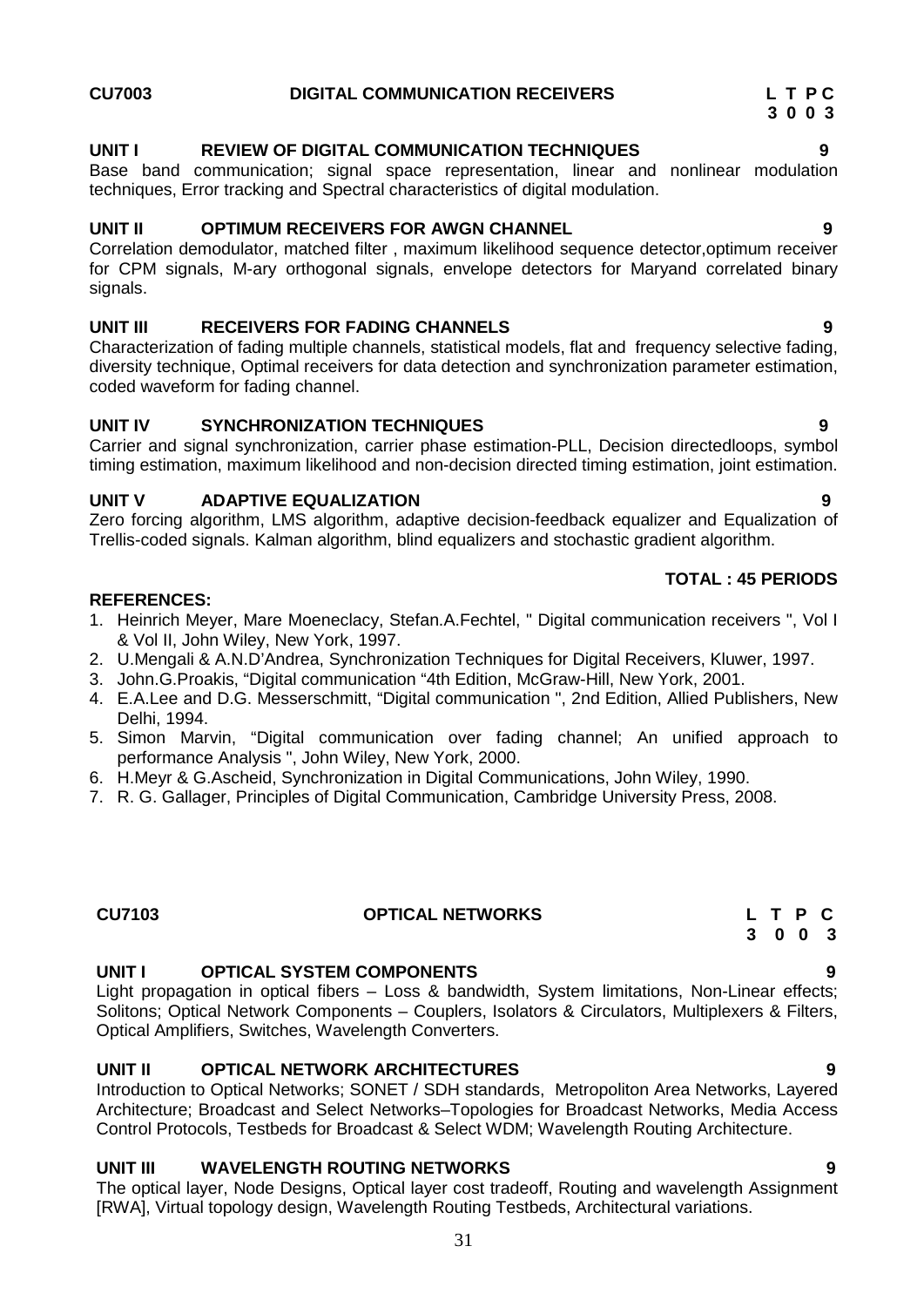# **UNIT IV PACKET SWITCHING AND ACCESS NETWORKS 9**

Photonic Packet Switching – OTDM, Multiplexing and Demultiplexing, Synchronisation, Broadcast OTDM networks, Switch-based networks; Access Networks – Network Architecture overview, OTDM networks; Optical Access Network Architectures; Future Access Networks,

# **UNIT V NETWORK DESIGN AND MANAGEMENT 9**

Transmission System Engineering – System model, Power penalty - transmitter, receiver, Optical amplifiers, crosstalk, dispersion; Wavelength stabilization ; Overall design considerations; Control and Management – Network management functions, Configuration management, Performance management, Fault management, Optical safety, Service interface.

### **REFERENCES:**

- 1. Rajiv Ramaswami and Kumar N. Sivarajan, "Optical Networks : A Practical Perspective",
- 2. Harcourt Asia Pte Ltd., Second Edition 2004.
- 3. C. Siva Ram Moorthy and Mohan Gurusamy, "WDM Optical Networks : Concept, Design and Algorithms", Prentice Hall of India, Ist Edition, 2002.
- 4. Biswanath Mukherjee, "Optical Communication Networks", Mc-GrawHill ©1997, First Edition
- 5. ISBN 0-07-044435-8.
- 6. P.E. Green, Jr., "Fiber Optic Networks", Prentice Hall, NJ, 1993.
- 7. Rajiv Ramaswami and Kumar N. Sivarajan, "Optical Networks : A Practical Perspective",
- 8. Harcourt Asia Pte Ltd., First Edition 2004.

# **CU7004 DETECTION AND ESTIMATION THEORY L T P C**

- **OBJECTIVES:** 1. To enable the student to understand the basic principles of random signal processing , spectral estimation methods and their applications.
- 2. To enable the student to understand the different signal detection and estimation methods used in communication system design and the implications of proper synchronization methods for proper functioning of the system.

### **UNIT I DISCRETE RANDOM SIGNAL PROCESSING 9**

Discrete Random Processes- Ensemble Averages, Stationary processes, Bias and Estimation, Autocovariance, Autocorrelation, Parseval's theorem, Wiener-Khintchine relation, White noise, Power Spectral Density, Spectral factorization, Filtering Random Processes, Special types of Random Processes – ARMA, AR, MA – Yule-Walker equations.

# **UNIT II SPECTRAL ESTIMATION 9**

Estimation of spectra from finite duration signals, Nonparametric methods – Periodogram, Modified periodogram, Bartlett, Welch and Blackman-Tukey methods, Parametric methods – ARMA, AR and MA model based spectral estimation, Solution using Levinson-Durbin algorithm.

# **UNIT III DETECTION AND ESTIMATION CRITERIA 9**

Detection criteria : Bayes detection techniques, MAP, ML,– detection of M-ary signals, Neyman Peason, minimax decision criteria. Estimation: linear estimators, non-linear estimators, Bayes, MAP,ML, properties of estimators, phase and amplitude estimation.

# **UNIT IV SYNCHRONIZATION 9**

Signal parameter estimation, carrier phase estimation, symbol timing estimator, joint estimation of carrier phase and symbol timing.

**3 0 0 3**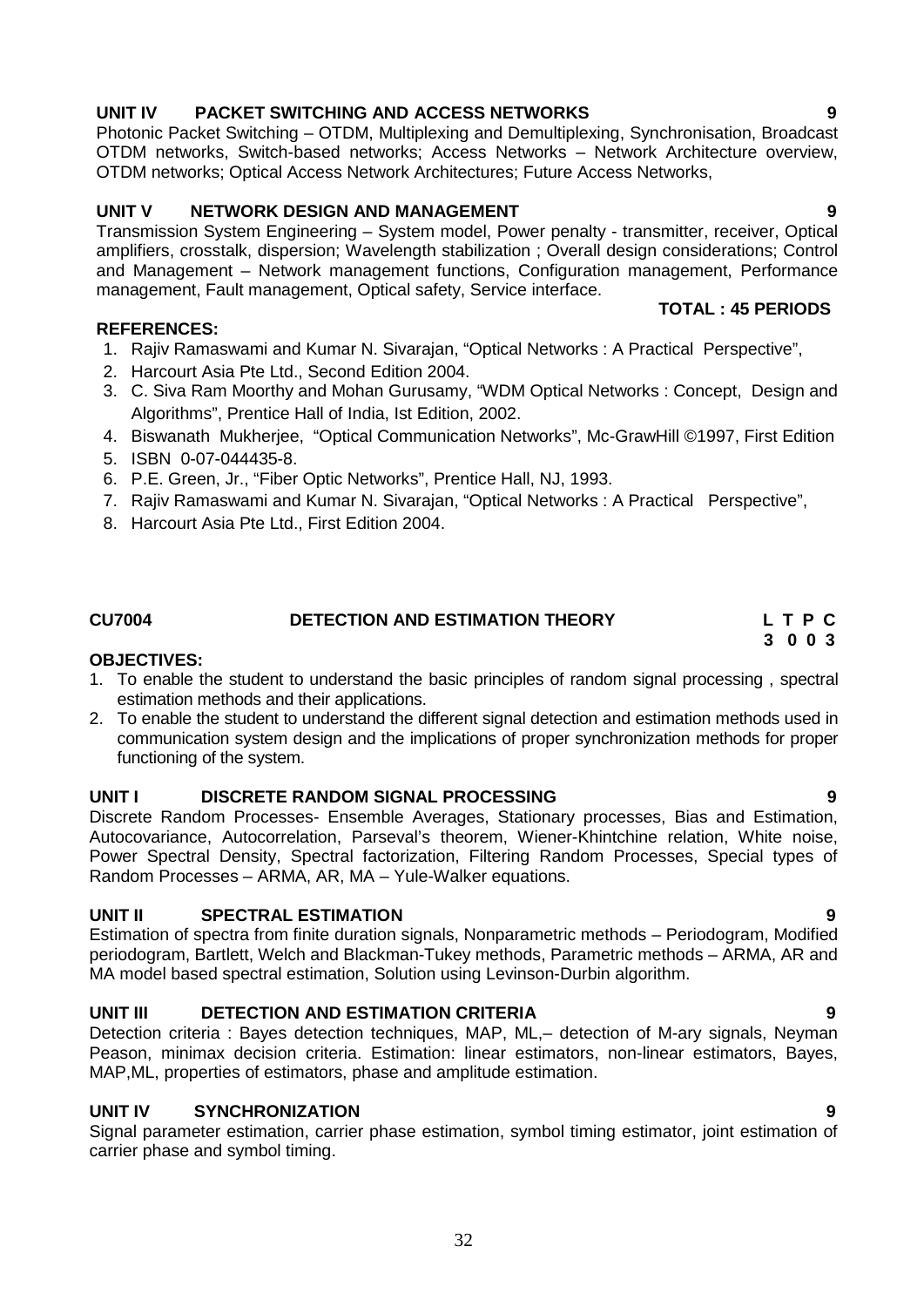# **UNIT V RECEIVERS FOR AWGN AND FADING CHANNELS 9**

Optimum receivers for AWGN channel -Correlation demodulator, matched filter, maximum likelihood sequence detector, envelope detectors for M-ary signals; Characterization of fading multipath channels, RAKE demodulator, Multiuser detection techniques.

### **TOTAL: 45 PERIODS**

# **REFERENCES:**

- 1. Monson H. Hayes, 'Statistical Digital Signal Processing and Modeling", John Wiley and Sons, Inc, Singapore, 2002
- 2. John J. Proakis, Dimitris G. Manolakis, : Digital Signal Processing', Pearson Education, 2002.
- 3. John G. Proakis., 'Digital Communication', 4 th edition, Mc Graw Hill Publication, 2001.
- 4. Bernard Sklar and Pabitra Kumar Roy, Digital Communications: Fundamentals and Applications, 2/E, Pearson Education India, 2009
- 5. John G. Proakis, Masoud Salehi, "Communication Systems Engineering", Prentice Hall, 1994.

# **OUTCOMES:**

- 1. The student would be able to demonstrate an understanding of the basic principles of random signal processing, spectral estimation methods and their applications.
- 2. The student would be able to demonstrate an understanding of the different signal detection and estimation methods used in communication system design and the implications of proper synchronization methods for proper functioning of the system.
- 3. The student would be in a position to apply his knowledge for designing a baseband system addressing the channel impairments.
- 4. Heinrich Meyer, Mare Moeneclacy, Stefan. A. Fechtel, " Digital communication receivers", Vol I & Vol II, John Wiley, New York, 1997.
- 5. Sergio Verdu, "Multiuser Detection", Cambridge University Press, 1998.

### **AP7301 ELECTROMAGNETIC INTERFERENCE AND COMPATIBILITY L T P C 3 0 0 3**

### **OBJECTIVES:**

- To understand the basics of EMI
- To study EMI Sources
- To understand EMI problems
- To understand Solution methods in PCB
- To understand Measurement technique for emission
- To understand Measurement technique for immunity

### **UNIT I EMI/EMC CONCEPTS 9**

EMI-EMC definitions and Units of parameters; Sources and victim of EMI; Conducted and Radiated EMI Emission and Susceptibility; Transient EMI, ESD; Radiation Hazards.

# **UNIT II EMI COUPLING PRINCIPLES 9**

Conducted, radiated and transient coupling; Common ground impedance coupling ; Common mode and ground loop coupling ; Differential mode coupling ; Near field cable to cable coupling, cross talk; Field to cable coupling ; Power mains and Power supply coupling.

# **UNIT III EMI CONTROL TECHNIQUES 9**

Shielding- Shielding Material-Shielding integrity at discontinuties, Filtering- Characteristics of Filters-Impedance and Lumped element filters-Telephone line filter, Power line filter design, Filter installation and Evaluation, Grounding- Measurement of Ground resistance-system grounding for EMI/EMC-Cable shielded grounding, Bonding, Isolation transformer, Transient suppressors, Cable routing, Signal control. EMI gaskets

# 33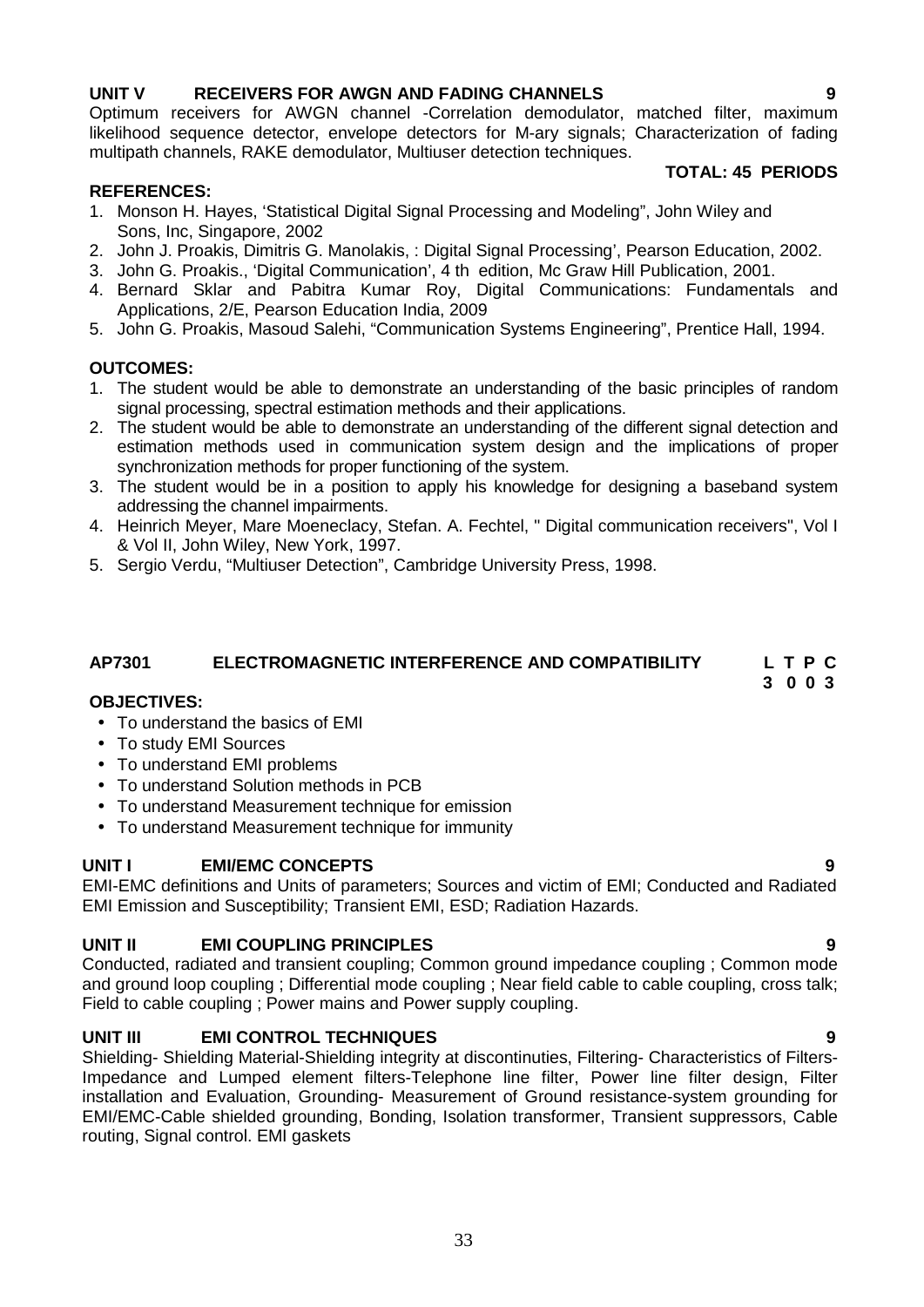# **UNIT IV EMC DESIGN OF PCBS 9**

EMI Suppression Cables-Absorptive, ribbon cables-Devices-Transient protection hybrid circuits, Component selection and mounting; PCB trace impedance; Routing; Cross talk control- Electromagnetic Pulse-Noise from relays and switches, Power distribution decoupling; Zoning; Grounding; VIAs connection; Terminations.

# **UNIT V EMI MEASUREMENTS AND STANDARDS 9**

Open area test site; TEM cell; EMI test shielded chamber and shielded ferrite lined anechoic chamber; Tx /Rx Antennas, Sensors, Injectors / Couplers, and coupling factors; EMI Rx and spectrum analyzer; Civilian standards-CISPR, FCC, IEC, EN; Military standards-MIL461E/462. Frequency assignment - spectrum conversation. British VDE standards, Euro norms standards in japan - comparisons. EN Emission and Susceptibility standards and Specifications.

### **TOTAL: 45 PERIODS**

### **OUTCOMES**

Upon Completion of the course, the students will be able to

- To design a EMI free system
- To reduce system level crosstalk
- To design high speed Printed Circuit board with minimum interference
- To make our world free from unwanted electromagnetic environment

### **REFERENCES:**

- 1. V.P.Kodali, "Engineering EMC Principles, Measurements and Technologies", IEEE Press, New york, 1996.
- 2. Clayton R.Paul," Introduction to Electromagnetic Compatibility", John Wiley Publications, 2008
- 3. Henry W.Ott.,"Noise Reduction Techniques in Electronic Systems", A Wiley Inter Science
- 4. Publications, John Wiley and Sons, New york, 1988.
- 5. Bemhard Keiser, "Principles of Electromagnetic Compatibility", 3<sup>rd</sup> Ed, Artech house, Norwood, 1986.
- 6. Don R.J.White Consultant Incorporate, "Handbook of EMI/EMC", Vol I-V, 1988.

### **CU7002 MEMS AND NEMS L T P C**

### **OBJECTIVES:**

- To introducing the concepts of microelectro mechanical devices.
- To know the fabrication process of Microsystems.
- To know the design concepts of micro sensors and micro actuators.
- To introducing concepts of quantum mechanics and nano systems.

### **UNIT I OVERVIEW AND INTRODUCTION 9**

New trends in Engineering and Science: Micro and Nanoscale systems Introduction to Design of MEMS and NEMS, Overview of Nano and Microelectromechanical Systems, Applications of Micro and Nanoelectromechanical systems, Microelectromechanical systems, devices and structures Definitions, Materials for MEMS: Silicon, silicon compounds, polymers, metals

### **UNIT II MEMS FABRICATION TECHNOLOGIES 9**

Microsystem fabrication processes: Photolithography, Ion Implantation, Diffusion, Oxidation.Thin film depositions: LPCVD, Sputtering, Evaporation, Electroplating; Etching techniques: Dry and wet etching, electrochemical etching; Micromachining: Bulk Micromachining, Surface Micromachining, High Aspect-Ratio (LIGA and LIGA-like) Technology; Packaging: Microsystems packaging, Essential packaging technologies, Selection of packaging materials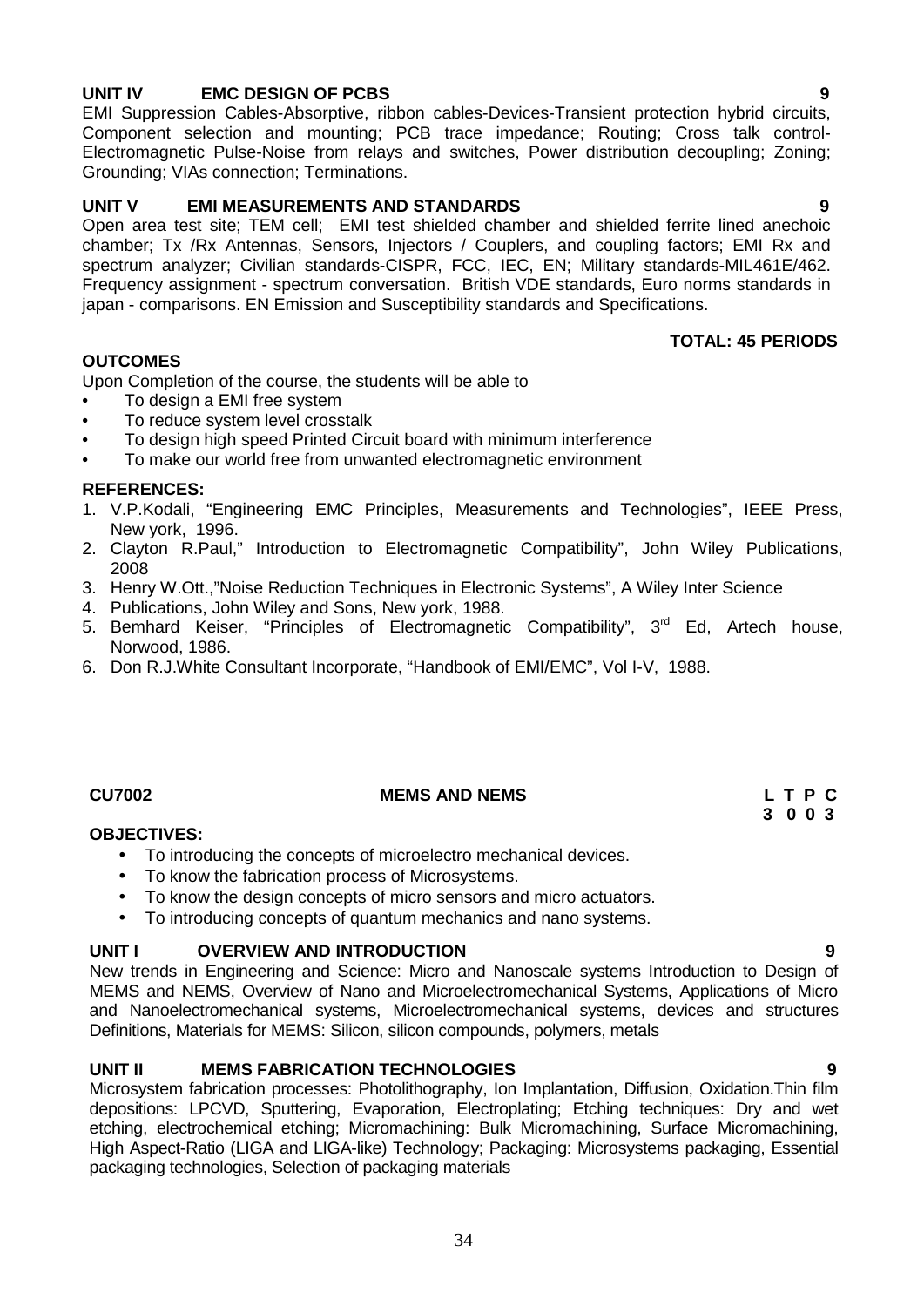# **UNIT III MICRO SENSORS 9**

MEMS Sensors: Design of Acoustic wave sensors, resonant sensor, Vibratory gyroscope, Capacitive and Piezo Resistive Pressure sensors- engineering mechanics behind these Microsensors. Case study: Piezo-resistive pressure sensor

# **UNIT IV MICRO ACTUATORS 9**

Design of Actuators: Actuation using thermal forces, Actuation using shape memory Alloys, Actuation using piezoelectric crystals, Actuation using Electrostatic forces (Parallel plate, Torsion bar, Comb drive actuators), Micromechanical Motors and pumps. Case study: Comb drive actuators

# **UNIT V NANOSYSTEMS AND QUANTUM MECHANICS 9**

Atomic Structures and Quantum Mechanics, Molecular and Nanostructure Dynamics: Shrodinger Equation and Wavefunction Theory, Density Functional Theory, Nanostructures and Molecular Dynamics, Electromagnetic Fields and their quantization, Molecular Wires and Molecular Circuits

### **REFERENCES:**

- 1. Marc Madou, "Fundamentals of Micro fabrication", CRC press 1997.
- 2. Stephen D. Senturia," Micro system Design", Kluwer Academic Publishers,2001
- 3. Tai Ran Hsu ,"MEMS and Microsystems Design and Manufacture" ,Tata McGraw Hill, 2002.
- 4. Chang Liu, "Foundations of MEMS", Pearson education India limited, 2006,
- 5. Sergey Edward Lyshevski, "MEMS and NEMS: Systems, Devices, and Structures" CRC Press, 2002

| <b>CU7101</b> | <b>ADVANCED RADIATION SYSTEMS</b> | LTPC |
|---------------|-----------------------------------|------|
|               |                                   |      |

### **UNIT I ANTENNA FUNDAMENTALS 9**

Antenna fundamental parameters , . Radiation integrals ,Radiation from surface and line current distributions – dipole, monopole, loop antenna; Mobile phone antenna- base station, hand set antenna; Image; Induction ,reciprocity theorem, Broadband antennas and matching techniques, Balance to unbalance transformer, Introduction to numerical techniques.

### **UNIT II RADIATION FROM APERTURES 9**

Field equivalence principle, Radiation from Rectangular and Circular apertures, Uniform aperture distribution on an infinite ground plane; Slot antenna; Horn antenna; Reflector antenna, aperture blockage, and design consideration.

# **UNIT III ARRAYS 9**

Introduction-General structure of phased array, linear array theory, variation of gain as a function of pointing direction, effects of phase quantization, frequency scanned arrays, analog beam forming matrices-Active modules, digital beam forming, MEMS technology in phased arrays-Retro directive and self phased arrays.

### **UNIT IV ICRO STRIP ANTENNA 9**

Radiation Mechanism from patch; Excitation techniques; Microstrip dipole; Rectangular patch, Circular patch, and Ring antenna – radiation analysis from transmission line model, cavity model; input impedance of rectangular and circular patch antenna; Microstrip array and feed network; Application of microstrip array antenna.

35

**3 0 0 3**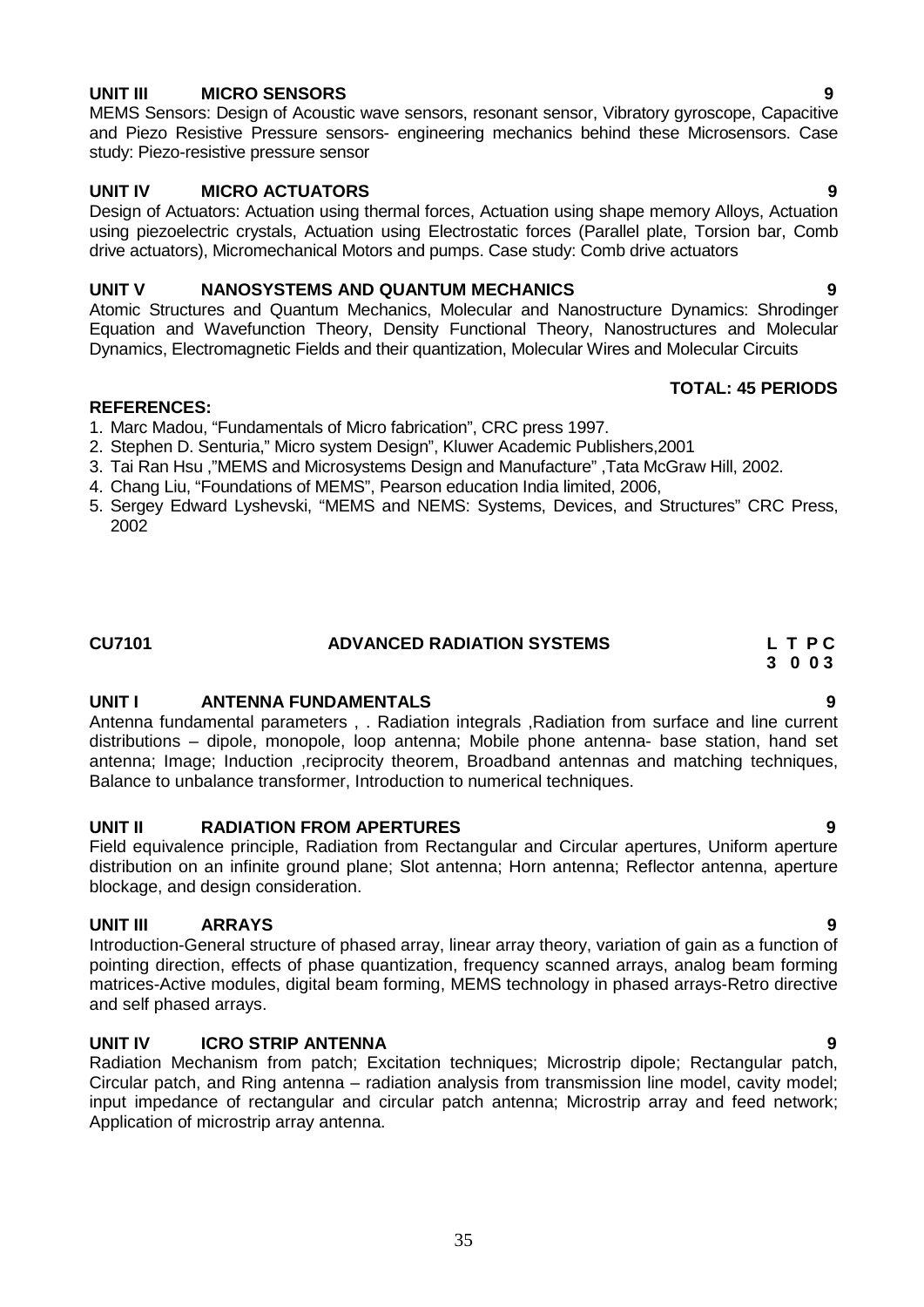# **UNIT V EMC ANTENNA AND ANTENNA MEASUREMENTS 9**

Concept of EMC measuring antenna; Receiver and Transmitter antenna factors; Log periodic dipole, Biconical, Ridge guide, Multi turn loop; Antenna measurement and instrumentation – Gain, Impedance and antenna factor measurement; Antenna test range Design.

### **REFERENCES:**

- 1. Hubregt.J. Visser "Antenna Theory and Applications" 1<sup>st</sup> Edition, John Wiley & Sons Ltd, New york, 2012.
- 2. Zhijun Zhang" Antenna Design for Mobile Devices" 1<sup>st</sup> Edition, John Wiley & Sons (Asia) Ltd, New york, 2011.
- 3. Xavier Begaud, "Ultra Wide Band Antennas" , 1st Edition, ISTE Ltd and John Wiley & Sons Ltd, New york, 2013
- 4. Balanis.A, "Antenna Theory Analysis and Design", John Wiley and Sons, New York, 1982.
- 5. Krauss.J.D, "Antennas", II edition, John Wiley and sons, New York, 1997.
- 6. I.J. Bahl and P. Bhartia," Microstrip Antennas",Artech House,Inc.,1980
- 7. W.L.Stutzman and G.A.Thiele,"Antenna Theory and Design", 2nd Edition, John Wiley & Sons Inc.,1998.
- 8. S.Drabowitch et.al.:, "Modern Antennas", 2<sup>nd</sup> Edition Springer science business Media, Inc. 2005.

# **DS7301 SPEECH AND AUDIO SIGNAL PROCESSING L T P C**

# **OBJECTIVES:**

- 1. To study the basic concepts of speech and audio.
- 2. To study the analysis of various M-band filter banks for audio coding
- 3. To learn various transform coders for audio coding.
- 4. To study the speech processing methods in time and frequency domain

### **UNIT I MECHANICS OF SPEECH AND AUDIO 9**

Introduction - Review Of Signal Processing Theory-Speech production mechanism – Nature of Speech signal – Discrete time modelling of Speech production – Classification of Speech sounds – Phones – Phonemes – Phonetic and Phonemic alphabets – Articulatory features.

Absolute Threshold of Hearing - Critical Bands- Simultaneous Masking, Masking-Asymmetry, and the Spread of Masking- Non simultaneous Masking - Perceptual Entropy - Basic measuring philosophy -Subjective versus objective perceptual testing - The perceptual audio quality measure (PAQM) - Cognitive effects in judging audio quality.

### **UNIT II TIME-FREQUENCY ANALYSIS: FILTER BANKS AND TRANSFORMS 9**

Introduction -Analysis-Synthesis Framework for M-band Filter Banks- Filter Banks for Audio Coding: Design Considerations - Quadrature Mirror and Conjugate Quadrature Filters- Tree- Structured QMF and CQF M-band Banks - Cosine Modulated "Pseudo QMF" M-band Banks - Cosine Modulated Perfect Reconstruction (PR) M-band Banks and the Modified Discrete Cosine Transform (MDCT) - Discrete Fourier and Discrete Cosine Transform - Pre-echo Distortion- Pre echo Control Strategies.

# **UNIT III AUDIO CODING AND TRANSFORM CODERS 9**

Lossless Audio Coding-Lossy Audio Coding- ISO-MPEG-1A,2A,2A Advanced, 4Audio Coding - Optimum Coding in the Frequency Domain - Perceptual Transform Coder -Brandenburg-Johnston Hybrid Coder - CNET Coders - Adaptive Spectral Entropy Coding -Differential Perceptual Audio Coder - DFT Noise Substitution -DCT with Vector Quantization -MDCT with Vector Quantization.

# **TOTAL: 45 PERIODS**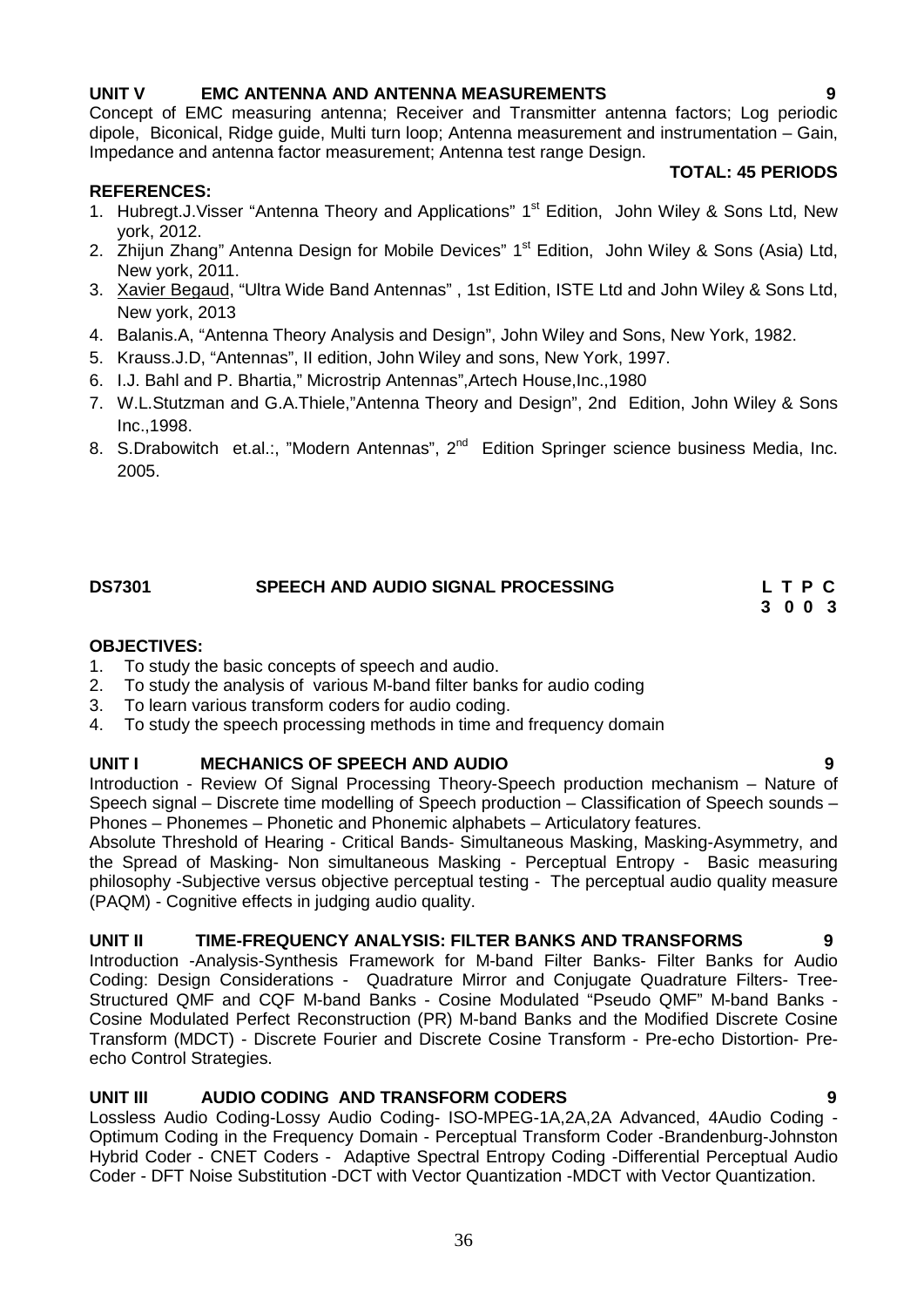# **UNIT IV TIME AND FREQUENCY DOMAIN METHODS FOR SPEECH PROCESSING 9**

Time domain parameters of Speech signal – Methods for extracting the parameters : Energy, Average Magnitude – Zero crossing Rate – Silence Discrimination using ZCR and energy Short Time Fourier analysis – Formant extraction – Pitch Extraction using time and frequency domain methods

# **HOMOMORPHIC SPEECH ANALYSIS:**

Cepstral analysis of Speech – Formant and Pitch Estimation – Homomorphic Vocoders.

# **UNIT V LINEAR PREDICTIVE ANALYSIS OF SPEECH 9**

Formulation of Linear Prediction problem in Time Domain – Basic Principle – Auto correlation method – Covariance method – Solution of LPC equations – Cholesky method – Durbin's Recursive algorithm – lattice formation and solutions – Comparison of different methods – Application of LPC parameters – Pitch detection using LPC parameters – Formant analysis – VELP –CELP.

### **REFERENCES:**

- 1. Digital Audio Signal Processing, Second Edition, Udo Zölzer**,** A John Wiley& sons Ltd Publicatioons
- 2. Applications of Digital Signal Processing to Audio And Acoustics Mark Kahrs, Karlheinz Brandenburg, Kluwer Academic Publishers New York, Boston, Dordrecht, London, Moscow.
- 3. Digital Processing of Speech signals L. R. Rabiner and R.W. Schaffer Prentice Hall 1978

### **DS7003 ARRAY SIGNAL PROCESSING L T P C**

### **UNIT I INTRODUCTION 9**

Antenna parameters, Basic Antenna elements, Array Fundamentals- Element pattern, directive gain, Directivity, Power Gain, Polarization, array pattern, array gain, array taper efficiency, Pencil beam array, linear array synthesis-schelknoff 's polynomial array, binomial array, chebyshev array, Microstrip patch array, Noise in communication.

# **UNIT II SPATIAL SIGNALS AND SENSOR ARRAYS 9**

Signals in space and time. Spatial frequency, Direction vs. frequency. Wave fields. Far field and Near field signals. Spatial sampling, Nyquist criterion. Sensor arrays. Uniform linear arrays, planar and random arrays. Array transfer (steering) vector. Array steering vector for ULA. Broadband arrays.

# **UNIT III SPATIAL FREQUENCY 9**

Aliasing in spatial frequency domain. Spatial Frequency Transform, Spatial spectrum. Spatial Domain Filtering, sectorization, switched beam, phased antenna array, adaptive antenna array and adaptive signal processing application, Beam Forming. Spatially white signal. Introduction to microphone array signal processing

# **UNIT IV DIRECTION OF ARRIVAL ESTIMATION 9**

Non parametric methods - Beam forming and Capon methods. Resolution of Beam forming method. Subspace methods - MUSIC, Minimum Norm and ESPRIT techniques. Spatial Smoothing.

# **UNIT V APPLICATIONS OF ARRAY SIGNAL PROCESSING 9**

RADAR, Sonar, Seismic, Acoustics, Wireless Communications and networks and Radio Zstronomy signal processing applications

# **TOTAL: 45 PERIODS**

# **3 0 0 3**